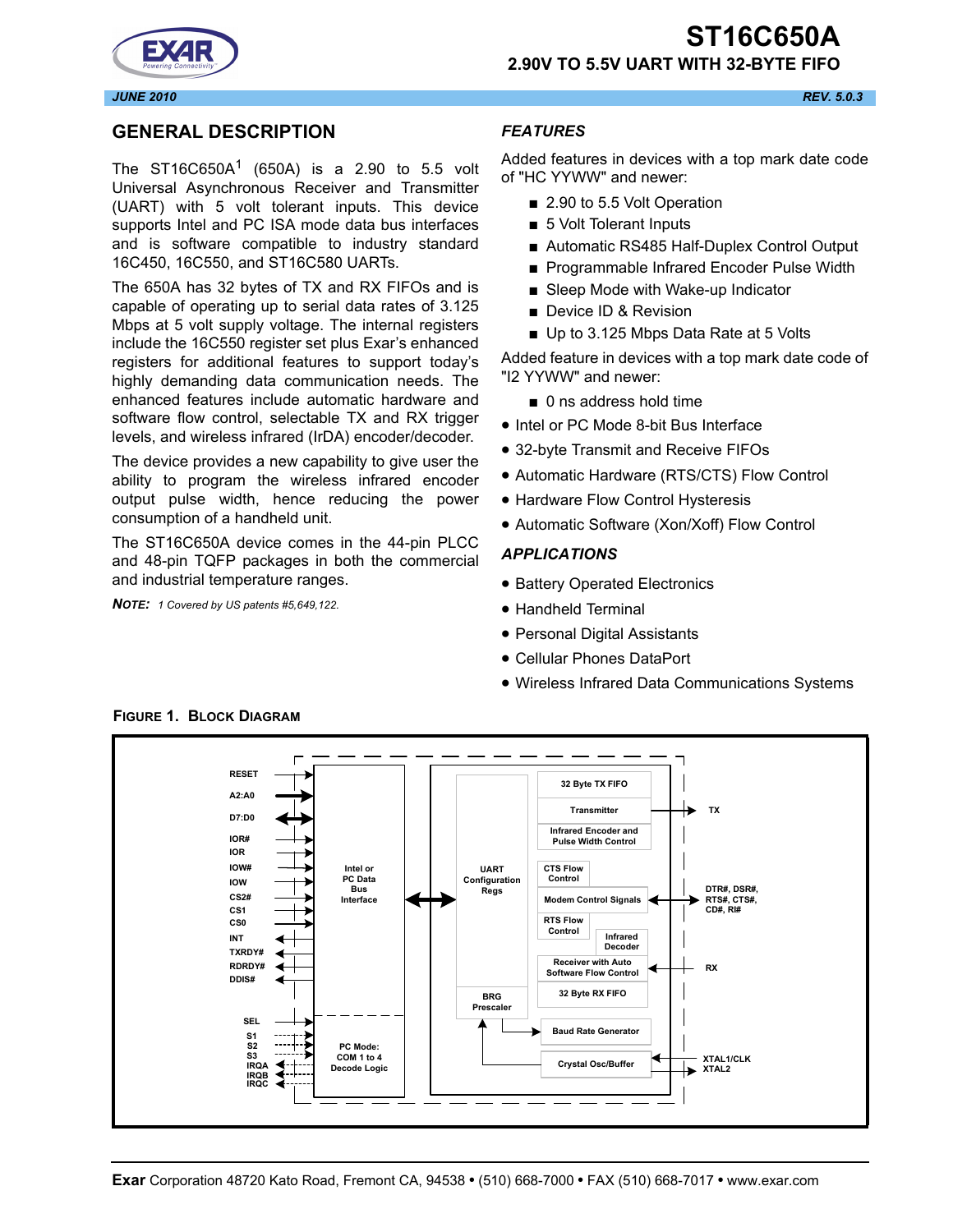### **2.90V TO 5.5V UART WITH 32-BYTE FIFO** *REV. 5.0.3*



### <span id="page-1-0"></span>**FIGURE 2. INTEL AND PC MODE PIN OUT**



### *ORDERING INFORMATION*

| <b>PART NUMBER</b> | <b>PACKAGE</b> | <b>OPERATING</b><br><b>TEMPERATURE</b><br><b>RANGE</b> | <b>DEVICE STATUS</b> |
|--------------------|----------------|--------------------------------------------------------|----------------------|
| ST16C650ACJ44      | 44-Lead PLCC   | $0^{\circ}$ C to +70 $^{\circ}$ C                      | Active               |
| ST16C650ACQ48      | 48-Lead TQFP   | $0^{\circ}$ C to +70 $^{\circ}$ C                      | Active               |
| ST16C650AIJ44      | 44-Lead PLCC   | -40 $^{\circ}$ C to +85 $^{\circ}$ C                   | Active               |
| ST16C650AIQ48      | 48-Lead TQFP   | -40 $^{\circ}$ C to +85 $^{\circ}$ C                   | Active               |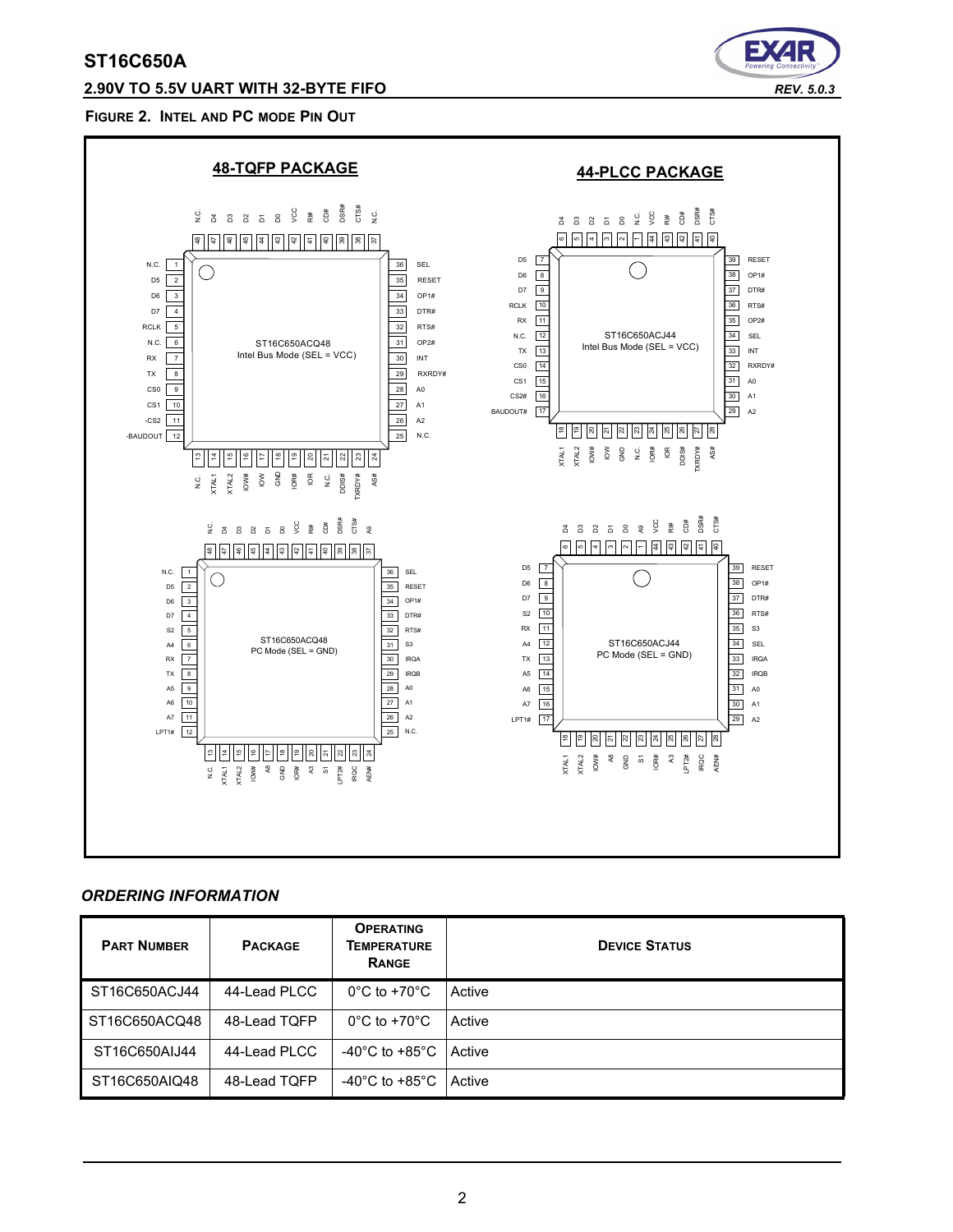

## *REV. 5.0.3* **2.90V TO 5.5V UART WITH 32-BYTE FIFO**

## **PIN DESCRIPTIONS**

| <b>NAME</b>      | 44-<br><b>PLCC</b><br>PIN# | 48-<br><b>TQFP</b><br>PIN# | <b>TYPE</b>  | <b>DESCRIPTION</b>                                                                                                                                                                                                                                                                                                                                                                                                                                                                                                                     |
|------------------|----------------------------|----------------------------|--------------|----------------------------------------------------------------------------------------------------------------------------------------------------------------------------------------------------------------------------------------------------------------------------------------------------------------------------------------------------------------------------------------------------------------------------------------------------------------------------------------------------------------------------------------|
|                  |                            |                            |              | 16 (Intel) MODE DATA BUS INTERFACE. The SEL pin is connected to VCC.                                                                                                                                                                                                                                                                                                                                                                                                                                                                   |
| A2               | 29                         | 26                         | $\mathsf{I}$ | Address bus lines [2:0]                                                                                                                                                                                                                                                                                                                                                                                                                                                                                                                |
| A <sub>1</sub>   | 30                         | 27                         |              | A2:A0 selects internal UART's configuration registers.                                                                                                                                                                                                                                                                                                                                                                                                                                                                                 |
| A <sub>0</sub>   | 31                         | 28                         |              |                                                                                                                                                                                                                                                                                                                                                                                                                                                                                                                                        |
| D7               | 9                          | 4                          | IO           | Data bus lines [7:0] (bidirectional)                                                                                                                                                                                                                                                                                                                                                                                                                                                                                                   |
| D <sub>6</sub>   | 8                          | 3                          |              |                                                                                                                                                                                                                                                                                                                                                                                                                                                                                                                                        |
| D <sub>5</sub>   | 7                          | 2                          |              |                                                                                                                                                                                                                                                                                                                                                                                                                                                                                                                                        |
| D <sub>4</sub>   | 6                          | 47                         |              |                                                                                                                                                                                                                                                                                                                                                                                                                                                                                                                                        |
| D <sub>3</sub>   | 5                          | 46                         |              |                                                                                                                                                                                                                                                                                                                                                                                                                                                                                                                                        |
| D <sub>2</sub>   | 4                          | 45                         |              |                                                                                                                                                                                                                                                                                                                                                                                                                                                                                                                                        |
| D <sub>1</sub>   | 3                          | 44                         |              |                                                                                                                                                                                                                                                                                                                                                                                                                                                                                                                                        |
| D <sub>0</sub>   | $\overline{2}$             | 43                         |              |                                                                                                                                                                                                                                                                                                                                                                                                                                                                                                                                        |
| IOR#             | 24                         | 19                         | $\mathbf{I}$ | Input/Output Read (active low)<br>The falling edge instigates an internal read cycle and retrieves the data byte from<br>an internal register pointed by the address lines [A2:A0], places it on the data bus<br>to allow the host processor to read it on the leading edge. Its function is the same<br>as IOR, except it is active low. Either an active IOR# or IOR is required to transfer<br>data from 650A to CPU during a read operation. If this input is unused, it should<br>be connected to VCC to minimize supply current. |
| <b>IOR</b>       | 25                         | 20                         | $\mathsf{I}$ | Input/Output Read (active high)<br>Same as IOR# but active high. If this input is unused, it should be connected to<br>GND to minimize supply current.                                                                                                                                                                                                                                                                                                                                                                                 |
| IOW#             | 20                         | 16                         | $\mathsf{I}$ | Input/Output Write (active low)<br>The falling edge instigates the internal write cycle and the trailing edge transfers<br>the data byte on the data bus to an internal register pointed by the address lines<br>[A2:A0]. Its function is the same as IOW, except it is active low. Either an active<br>IOW# or IOW is required to transfer data from 650A to the Intel type CPU during a<br>write operation. If this input is unused, it should be connected to VCC to minimize<br>supply current.                                    |
| <b>IOW</b>       | 21                         | 17                         | $\mathbf{I}$ | Input/Output Write (active high)<br>Same as IOW# but active high. If this input is unused, it should be connected to<br>GND to minimize supply current.                                                                                                                                                                                                                                                                                                                                                                                |
| CS <sub>0</sub>  | 14                         | 9                          | $\mathsf{I}$ | Chip Select 0 input (active high)<br>This input selects the ST16C650A device. If CS1 or CS2# is used as the chip<br>select then this pin must be connected to VCC. The 650A is selected when all<br>three chip selects are active. See Figure 3 and Figure 4.                                                                                                                                                                                                                                                                          |
| CS <sub>1</sub>  | 15                         | 10                         | $\mathsf{I}$ | Chip Select 1 input (active high)<br>This input selects the ST16C650A device. If CS0 or CS2# is used as the chip<br>select then this pin must be connected to VCC. The 650A is selected when all<br>three chip selects are active. See Figure 3 and Figure 4.                                                                                                                                                                                                                                                                          |
| CS <sub>2#</sub> | 16                         | 11                         | $\mathsf{I}$ | <b>Chip Select 2 input (active low)</b><br>This input selects the ST16C650A device. If CS0 or CS1 is used as the chip select<br>then this pin must be connected to GND. The 650A is selected when all three chip<br>selects are active. See Figure 3 and Figure 4.                                                                                                                                                                                                                                                                     |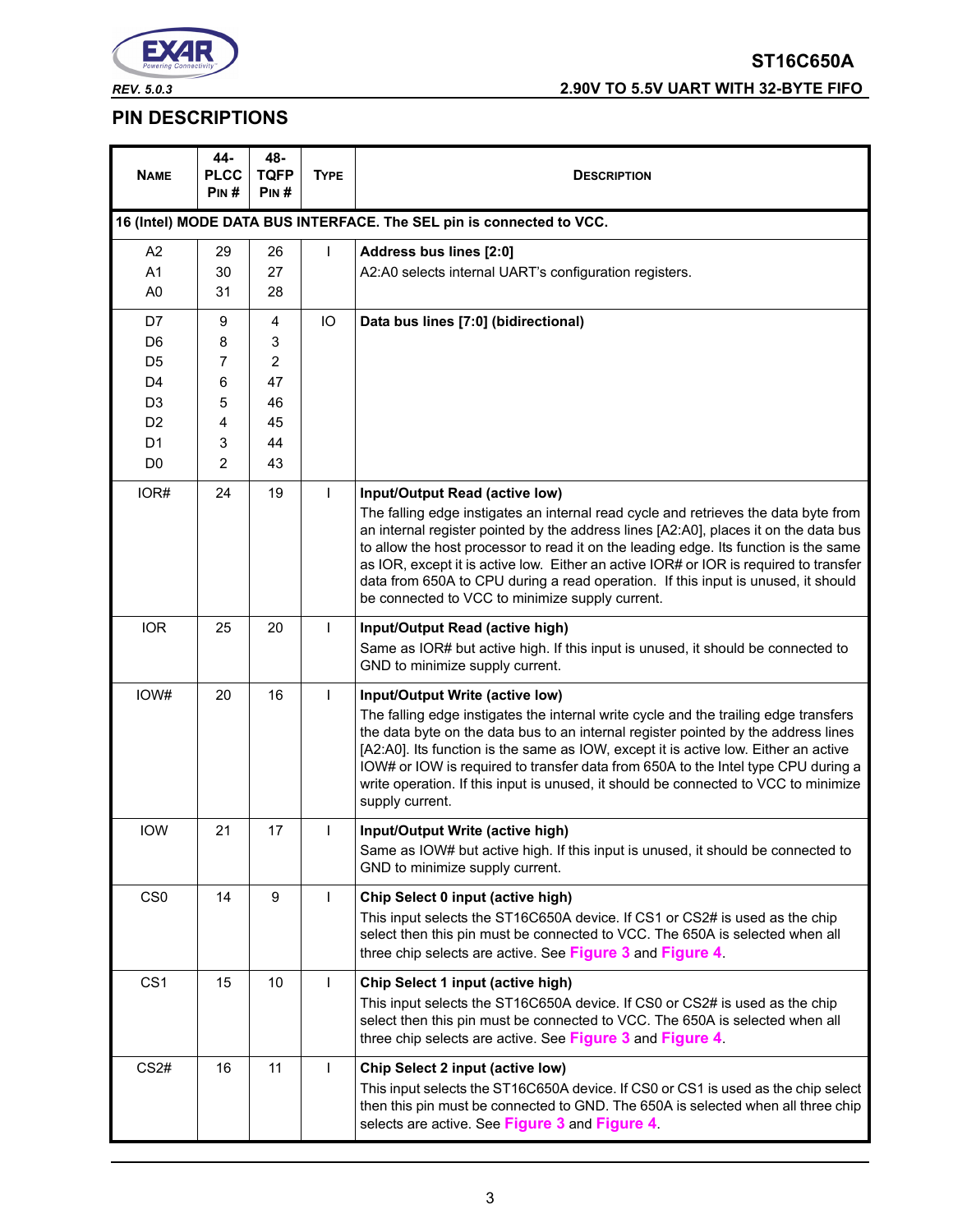## **2.90V TO 5.5V UART WITH 32-BYTE FIFO** *REV. 5.0.3*



| <b>NAME</b>                                                                                        | 44-<br><b>PLCC</b><br>PIN#            | 48-<br><b>TQFP</b><br>PIN#           | <b>TYPE</b>  | <b>DESCRIPTION</b>                                                                                                                                                                                                                                                                                                                                                                                                                                                                                                                                                                        |
|----------------------------------------------------------------------------------------------------|---------------------------------------|--------------------------------------|--------------|-------------------------------------------------------------------------------------------------------------------------------------------------------------------------------------------------------------------------------------------------------------------------------------------------------------------------------------------------------------------------------------------------------------------------------------------------------------------------------------------------------------------------------------------------------------------------------------------|
| <b>INT</b>                                                                                         | 33                                    | 30                                   | $\circ$      | Interrupt Output (active high)<br>This output becomes active whenever the transmitter, receiver, line and/or modem<br>status register has an active condition. See interrupt section for more details. This<br>interrupt output may be set to normal active high or active high open source (see<br>MCR bit-5) to provide wire-OR capability by connecting a 1k to 10k ohms resistor<br>between this pin and ground.                                                                                                                                                                      |
| AS#                                                                                                | 28                                    | 24                                   | $\mathsf{I}$ | <b>Address Strobe input (active low)</b><br>In the Intel bus mode, the leading-edge transition of AS# latches the chip selects<br>(CS0, CS1, CS2#) and the address lines A0, A1 and A2. This input is used when<br>the address lines are not stable for the duration of a read or write operation. In<br>devices with top mark date code of "I2 YYWW" and newer, the address bus is<br>latched even if this input is not used. These devices feature a '0 ns' address hold<br>time. See "AC Electrical Characteristics". If not required, this input can be perma-<br>nently tied to GND. |
| TXRDY#                                                                                             | 27                                    | 23                                   | $\circ$      | <b>UART Transmitter Ready (active low)</b><br>The output provides the TX FIFO/THR status. See Table 2. If it is not used,<br>leave it unconnected.                                                                                                                                                                                                                                                                                                                                                                                                                                        |
| RXRDY#                                                                                             | 32                                    | 29                                   | O            | <b>UART Receiver Ready (active low)</b><br>This output provides the RX FIFO/RHR status for receive channel A. See<br>Table 2. If it is not used, leave it unconnected.                                                                                                                                                                                                                                                                                                                                                                                                                    |
|                                                                                                    |                                       |                                      |              | PC Mode Interface Signals. Connect SEL pin to GND to select PC Mode.                                                                                                                                                                                                                                                                                                                                                                                                                                                                                                                      |
| A <sub>3</sub><br>A4<br>A <sub>5</sub><br>A <sub>6</sub><br>A7<br>A <sub>8</sub><br>A <sub>9</sub> | 25<br>12<br>14<br>15<br>16<br>21<br>1 | 20<br>6<br>9<br>10<br>11<br>17<br>37 | $\mathsf{I}$ | PC mode additional Address Lines<br>In the PC mode, these are the additional address lines from the host address bus.<br>They are inputs to the on-board chip select decode function for COM 1-4 and LPT<br>ports. See Table 1 for details. The pins A4 and A9 have internal 100kΩ pull-up<br>resistors.                                                                                                                                                                                                                                                                                  |
| AEN#                                                                                               | 28                                    | 24                                   | $\mathbf{I}$ | <b>Address Enable input (active low)</b><br>When AEN# transition to logic 0, it decodes and validates COM 1-4 ports address<br>per S1, S2 and S3 inputs.                                                                                                                                                                                                                                                                                                                                                                                                                                  |
| S <sub>1</sub><br>S <sub>2</sub><br>S <sub>3</sub>                                                 | 23<br>10<br>35                        | 21<br>5<br>31                        | $\mathbf{I}$ | Select 1 to 3<br>These are the standard PC COM 1-4 ports and IRQ selection inputs. See Table 1<br>and Table 3 for details. The S1 pin has an internal 100k $\Omega$ pull-up resistor.                                                                                                                                                                                                                                                                                                                                                                                                     |
| <b>IRQA</b><br><b>IRQB</b><br><b>IRQC</b>                                                          | 33<br>32<br>27                        | 30<br>29<br>23                       | O            | Interrupt Request A, B and C Outputs (active high, tri-state)<br>These are the interrupt outputs associated with COM 1-4 to be connected to the<br>host data bus. See interrupt section for details. The Interrupt Requests A, B or C<br>functions as IRQx to the PC bus. IRQx is enabled by setting MCR bit-3 to logic 1<br>and the desired interrupt(s) in the interrupt enable register (IER).                                                                                                                                                                                         |
| LPT1#                                                                                              | 17                                    | 12                                   | $\circ$      | Line Printer Port-1 Decode Logic Output (active low)<br>This pin functions as the PC standard LPT-1 printer port address decode logic out-<br>put, see Table 1. The baud rate generator clock output, BAUDOUT#, is internally<br>connected to the RCLK input in the PC mode.                                                                                                                                                                                                                                                                                                              |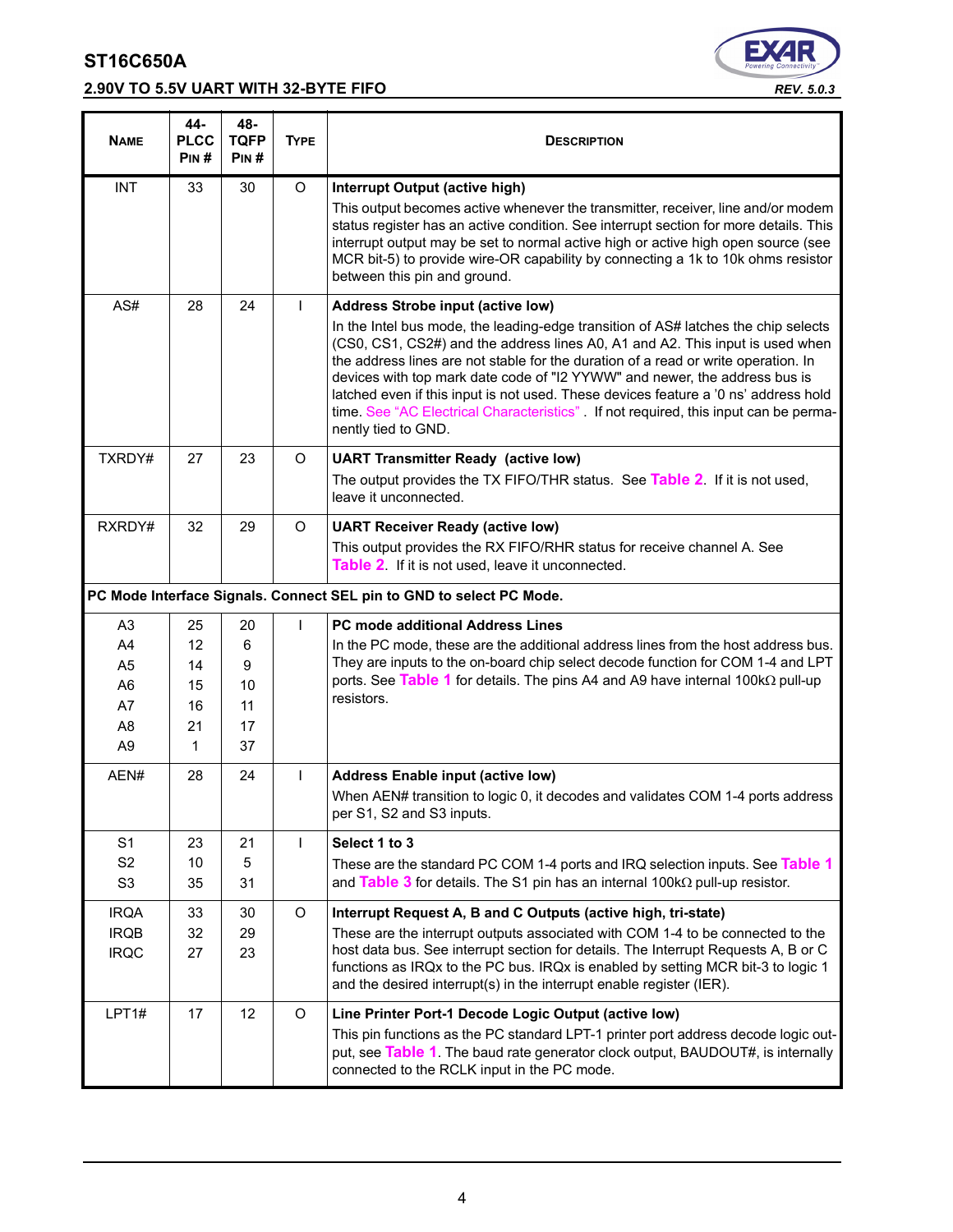

## *REV. 5.0.3* **2.90V TO 5.5V UART WITH 32-BYTE FIFO**

| <b>NAME</b>                          | 44-<br><b>PLCC</b><br>PIN# | 48-<br><b>TQFP</b><br>PIN# | <b>TYPE</b>  | <b>DESCRIPTION</b>                                                                                                                                                                                                                                                                                                                                                                                                                                                       |  |
|--------------------------------------|----------------------------|----------------------------|--------------|--------------------------------------------------------------------------------------------------------------------------------------------------------------------------------------------------------------------------------------------------------------------------------------------------------------------------------------------------------------------------------------------------------------------------------------------------------------------------|--|
| LPT <sub>2#</sub>                    | 26                         | 22                         | O            | Line Printer Port-2 Decode Logic Output (active low)<br>This pin functions as the PC standard LPT-2 printer port address decode logic out-<br>put, see Table 1.                                                                                                                                                                                                                                                                                                          |  |
| <b>MODEM OR SERIAL I/O INTERFACE</b> |                            |                            |              |                                                                                                                                                                                                                                                                                                                                                                                                                                                                          |  |
| <b>TX</b>                            | 13                         | 8                          | $\circ$      | Transmit Data or wireless infrared transmit data<br>This output is active low in normal standard serial interface operation (RS-232,<br>RS-422 or RS-485) and active high in the infrared mode.                                                                                                                                                                                                                                                                          |  |
| <b>RX</b>                            | 11                         | $\overline{7}$             | $\mathsf{I}$ | Receive Data or wireless infrared receive data<br>Normal received data input idles at logic 1 condition and logic 0 in the infrared<br>mode. The wireless infrared pulses are applied to the decoder. This input must be<br>connected to its idle logic state in either normal, logic 1, or infrared mode, logic 0,<br>else the receiver may report "receive break" and/or "error" condition(s).                                                                         |  |
| RTS#                                 | 36                         | 32                         | $\circ$      | Request to Send or general purpose output (active low)<br>This port may be used for one of two functions:<br>1) automatic hardware flow control, see EFR bit-6, MCR bit-1 and IER bit-6.<br>2) RS485 half-duplex direction control, see XFR bits 2 and 5.<br>RTS# output must be asserted before auto RTS flow control can start.                                                                                                                                        |  |
| CTS#                                 | 40                         | 38                         | $\mathsf{I}$ | Clear to Send or general purpose input (active low)<br>If used for automatic hardware flow control, data transmission will be stopped<br>when this pin is de-asserted and will resume when this pin is asserted again. See<br>EFR bit-7 and IER bit-7.                                                                                                                                                                                                                   |  |
| DTR#                                 | 37                         | 33                         | O            | Data Terminal Ready or general purpose output (active low)                                                                                                                                                                                                                                                                                                                                                                                                               |  |
| DSR#                                 | 41                         | 39                         | $\mathsf{L}$ | Data Set Ready input or general purpose input (active low)                                                                                                                                                                                                                                                                                                                                                                                                               |  |
| CD#                                  | 42                         | 40                         | $\mathsf{I}$ | Carrier Detect input or general purpose input (active low)                                                                                                                                                                                                                                                                                                                                                                                                               |  |
| RH#                                  | 43                         | 41                         | $\mathsf{I}$ | Ring Indicator input or general purpose input (active low)                                                                                                                                                                                                                                                                                                                                                                                                               |  |
| <b>ANCILLARY SIGNALS</b>             |                            |                            |              |                                                                                                                                                                                                                                                                                                                                                                                                                                                                          |  |
| XTAL <sub>1</sub>                    | 18                         | 14                         |              | Crystal or external clock input. Caution: this input is not 5V tolerant.                                                                                                                                                                                                                                                                                                                                                                                                 |  |
| XTAL <sub>2</sub>                    | 19                         | 15                         | $\mathsf O$  | Crystal or buffered clock output                                                                                                                                                                                                                                                                                                                                                                                                                                         |  |
| <b>RCLK</b>                          | 10                         | 5                          | $\mathbf{I}$ | <b>Receiver Clock</b><br>This input is used as external 16X clock input to the receiver section. Connect the<br>BAUDOUT# pin to this input externally.                                                                                                                                                                                                                                                                                                                   |  |
| BAUDOUT#                             | 17                         | 12                         | O            | <b>Baud Rate Generator Output (active low)</b><br>This pin provides the 16X clock of the selected data rate from the baud rate gener-<br>ator. The RCLK pin must be connected externally to BAUDOUT# when the<br>receiver is operating at the same data rate.<br>When the PC mode is selected, the baud rate generator clock output is internally<br>connected to the RCLK input. This pin then functions as the LPT-1 printer port<br>decode logic output, see Table 3. |  |
| <b>SEL</b>                           | 34                         | 36                         | $\mathsf{I}$ | PC Mode Select (active low)<br>When this input is at logic 0, it enables the on-board chip select decode function<br>according to PC ISA bus COM[4:1] and IRQ[4:3] port definitions. See Table 3 for<br>details. This pin has an internal $100k\Omega$ pull-up resistor.                                                                                                                                                                                                 |  |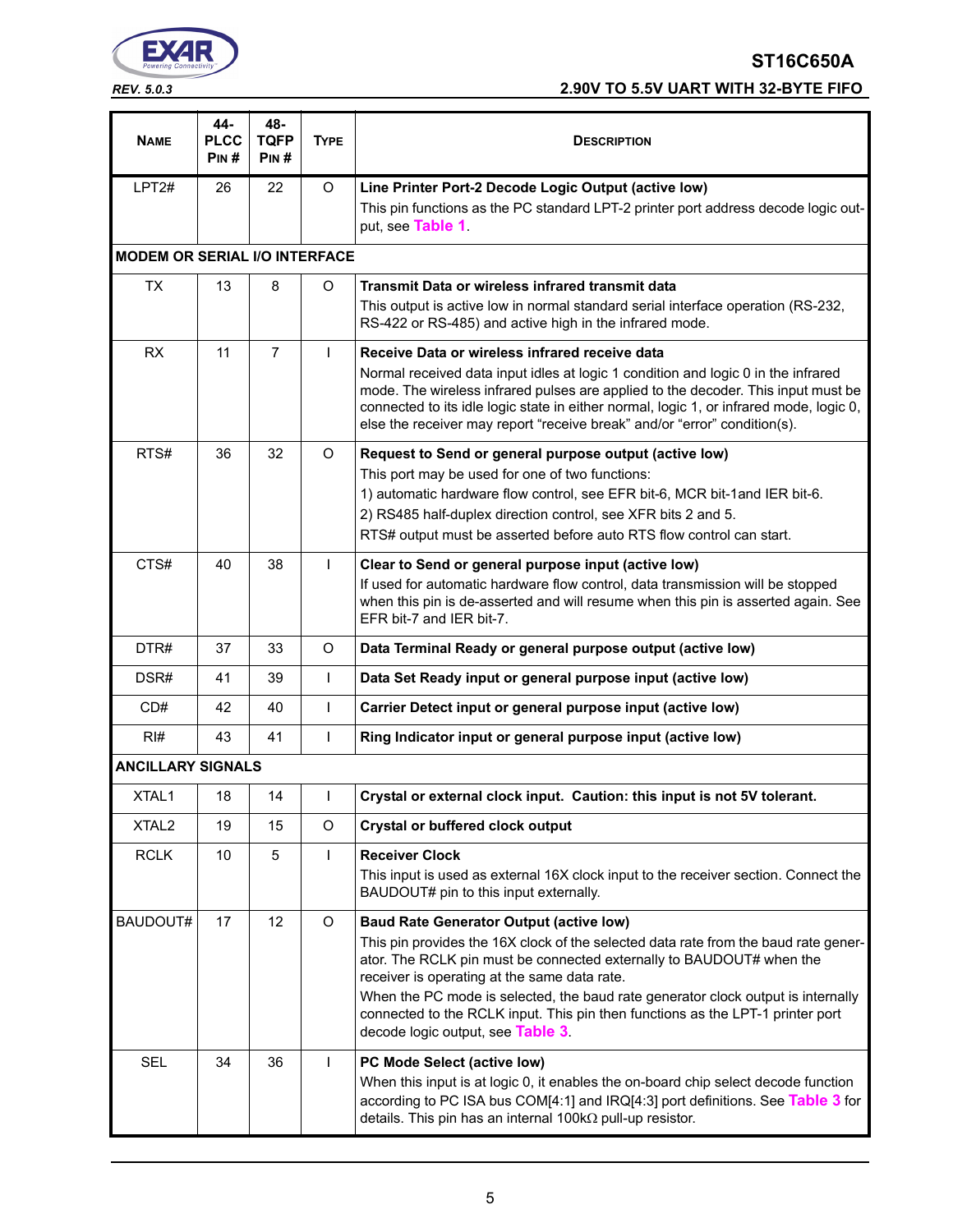## **2.90V TO 5.5V UART WITH 32-BYTE FIFO** *REV. 5.0.3*



| <b>NAME</b>  | 44-<br><b>PLCC</b><br>PIN# | 48-<br><b>TQFP</b><br>PIN# | <b>TYPE</b>    | <b>DESCRIPTION</b>                                                                                                                                                                                                                                                                         |
|--------------|----------------------------|----------------------------|----------------|--------------------------------------------------------------------------------------------------------------------------------------------------------------------------------------------------------------------------------------------------------------------------------------------|
| DDIS#        | 26                         | 22                         | $\circ$        | <b>Drive Disable Output</b><br>This pin goes to a logic 0 whenever the host CPU is reading data from the 650A. It<br>can control the direction of a data bus transceiver between the CPU and 650A or<br>other logic functions.                                                             |
| <b>RESET</b> | 39                         | 35                         |                | <b>Reset Input (active high)</b><br>A 40 ns minimum active pulse on this pin will reset the internal registers and all<br>outputs. The UART transmitter output will be held at logic 1, the receiver input will<br>be ignored and outputs are reset. See UART Reset Conditions in Table 13 |
| OP1#         | 38                         | 34                         | $\circ$        | <b>Output Port 1</b><br>General purpose output.                                                                                                                                                                                                                                            |
| OP2#         | 35                         | 31                         | $\circ$        | <b>Output Port 2</b><br>General purpose output.                                                                                                                                                                                                                                            |
| <b>VCC</b>   | 44                         | 42                         | Pwr            | 2.90V to 5.5V supply voltage<br>All inputs are 5V tolerant except for XTAL for devices with date code top mark of<br>"HC YYWW" and newer. Devices with date code top mark of "GC YYWW" and<br>older do not have 5V tolerant inputs.                                                        |
| <b>GND</b>   | 22                         | 18                         | Pwr            | Power supply common ground                                                                                                                                                                                                                                                                 |
| <b>NC</b>    |                            | 1, 13,<br>25               | $\blacksquare$ | <b>No Connect</b>                                                                                                                                                                                                                                                                          |

Pin type: I=Input, O=Output, IO= Input/output, OD=Output Open Drain.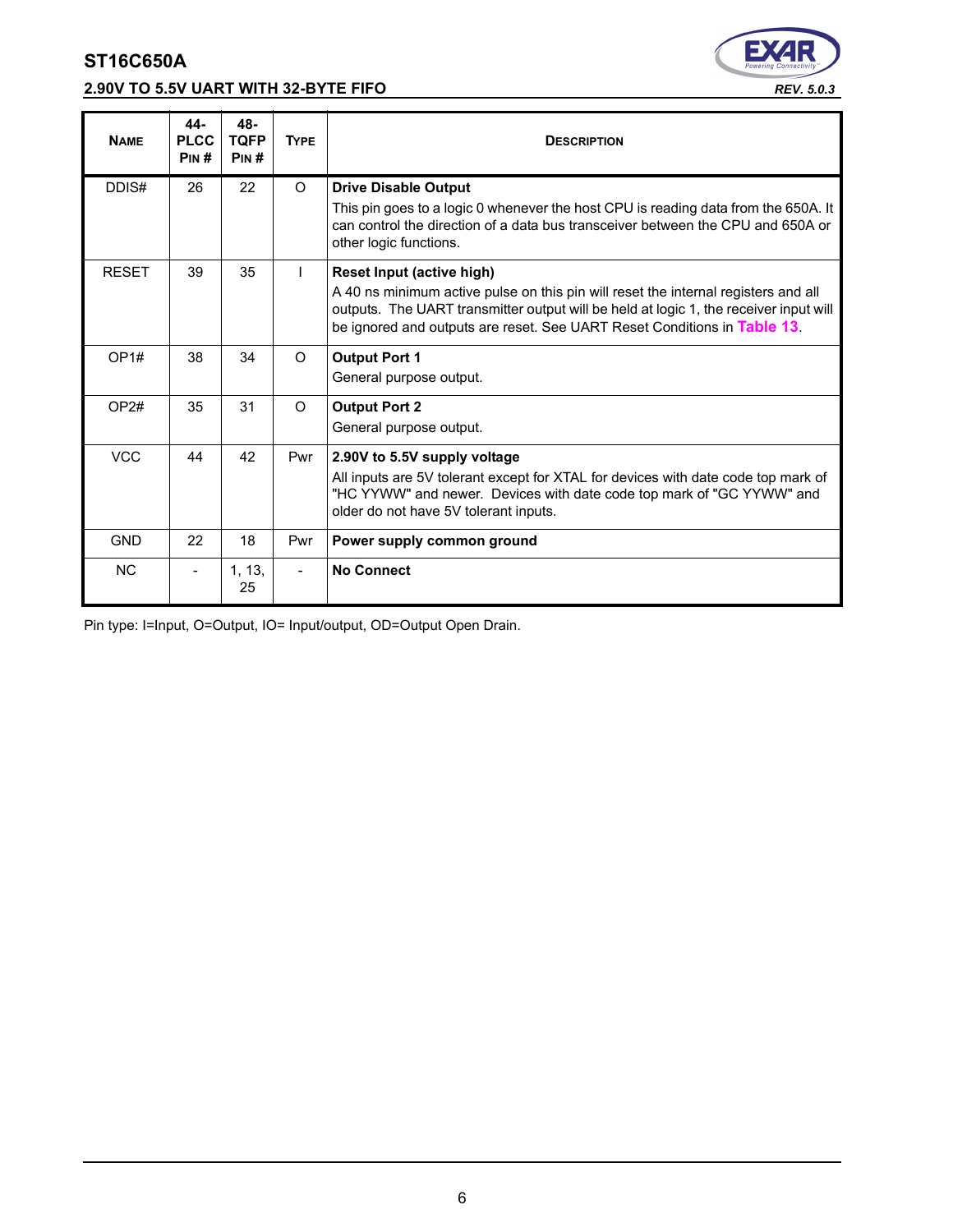

### **1.0 PRODUCT DESCRIPTION**

The ST16C650A (650A) is a low power UART that can operate from 2.90V to 5.5V power supplies. Its inputs are 5V tolerant to facilitate interconnection to transceiver devices of RS-232, RS-422 or RS-485. The 650A is software compatible to the industry standard 16C550 with some additional enhanced features.

The 650A provides serial asynchronous receive data synchronization, parallel-to-serial data conversion for the transmitter section and serial-to-parallel data conversions for receiver section. These functions are necessary for converting the serial data stream into parallel data that is required with digital data systems. Synchronization for the serial data stream is accomplished by adding start and stop bits to the transmitted data to form a data character (character orientated protocol). Data integrity is ensured by attaching a parity bit to the data character. The parity bit is checked by the receiver for any transmission bit errors. The electronic circuitry to provide all these functions is fairly complex especially when manufactured on a single integrated silicon chip. The ST16C650A represents such an integration with greatly enhanced features. The 650A is fabricated with an advanced CMOS process.

The 650A supports standard 8-bit Intel or PC bus interfaces through an input selection pin (SEL input pin). The Intel bus uses the standard read and write signals for all bus transactions. The PC bus mode associates with the PC ISA bus and follow the industry standard PC definitions for COM 1-4 serial port addresses. The 650A includes on-board chip select decode logic and selection for the proper interrupt request. This eliminates the need for an external logic array device.

The 650A has 32-bytes each of transmit and receive FIFOs, automatic RTS/CTS hardware flow control with hysteresis, automatic Xon/Xoff and special character software flow control, selectable transmit and receive FIFO trigger levels, wireless infrared encoder and decoder (IrDA ver. 1.0), programmable baud rate generator with a prescaler of divide by 1 or 4, and data rates up to 3.125 Mbps with a 16X sampling clock rate.

The 650A is an upward solution that provides 32 bytes of transmit and receive FIFO memory, instead of 16 bytes provided in the 16C550, or none in the 16C450. The 650A is designed to work with high speed communication devices, that require fast data processing time. Increased performance is realized in the 650A by the larger transmit and receive FIFOs. This allows the external processor to handle more networking tasks within a given time. For example, the standard ST16C550 with a 16 byte FIFO, unloads 16 bytes of receive data in 1.53 ms (This example uses a character length of 11 bits, including start/stop bits at 115.2Kbps). This means the external CPU will have to service the receive FIFO at 1.53 ms intervals. However with the 32 byte FIFO in the 650A, the data buffer will not require unloading/loading for 3.05 ms. This increases the service interval giving the external CPU additional time for other applications and reducing the overall UART interrupt servicing time. In addition, the 4 selectable levels of FIFO trigger interrupt and automatic hardware/software flow control is uniquely provided for maximum data throughput performance especially when operating in a multi-channel environment. The combination of the above greatly reduces the bandwidth requirement of the external controlling CPU, increases performance, and reduces power consumption.

The rich feature set of the 650A is available through internal registers. Automatic hardware/software flow control, selectable transmit and receive FIFO trigger levels, selectable TX and RX baud rates, infrared encoder/decoder interface, modem interface controls, and a sleep mode are all standard features. In the PC mode, two tri-state interrupt lines (IRQB and IRQC) and one selectable open source interrupt output (IRQA) are available. The open source interrupt scheme allows multiple interrupts to be combined in a "wire-OR" operation, thus reducing the number of interrupt lines in larger systems. Following a power on reset or an external reset, the 650A is software compatible with previous generation of UARTs, 16C450, 16C550 and ST16C580.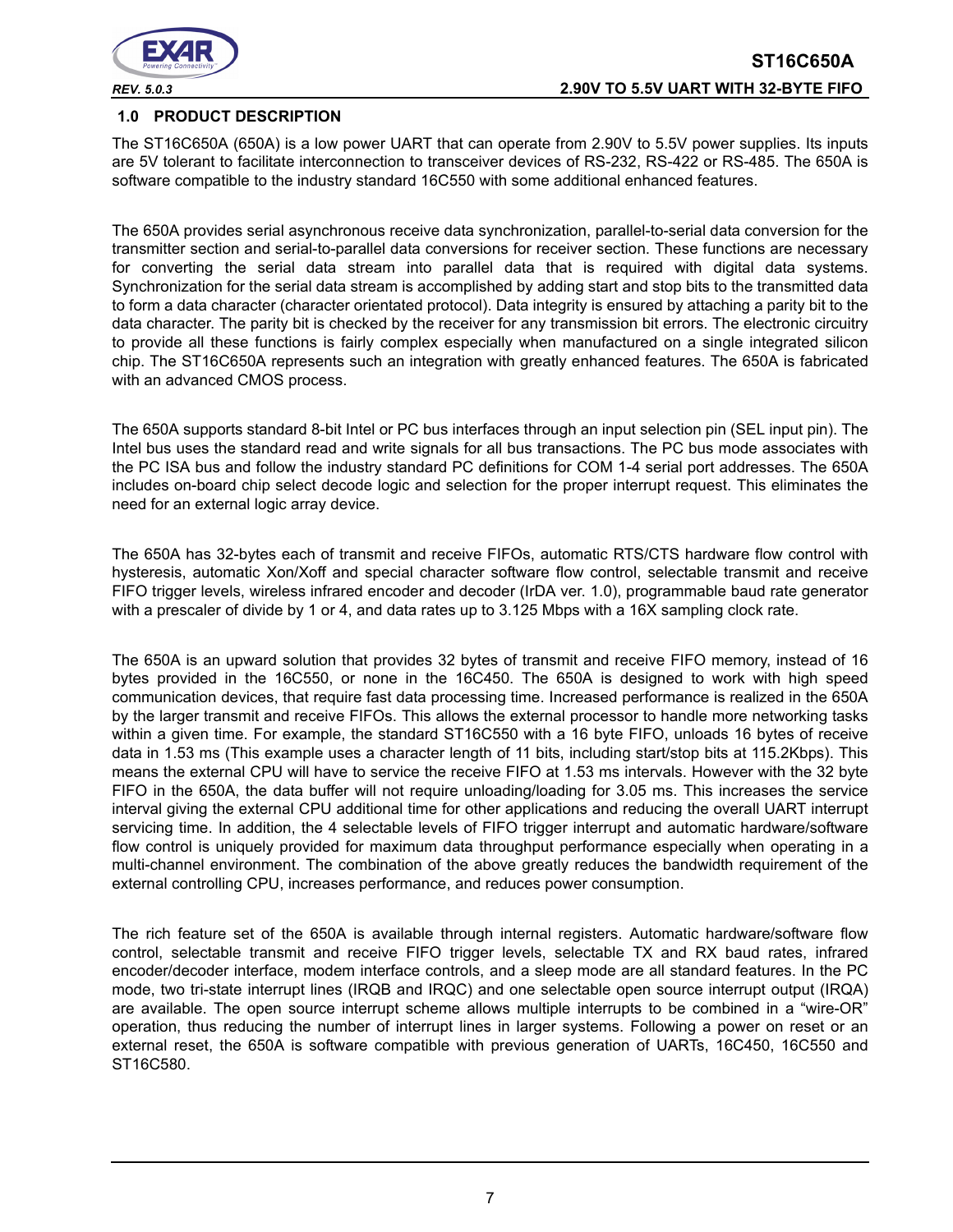## **2.90V TO 5.5V UART WITH 32-BYTE FIFO** *REV. 5.0.3*



### **2.0 FUNCTIONAL DESCRIPTIONS**

### *2.1 Host Data Bus Interface*

The host interface is 8 data bits wide with 3 address lines and control signals to execute bus read and write transactions. The 650A supports 2 type of host interfaces: Intel and PC mode. The Intel bus interface is selected by connecting SEL to a logic 1. The Intel bus interconnections are shown in **[Figure](#page-7-0) 3**. The special PC mode is selected when SEL is connected to a logic 0. The PC mode interconnections are shown in **[Figure](#page-7-1) 4**.

### <span id="page-7-0"></span>**FIGURE 3. ST16C650A INTEL BUS INTERCONNECTIONS**



<span id="page-7-1"></span>

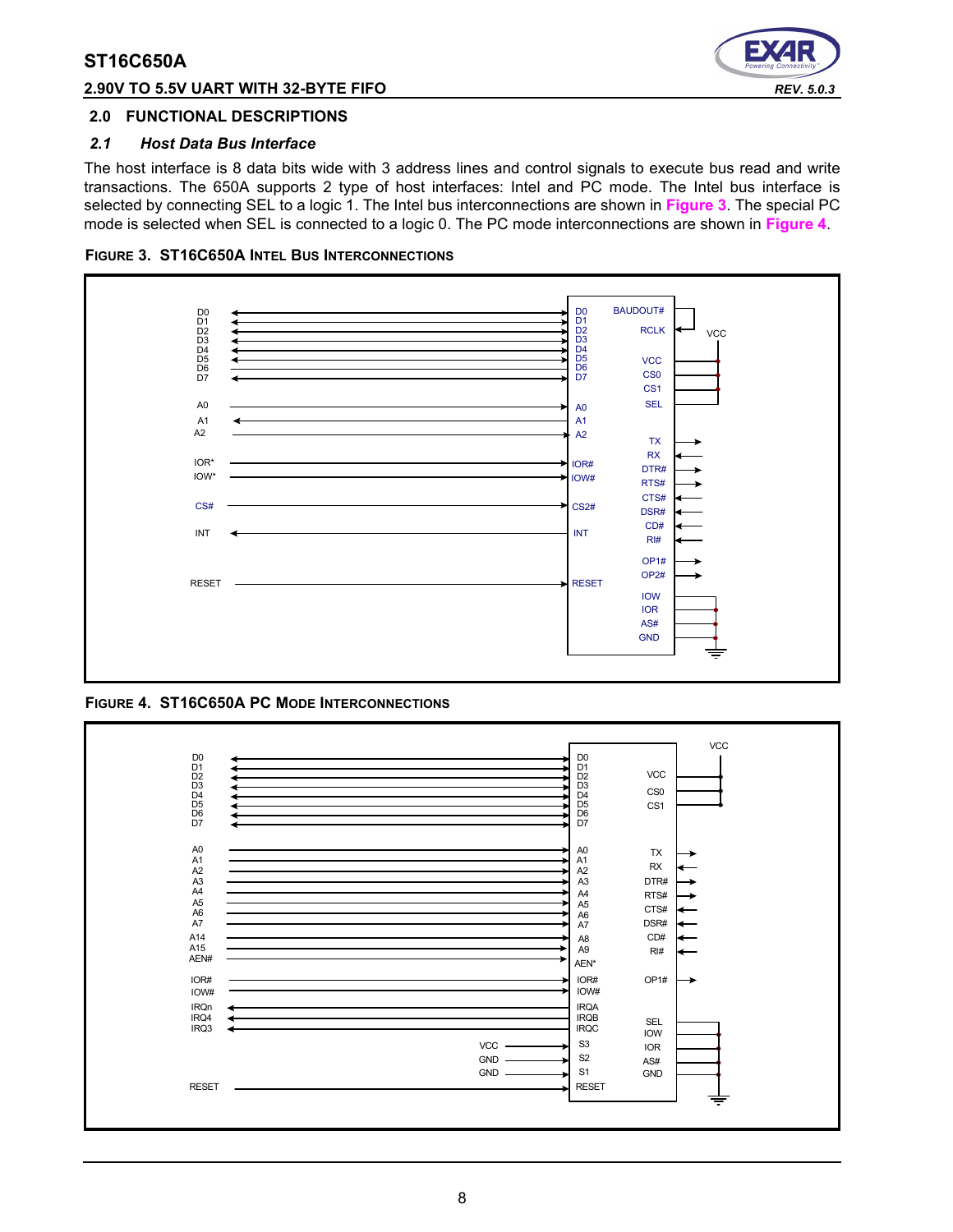

**2.1.1 PC MODE**

The PC mode interface includes an on-chip address decoder and interrupt selection function for the standard PC COM 1-4 port addresses. The selection is made through three input signals: S1, S2 and S3. The selection summary is shown in **[Table](#page-8-0) 1**. Although the on-chip address decoder was designed for PC applications ranging from 0x278 to 0x3FF, it can fit into an embedded applications by offsetting the address lines to the 650A. An example is shown in **[Figure](#page-8-1) 5** where the UART is operating from 0x80F8 to 0x80FF address space. Operating in the PC mode eliminates external address decode components.

<span id="page-8-0"></span>

| <b>SEL INPUT</b> | S3, S2, S1<br><b>INPUTS</b> | <b>A9-A3 ADDRESS LINES TO</b><br><b>ON-CHIP DECODER</b> | <b>COM/LPT PORT</b><br><b>SELECTION</b> | <b>IRQ OUTPUT SELECTION</b> |
|------------------|-----------------------------|---------------------------------------------------------|-----------------------------------------|-----------------------------|
| $\mathbf{0}$     | $0\quad 0\quad 0$           | $0x3F8 - 0x3FF$                                         | COM-1                                   | IRQB (for PC's IRQ4)        |
| $\mathbf{0}$     | $0\quad0\quad1$             | $0x2F8 - 0x2FF$                                         | COM-2                                   | IRQC (for PC's IRQ3)        |
| $\Omega$         | $1\quad 0$<br>$\Omega$      | $0x3E8 - 0x3EF$                                         | COM-3                                   | IRQB (for PC's IRQ4)        |
| $\Omega$         | $1 \quad 1$<br>$\Omega$     | $0x2E8 - 0x2EF$                                         | COM-4                                   | IRQC (for PC's IRQ3)        |
| $\Omega$         | 100                         | $0x3F8 - 0x3FF$                                         | COM-1                                   | IRQA (for PC's IRQn)        |
| $\mathbf{0}$     | 1 0 1                       | $0x2F8 - 0x2FF$                                         | COM-2                                   | IRQA (for PC's IRQn)        |
| $\Omega$         | $1\quad1\quad0$             | $0x3E8 - 0x3EF$                                         | COM-3                                   | IRQA (for PC's IRQn)        |
| $\Omega$         | $1 \t1 \t1$                 | $0x2E8 - 0x2EF$                                         | COM-4                                   | IRQA (for PC's IRQn)        |
| $\Omega$         |                             | 0x278 - 0x27F                                           | LPT-2                                   | N/A                         |
| 0                |                             | 0x378 - 0x37F                                           | LPT-1                                   | N/A                         |

**TABLE 1: PC MODE INTERFACE ON-CHIP ADDRESS DECODER AND INTERRUPT SELECTION.**

<span id="page-8-1"></span>**FIGURE 5. PC MODE INTERFACE IN AN EMBEDDED APPLICATION.**

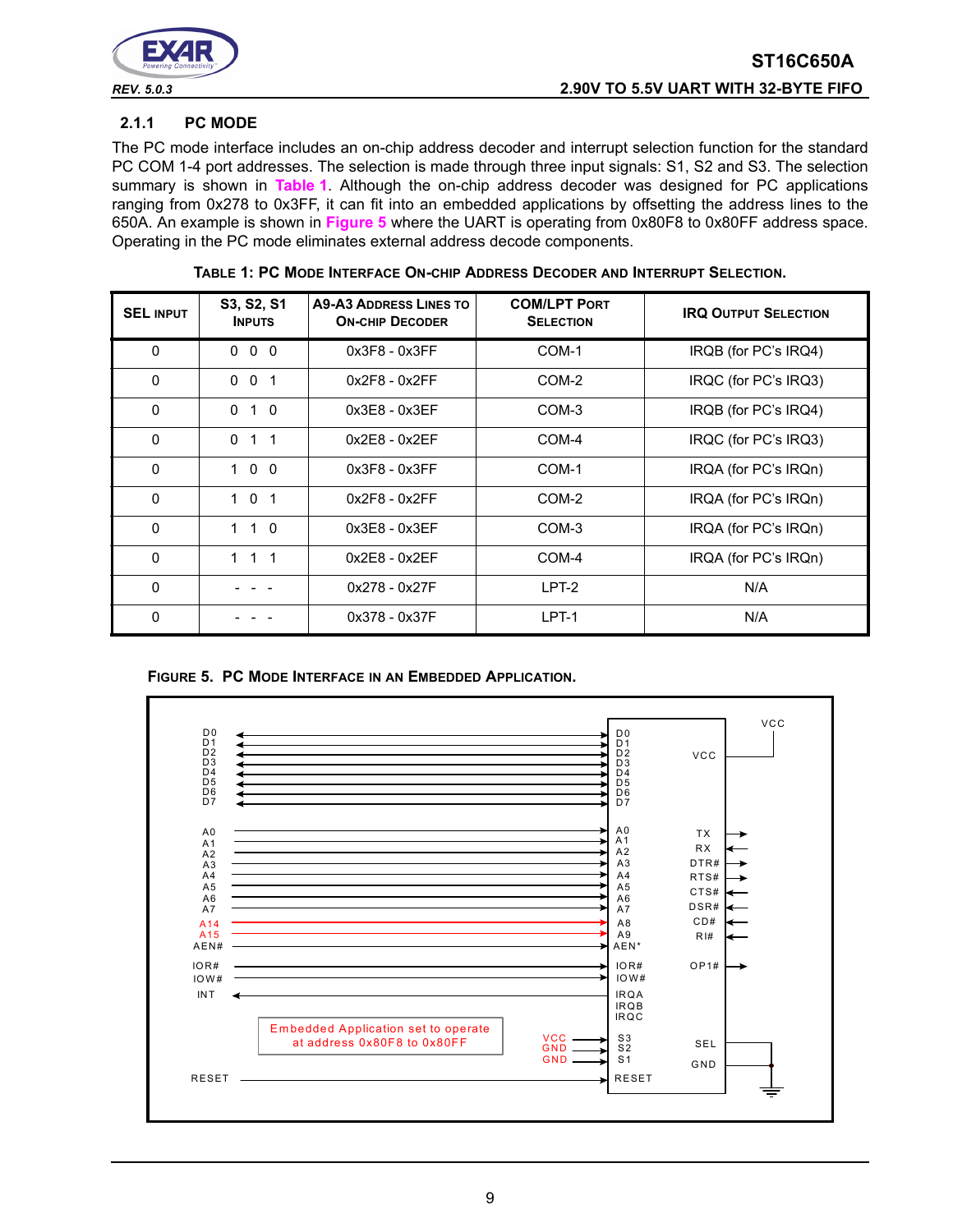### **2.90V TO 5.5V UART WITH 32-BYTE FIFO** *REV. 5.0.3*



### *2.2 5-Volt Tolerant Inputs*

The 650A can acccept up to 5V inputs even when operating at 3.3V. Caution: XTAL1 is not 5 volt tolerant.

### *2.3 Device Reset*

The RESET input resets the internal registers and the serial interface outputs to their default state (see **[Figure](#page-36-0) 13**). An active high pulse of longer than 40 ns duration will be required to activate the reset function in the device.

### *2.4 Device Identification and Revision*

The ST16C650A provides a Device Identification code and a Device Revision code to distinguish the part from other devices and revisions. To read the identification code from the part, it is required to set the baud rate generator registers DLL and DLM both to 0x00. Now reading the content of the DLM will provide 0x04 for the ST16C650A and reading the content of DLL will provide the revision of the part; for example, a reading of 0x01 means revision A.

### <span id="page-9-1"></span>*2.5 DMA Mode*

The device does not support direct memory access. The DMA Mode (a legacy term) in this document does not mean "direct memory access" but refers to data block transfer operation. The DMA mode affects the state of the RXRDY# and TXRDY# output pins. The transmit and receive FIFO trigger levels provide additional flexibility to the user for block mode operation. The LSR bits 5-6 provide an indication when the transmitter is empty or has an empty location(s) for more data. The user can optionally operate the transmit and receive FIFO in the DMA mode (FCR bit-3=1). When the transmit and receive FIFO are enabled and the DMA mode is disabled (FCR bit-3 = 0), the 650A is placed in single-character mode for data transmit or receive operation. When DMA mode is enabled (FCR bit-3 = 1), the user takes advantage of block mode operation by loading or unloading the FIFO in a block sequence determined by the programmed trigger level. In this mode, the 650A sets the TXRDY# pin when the transmit FIFO becomes full, and sets the RXRDY# pin when the receive FIFO becomes empty. The following table shows their behavior. Also see **Figures [23](#page-44-0)** through **[28](#page-46-0)**.

<span id="page-9-0"></span>

| <b>PINS</b> | $FCR$ BIT-0=0<br>(FIFO DISABLED)     | FCR BIT-0=1 (FIFO ENABLED)                         |                                                                                                                      |  |  |
|-------------|--------------------------------------|----------------------------------------------------|----------------------------------------------------------------------------------------------------------------------|--|--|
|             |                                      | FCR BIT-3 = $0$<br>(DMA MODE DISABLED)             | FCR BIT- $3 = 1$<br>(DMA MODE ENABLED)                                                                               |  |  |
| RXRDY#      | $0 = 1$ byte.<br>= no data.          | $0 = at least 1 byte in FIFO$<br>$=$ FIFO empty.   | 1 to 0 transition when FIFO reaches the trigger<br>level, or timeout occurs.<br>0 to 1 transition when FIFO empties. |  |  |
| TXRDY#      | $0 =$ THR empty.<br>$=$ byte in THR. | $ 0 =$ FIFO empty.<br>$=$ at least 1 byte in FIFO. | $0 =$ FIFO has at least 1 empty location.<br>$1 =$ FIFO is full.                                                     |  |  |

### **TABLE 2: TXRDY# AND RXRDY# OUTPUTS IN FIFO AND DMA MODE**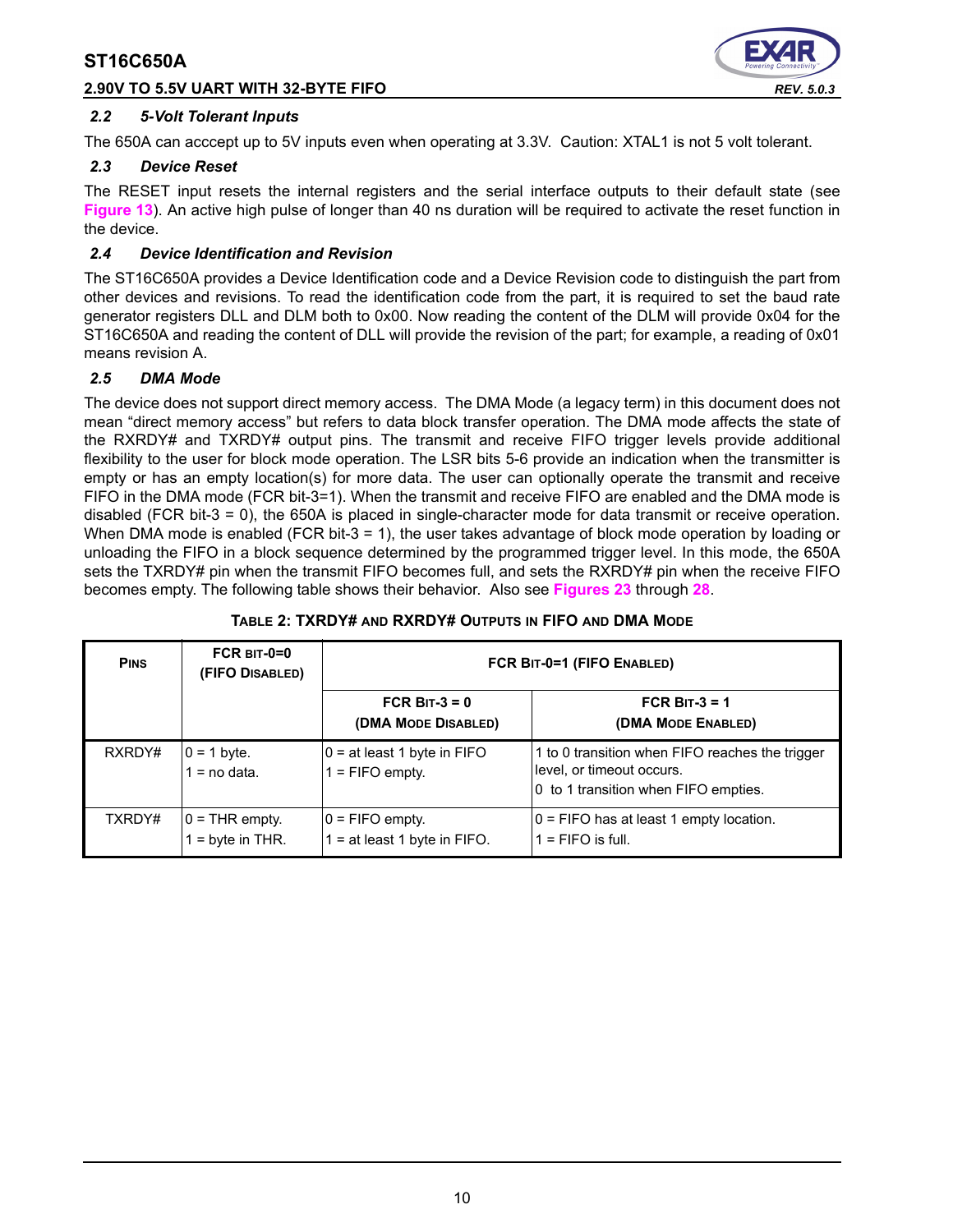

### *2.6 Interrupt*

The output function of interrupt, INT, output changes according to the operating bus type and various factors. **[Table](#page-10-0) 3** summarizes its behavior in Intel and PC mode of operation. Multiple interrupts can be wire-OR'ed. This is accomplished by setting MCR bit-5 to a logic 1 and connecting a 1KΩ to 10KΩ resistor between this pin and ground to provide an acceptable logic 0 level.

<span id="page-10-0"></span>

| <b>SEL INPUT</b>      | <b>S3 INPUT</b> | <b>MCR BIT-5</b><br>(INT TYPE<br>SELECT) | <b>MCR BIT-3</b><br>(IRQN<br>ENABLE) | INTERRUPT OUTPUT (INT OR IRQA)                                                                                                                  |  |  |
|-----------------------|-----------------|------------------------------------------|--------------------------------------|-------------------------------------------------------------------------------------------------------------------------------------------------|--|--|
| <b>Intel Bus Mode</b> |                 |                                          |                                      |                                                                                                                                                 |  |  |
| 1                     | don't care      | $\Omega$                                 | don't care                           | INT is logic 0 for inactive interrupt.<br>INT is logic 1 for active interrupt (active high)                                                     |  |  |
| 1                     | don't care      | 1                                        | don't care                           | INT is three-state for inactive interrupt<br>INT is logic 1 for active interrupt (open source). Requires a 1K-<br>10K $\Omega$ resistor to GND. |  |  |
| <b>PC Mode</b>        |                 |                                          |                                      |                                                                                                                                                 |  |  |
| 0                     | $\Omega$        | don't care                               | don't care                           | IRQA is three-state. Either IRQB or IRQC is used, see Table 1                                                                                   |  |  |
| 0                     |                 | don't care                               | $\Omega$                             | IROA is three-state.                                                                                                                            |  |  |
| 0                     |                 | $\Omega$                                 | 1                                    | IRQA is logic 0 for inactive interrupt.<br>IRQA is logic 1 for active interrupt (active high).                                                  |  |  |
| 0                     |                 | 1                                        | 1                                    | IRQA is three-state for no interrupt.<br>IRQA is logic 1 for active interrupt (active high, open source).                                       |  |  |

### **TABLE 3: INTERRUPT OUTPUT (INT AND IRQA) FUNCTIONS**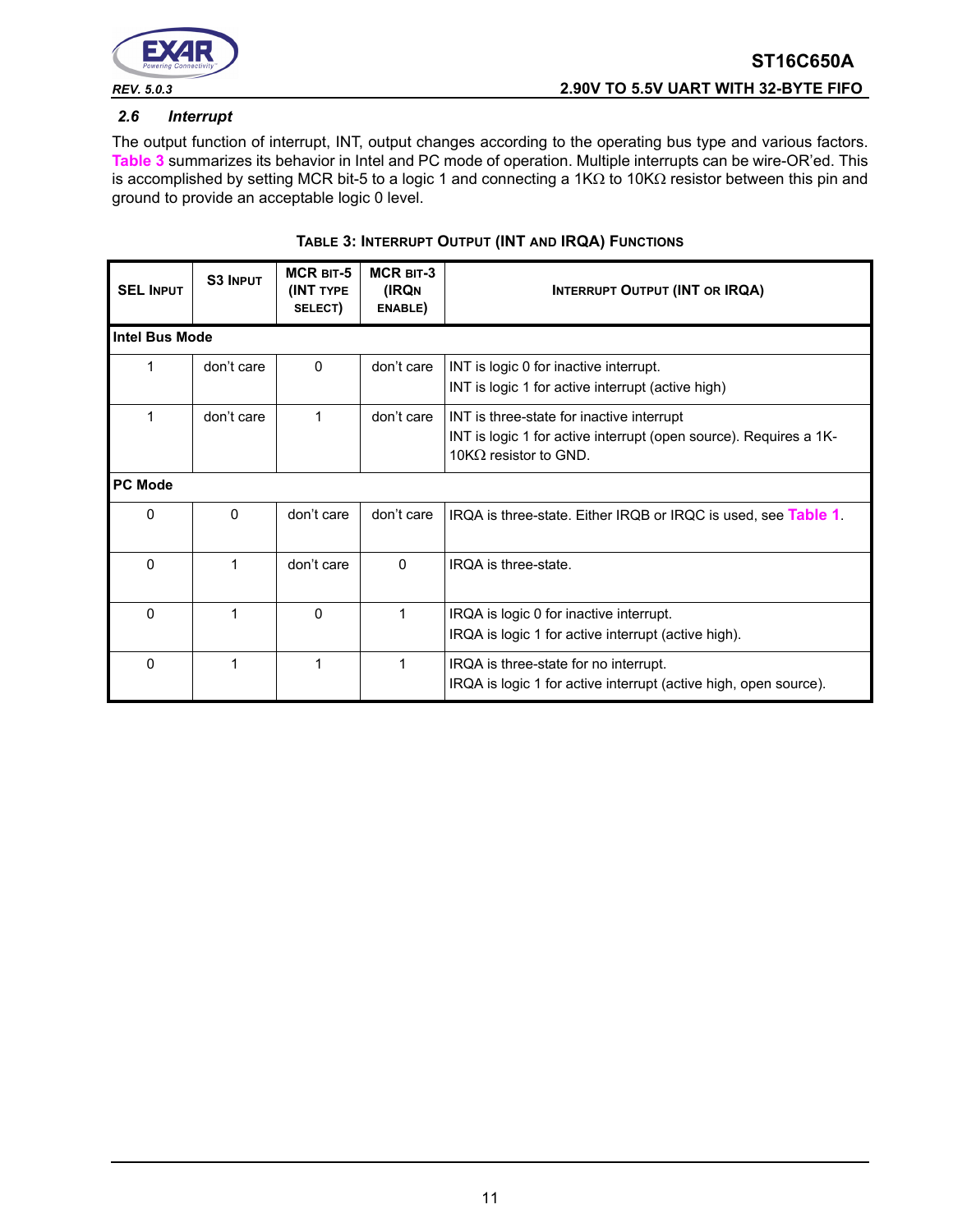

### **2.90V TO 5.5V UART WITH 32-BYTE FIFO** *REV. 5.0.3*

### *2.7 Crystal Oscillator or External Clock*

The 650A includes an on-chip oscillator (XTAL1 and XTAL2). The crystal oscillator provides the system clock to the Baud Rate Generators (BRG) in the UART. XTAL1 is the input to the oscillator or external clock buffer input with XTAL2 pin being the output. Caution if external clock is used: XTAL1 input is not 5 Volt tolerant. For programming details, see "Programmable Baud Rate Generator."



<span id="page-11-0"></span>**FIGURE 6. TYPICAL OSCILLATOR CONNECTIONS**

The on-chip oscillator is designed to use an industry standard microprocessor crystal (parallel resonant, fundamental frequency with 10-22 pF capacitance load, ESR of 20-120 ohms and 100 ppm frequency tolerance) connected externally between the XTAL1 and XTAL2 pins (see **[Figure](#page-11-0) 6**). Alternatively, an external clock can be connected to the XTAL1 pin to clock the internal baud rate generator for standard or custom rates. Typically, the oscillator connections are shown in **[Figure](#page-11-0) 6**. For further reading on oscillator circuit please see application note DAN108 on EXAR's web site.

### *2.8 Programmable Baud Rate Generator*

The UART has its own Baud Rate Generator (BRG) with a prescaler for the transmitter. The prescaler is controlled by a software bit in the MCR register. The MCR register bit-7 sets the prescaler to divide the input crystal or external clock by 1 or 4. The clock output of the prescaler goes to the BRG. The BRG further divides this clock by a programmable divisor between 1 and  $(2^{16} - 1)$  to obtain a 16X sampling clock of the serial data rate. The sampling clock is used by the transmitter for data bit shifting and receiver for data sampling. The BRG divisor (DLL and DLM registers) defaults to a random value upon power up or a reset. Therefore, the BRG must be programmed during initialization to the operating data rate.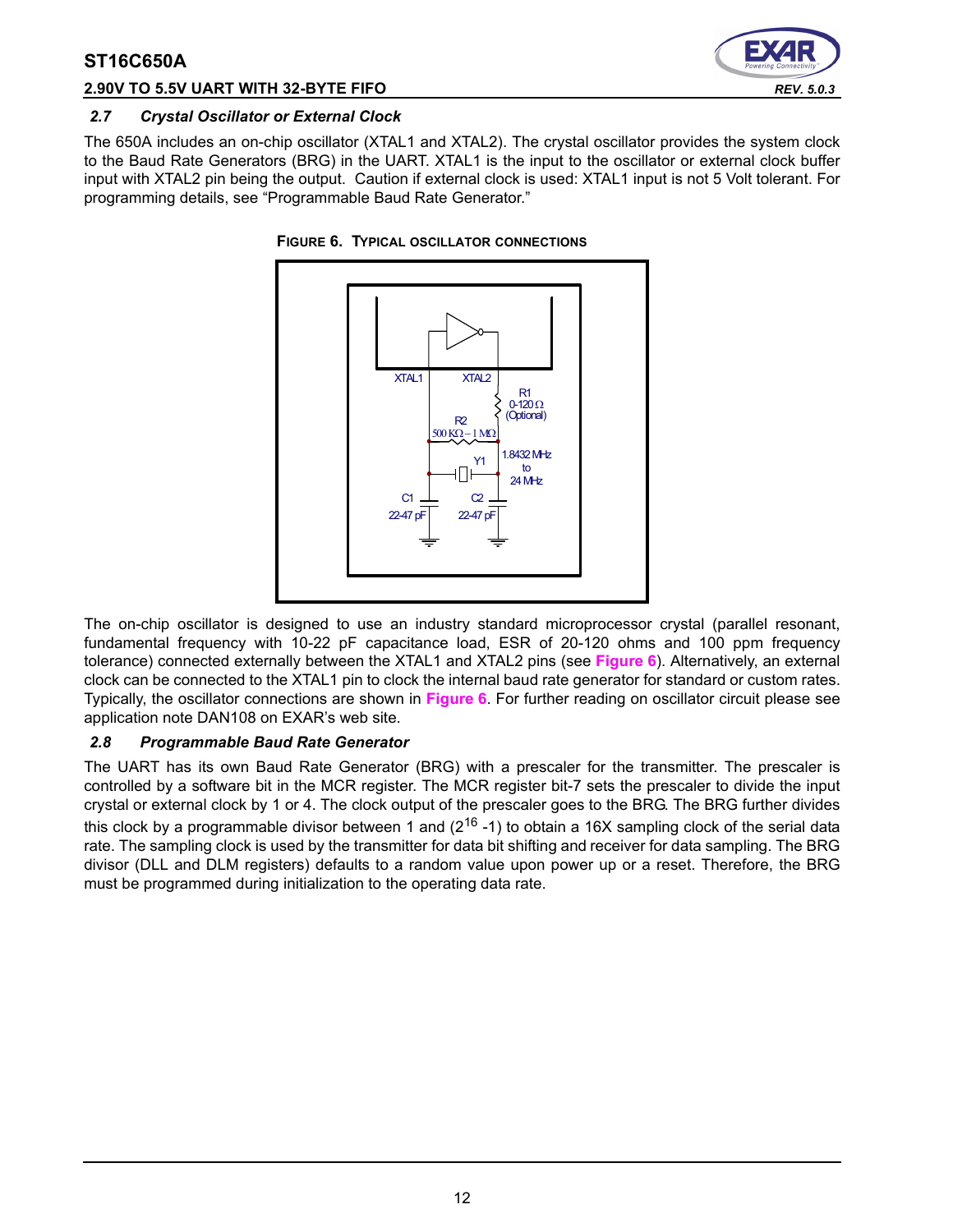

**FIGURE 7. BAUD RATE GENERATOR**



Programming the Baud Rate Generator Registers DLM and DLL provides the capability of selecting the operating data rate. **[Table](#page-12-0) 4** shows the standard data rates available with a 14.7456 MHz crystal or external clock at 16X clock rate. When using a non-standard data rate crystal or external clock, the divisor value can be calculated for DLL/DLM with the following equation.

divisor (decimal) = (XTAL1 clock frequency / prescaler) / (serial data rate x 16)

<span id="page-12-0"></span>

| <b>OUTPUT Data Rate</b><br>$MCR$ Bit-7=1 | <b>OUTPUT Data Rate</b><br>$MCR$ Bit-7=0 | <b>DIVISOR FOR 16x</b><br><b>Clock (Decimal)</b> | <b>DIVISOR FOR 16X</b><br>Clock (HEX) | <b>DLM</b><br><b>PROGRAM</b><br><b>VALUE (HEX)</b> | <b>DLL</b><br><b>PROGRAM</b><br>VALUE (HEX) | <b>DATA RATE</b><br>ERROR (%) |
|------------------------------------------|------------------------------------------|--------------------------------------------------|---------------------------------------|----------------------------------------------------|---------------------------------------------|-------------------------------|
| 100                                      | 400                                      | 2304                                             | 900                                   | 09                                                 | 00                                          | $\mathbf 0$                   |
| 600                                      | 2400                                     | 384                                              | 180                                   | 01                                                 | 80                                          | $\mathbf 0$                   |
| 1200                                     | 4800                                     | 192                                              | CO                                    | 00                                                 | CO                                          | $\mathbf{0}$                  |
| 2400                                     | 9600                                     | 96                                               | 60                                    | 00                                                 | 60                                          | $\Omega$                      |
| 4800                                     | 19.2k                                    | 48                                               | 30                                    | 00                                                 | 30                                          | $\mathbf 0$                   |
| 9600                                     | 38.4k                                    | 24                                               | 18                                    | 00                                                 | 18                                          | $\Omega$                      |
| 19.2k                                    | 76.8k                                    | 12                                               | 0C                                    | 00                                                 | $_{0C}$                                     | $\mathbf{0}$                  |
| 38.4k                                    | 153.6k                                   | 6                                                | 06                                    | 00                                                 | 06                                          | $\Omega$                      |
| 57.6k                                    | 230.4k                                   | 4                                                | 04                                    | 00                                                 | 04                                          | 0                             |
| 115.2k                                   | 460.8k                                   | $\overline{2}$                                   | 02                                    | 00                                                 | 02                                          | $\Omega$                      |
| 230.4k                                   | 921.6k                                   | 1                                                | 01                                    | 00                                                 | 01                                          | $\mathbf{0}$                  |

### **TABLE 4: TYPICAL DATA RATES WITH A 14.7456 MHZ CRYSTAL OR EXTERNAL CLOCK**

### <span id="page-12-1"></span>*2.9 Transmitter*

The transmitter section comprises of an 8-bit Transmit Shift Register (TSR) and 32 bytes of FIFO which includes a byte-wide Transmit Holding Register (THR). TSR shifts out every data bit with the 16X internal clock. A bit time is 16 clock periods. The transmitter sends the start-bit followed by the number of data bits, inserts the proper parity-bit if enabled, and adds the stop-bit(s). The status of the FIFO and TSR are reported in the Line Status Register (LSR bit-5 and bit-6).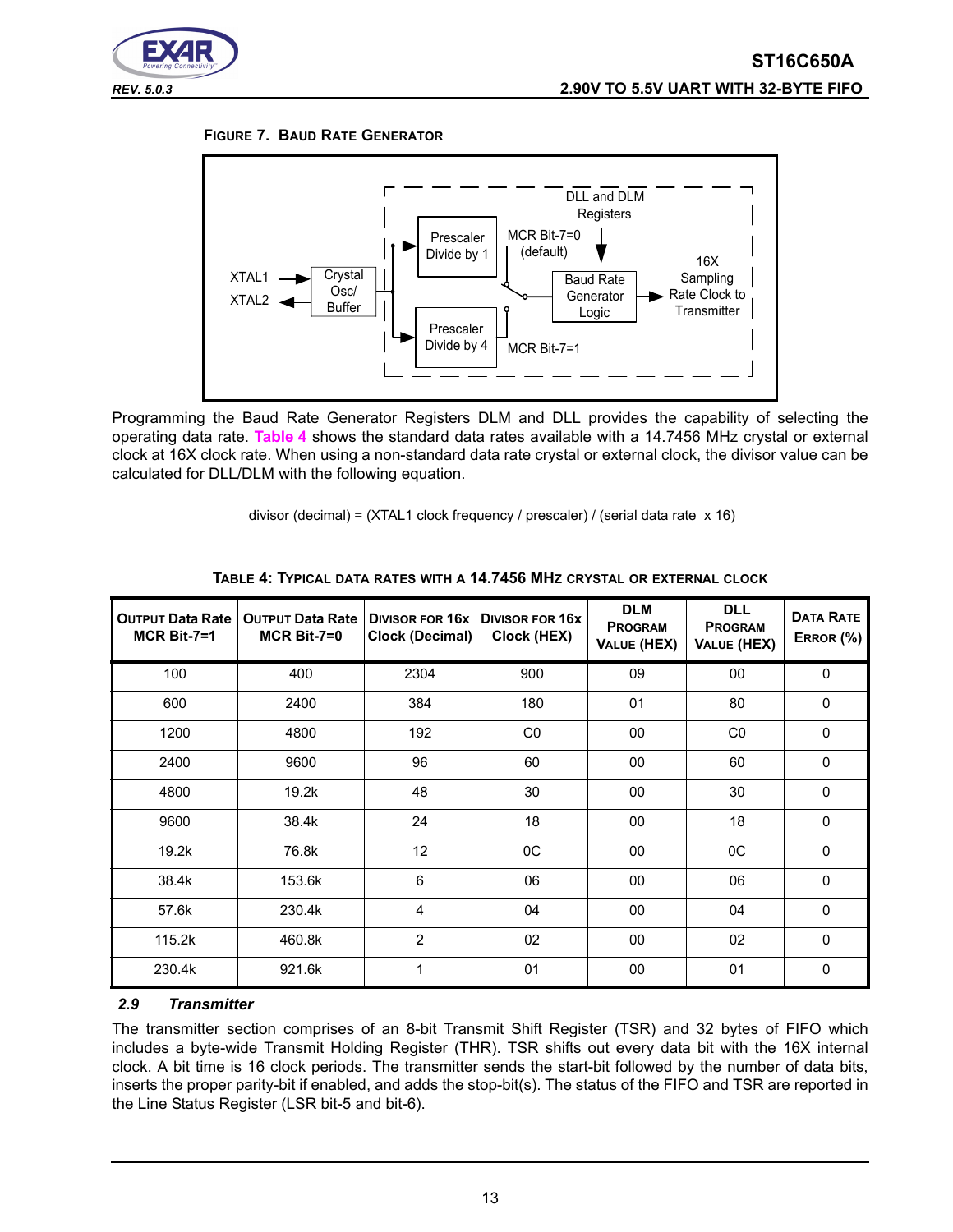### **2.90V TO 5.5V UART WITH 32-BYTE FIFO** *REV. 5.0.3*



### **2.9.1 Transmit Holding Register (THR) - Write Only**

The transmit holding register is an 8-bit register providing a data interface to the host processor. The host writes transmit data byte to the THR to be converted into a serial data stream including a start bit, data bits, parity bit and stop bit(s). The least-significant-bit (Bit-0) is the first data bit to go out. The THR is the input register to the transmit FIFO of 32 bytes when FIFO operation is enabled by FCR bit-0. Every time a write operation is made to the THR, the FIFO data pointer is automatically bumped to the next sequential data location.

### **2.9.2 Transmitter Operation in non-FIFO Mode**

The host loads transmit data to THR one character at a time. The THR empty flag (LSR bit-5) is set when the data byte is transferred to TSR. THR flag can generate a transmit empty interrupt (ISR bit-1) when it is enabled by IER bit-1. The TSR flag (LSR bit-6) is set when TSR becomes completely empty.





### **2.9.3 Transmitter Operation in FIFO Mode**

The host may fill the transmit FIFO with up to 32 bytes of transmit data. The THR empty flag (LSR bit-5) is set whenever the FIFO is empty. The THR empty flag can generate a transmit empty interrupt (ISR bit-1) when the amount of data in the FIFO falls below its programmed trigger level. The transmit empty interrupt is enabled by IER bit-1. The TSR flag (LSR bit-6) is set when TSR/FIFO becomes empty.



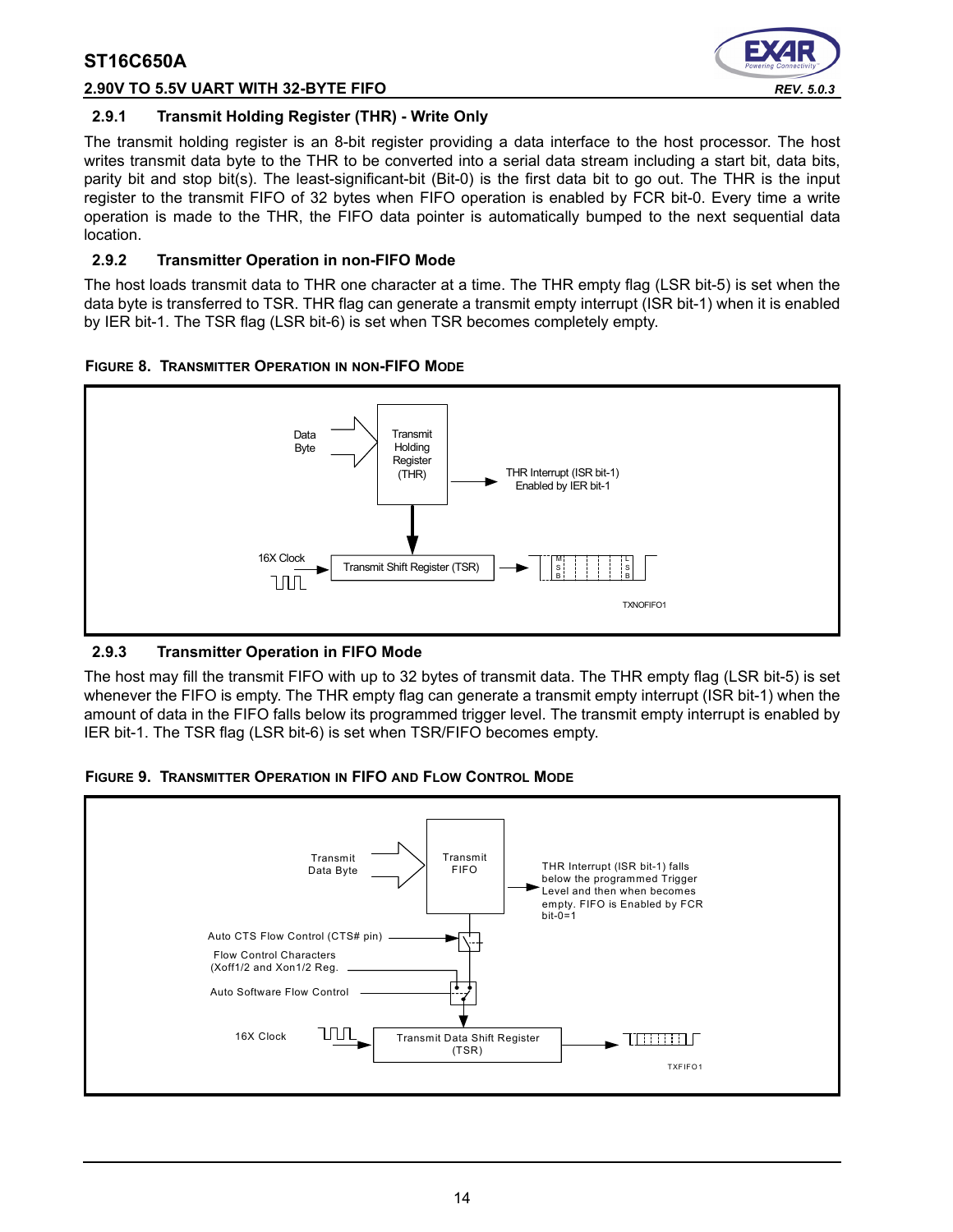

### <span id="page-14-0"></span>*2.10 Receiver*

The receiver section contains an 8-bit Receive Shift Register (RSR) and 32 bytes of FIFO which includes a byte-wide Receive Holding Register (RHR). The RSR uses the 16X clock for timing. It verifies and validates every bit on the incoming character in the middle of each data bit. On the falling edge of a start or false start bit, an internal receiver counter starts counting at the 16X clock rate. After 8 clocks the start bit period should be at the center of the start bit. At this time the start bit is sampled and if it is still a logic 0 it is validated. Evaluating the start bit in this manner prevents the receiver from assembling a false character. The rest of the data bits and stop bits are sampled and validated in this same manner to prevent false framing. If there were any error(s), they are reported in the LSR register bits 2-4. Upon unloading the receive data byte from RHR, the receive FIFO pointer is bumped and the error tags are immediately updated to reflect the status of the data byte in the RHR register. RHR can generate a receive data ready interrupt upon receiving a character or delay until it reaches the FIFO trigger level (XFR bit-3). Furthermore, data delivery to the host is guaranteed by a receive data ready time-out interrupt when data is not received for 4 word lengths as defined by LCR[1:0] plus 12 bits time. This is equivalent to 3.7-4.6 character times. The RHR interrupt is enabled by IER bit-0.

### **2.10.1 Receive Holding Register (RHR) - Read-Only**

The Receive Holding Register is an 8-bit register that holds a receive data byte from the Receive Shift Register. It provides the receive data interface to the host processor. The RHR register is part of the receive FIFO of 32 bytes by 11-bits wide, the 3 extra bits are for the 3 error tags to be reported in LSR register. When the FIFO is enabled by FCR bit-0, the RHR contains the first data character received by the FIFO. After the RHR is read, the next character byte is loaded into the RHR and the errors associated with the current data byte are immediately updated in the LSR bits 2-4.

### **FIGURE 10. RECEIVER OPERATION IN NON-FIFO MODE**

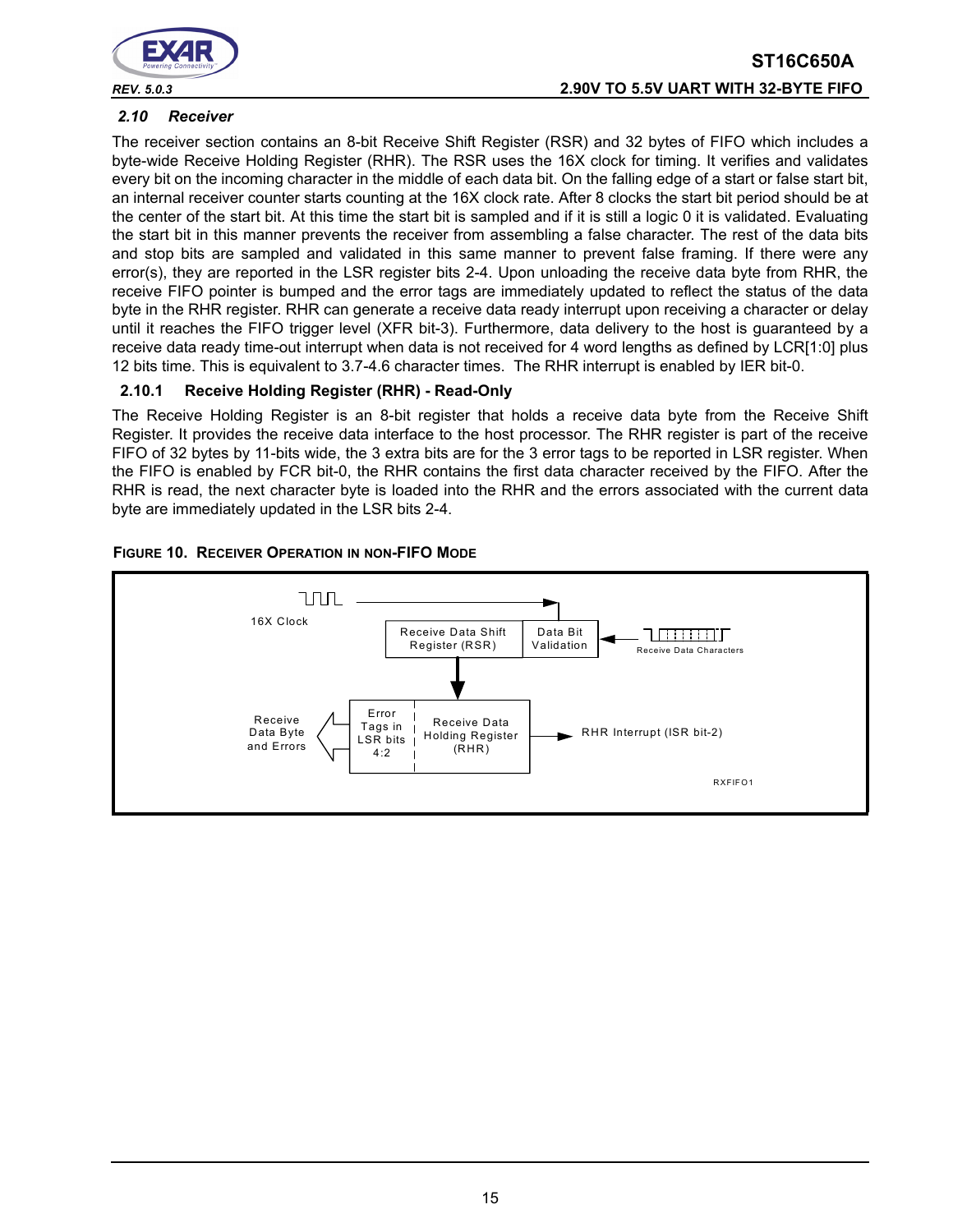



### **FIGURE 11. RECEIVER OPERATION IN FIFO AND AUTO RTS FLOW CONTROL MODE**

## *2.11 Automatic RTS (Hardware) Flow Control*

Automatic RTS hardware flow control is used to prevent data overrun to the local receiver FIFO. The RTS# output is used to request remote unit to suspend/resume data transmission. The auto RTS flow control features is enabled to fit specific application requirement (see **[Figure](#page-16-0) 12**):

- Enable auto RTS flow control using EFR bit-6.
- The auto RTS function must be started by asserting RTS output pin (MCR bit-1 to logic 1 after it is enabled).

With the Auto RTS function enabled, the RTS# output pin will not be de-asserted (logic 1) when the receive FIFO reaches the programmed trigger level, but will be de-asserted when the FIFO reaches the next trigger level (**[See Table](#page-27-0) 10**). The RTS# output pin will be asserted again after the FIFO is unloaded to the next trigger level below the programmed trigger level. However, even under these conditions, the 650A will continue to accept data until the receive FIFO is full if the remote UART transmitter continues to send data.

• Enable RTS interrupt through IER bit-6 (after setting EFR bit-4). The UART issues an interrupt when the RTS# pin is de-asserted (logic 1) during Auto RTS flow control mode: ISR bit-5 will be set to logic 1.

### *2.12 Auto CTS Flow Control*

Automatic CTS flow control is used to prevent data overrun to the remote receiver FIFO. The CTS# input is monitored to suspend/restart the local transmitter. The auto CTS flow control feature is selected to fit specific application requirement (see **[Figure](#page-16-0) 12**):

• Enable auto CTS flow control using EFR bit-7.

With the Auto CTS function enabled, the UART will suspend transmission as soon as the stop bit of the character in the Transmit Shift Register has been shifted out. Transmission is resumed after the CTS# input is re-asserted (logic 0), indicating more data may be sent.

• Enable CTS interrupt through IER bit-7 (after setting EFR bit-4). The UART issues an interrupt when the CTS# pin is de-asserted (logic 1) during Auto CTS flow control mode: ISR bit-5 will be set to 1.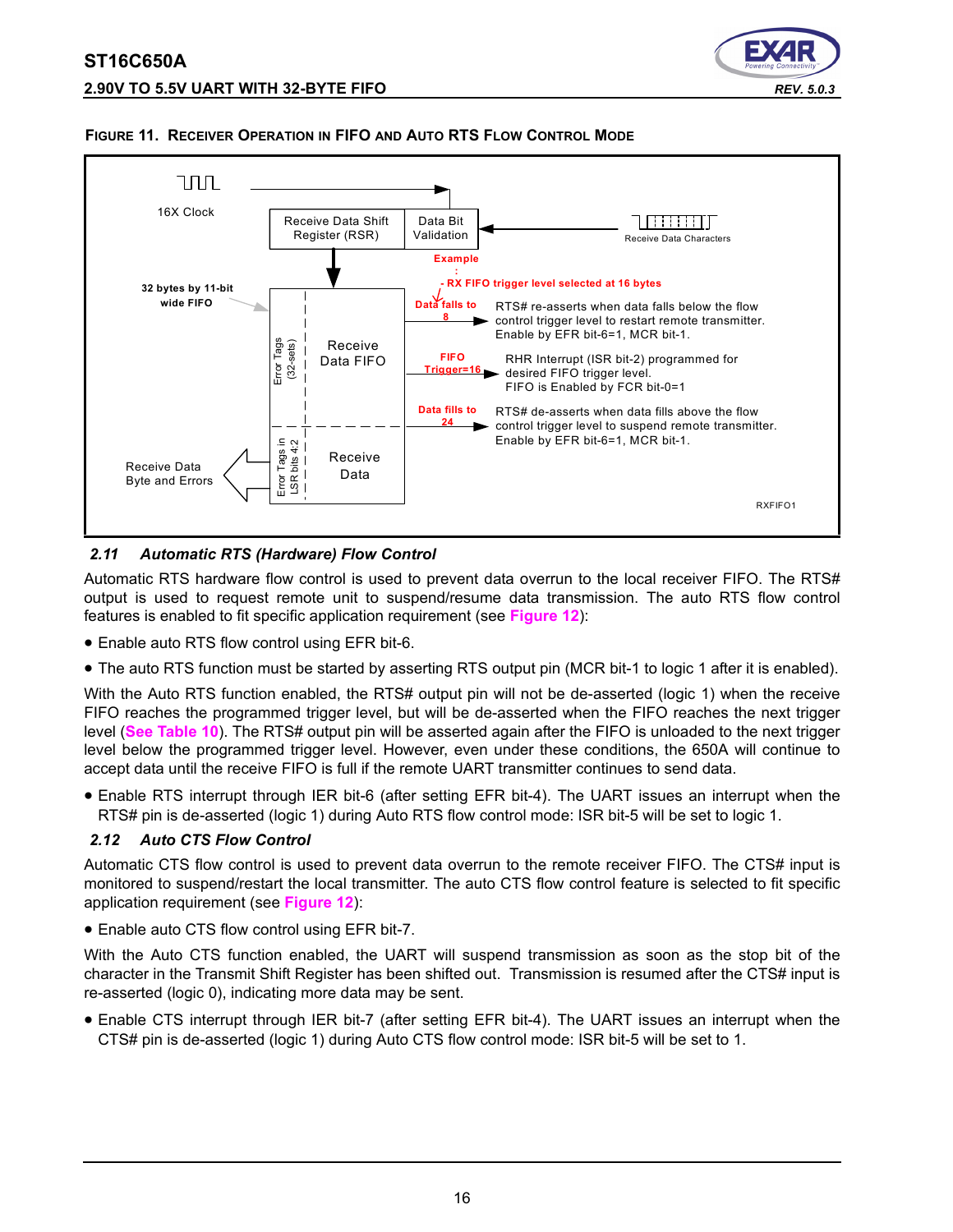

<span id="page-16-0"></span>



### <span id="page-16-1"></span>*2.13 Auto Xon/Xoff (Software) Flow Control*

When software flow control is enabled (**[See Table](#page-34-0) 12**), the 650A compares one or two sequential receive data characters with the programmed Xon or Xoff-1,2 character value(s). If received character(s) (RX) match the programmed values, the 650A will halt transmission (TX) as soon as the current character has completed transmission. When a match occurs, the Xoff (if enabled via IER bit-5) flag will be set and the interrupt output pin will be activated. Following a suspension due to a match of the Xoff character values, the 650A will monitor the receive data stream for a match to the Xon-1,2 character value(s). If a match is found, the 650A will resume operation and clear the flags (ISR bit-4).

Reset initially sets the contents of the Xon/Xoff 8-bit flow control registers to a logic 0. Following reset the user can write any Xon/Xoff value desired for software flow control. Different conditions can be set to detect Xon/ Xoff characters (**[See Table](#page-34-0) 12**) and suspend/resume transmissions. When double 8-bit Xon/Xoff characters are selected, the 650A compares two consecutive receive characters with two software flow control 8-bit values (Xon1, Xon2, Xoff1, Xoff2) and controls TX transmissions accordingly. Under the above described flow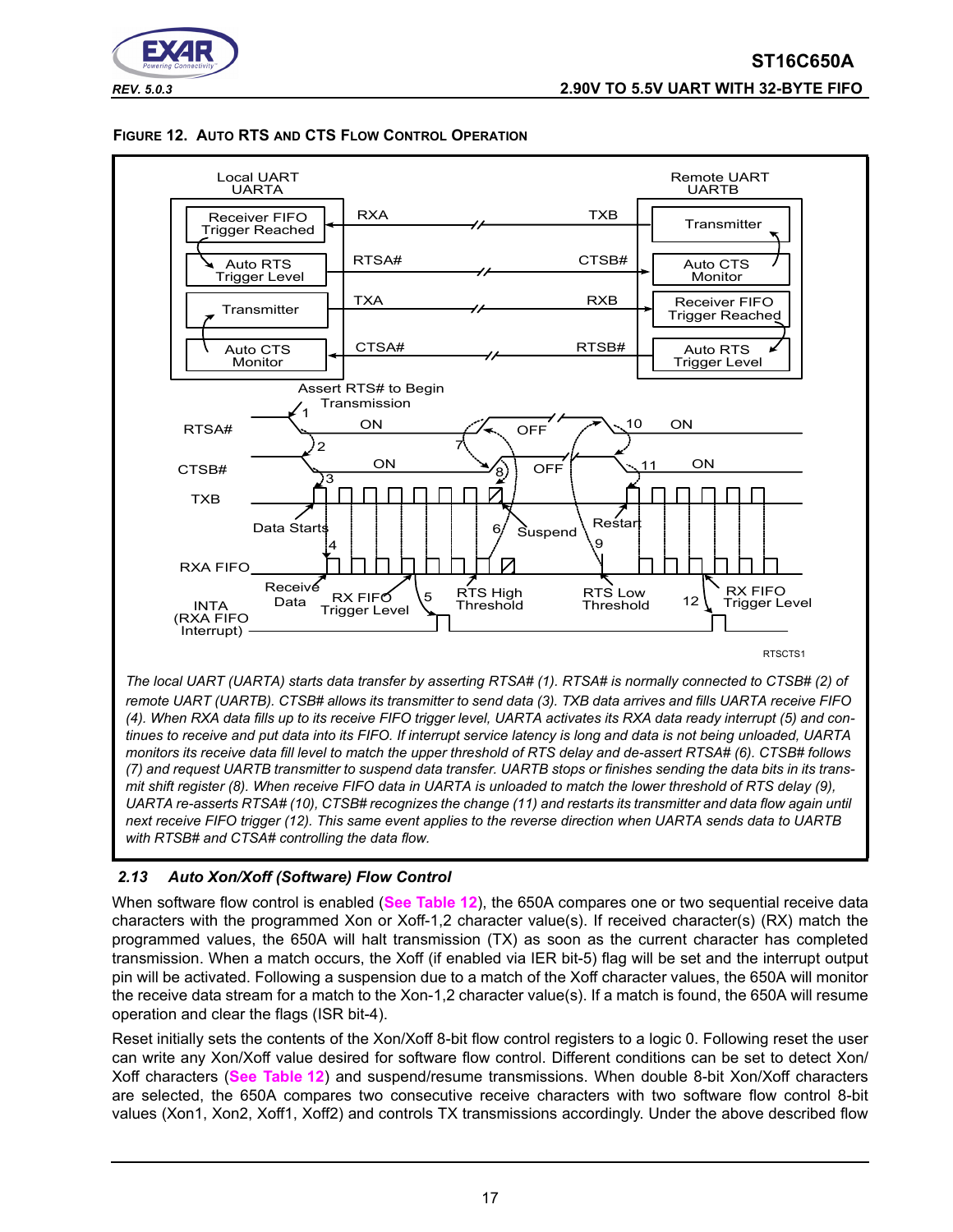### **2.90V TO 5.5V UART WITH 32-BYTE FIFO** *REV. 5.0.3*



control mechanisms, flow control characters are not placed (stacked) in the user accessible RX data buffer or FIFO.

In the event that the receive buffer is overfilling and flow control needs to be executed, the 650A automatically sends an Xoff message (when enabled) via the serial TX output to the remote modem. The 650A sends the Xoff-1,2 characters two-character-times (= time taken to send two characters at the programmed baud rate) after the receive FIFO crosses the programmed trigger level. To clear this condition, the 650A will transmit the programmed Xon-1,2 characters as soon as receive FIFO drops to one trigger level below the programmed trigger level. **[Table](#page-17-0) 5** below explains this:

<span id="page-17-0"></span>

| <b>RX TRIGGER LEVEL</b> | <b>INT PIN ACTIVATION</b> | <b>XOFF CHARACTER(S) SENT</b><br>(CHARACTERS IN RX FIFO) | <b>XON CHARACTER(S) SENT</b><br>(CHARACTERS IN RX FIFO) |
|-------------------------|---------------------------|----------------------------------------------------------|---------------------------------------------------------|
|                         |                           | 8*                                                       |                                                         |
| 16                      |                           | $16*$                                                    |                                                         |
| 24                      |                           | $24*$                                                    | 16                                                      |
| 28                      | 28                        | $28*$                                                    |                                                         |

### **TABLE 5: AUTO XON/XOFF (SOFTWARE) FLOW CONTROL**

*\* After the trigger level is reached, an xoff character is sent after a short span of time (= time required to send 2 characters); for example, after 2.083ms has elapsed for 9600 baud and 10-bit word length setting.*

### *2.14 Special Character Detect*

A special character detect feature is provided to detect an 8-bit character when bit-5 is set in the Enhanced Feature Register (EFR). When this character (Xoff2) is detected, it will be placed in the FIFO along with normal incoming RX data.

The 650A compares each incoming receive character with Xoff-2 data. If a match exists, the received data will be transferred to the RX FIFO and ISR bit-4 will be set to indicate detection of a special character.

Although the Internal Register Table shows each X-Register with eight bits of character information, the actual number of bits is dependent on the programmed word length. Line Control Register (LCR) bits 0-1 defines the number of character bits, i.e., either 5 bits, 6 bits, 7 bits, or 8 bits. The word length selected by LCR bits 0-1 also determines the number of bits that will be used for the special character comparison. Bit-0 in the Xregisters corresponds with the LSB bit for the receive character.

### <span id="page-17-1"></span>*2.15 Auto RS485 Half-duplex Control*

The auto RS485 half-duplex direction control changes the behavior of the transmitter when enabled by XFR bit-3. By default, it asserts RTS# (logic 0) output following the last stop bit of the last character that has been transmitted. This helps in turning around the transceiver to receive the remote station's response. When the host is ready to transmit next polling data packet again, it only has to load data bytes to the transmit FIFO. The transmitter automatically re-asserts RTS# (logic 1) output prior to sending the data. The RS485 half-duplex direction control output polarity can be inverted by enabling XFR bit-5.

| <b>XFR BIT-2</b> | <b>XFR BIT-5</b> | <b>RTS#PIN</b>                     |
|------------------|------------------|------------------------------------|
|                  | х                | RS485 Half-Duplex control disabled |
|                  |                  | Logic $1 = TX$<br>Logic $0 = RX$   |
|                  |                  | Logic $1 = RX$<br>Logic $0 = TX$   |

### **TABLE 6: RS485 HALF-DUPLEX CONTROL**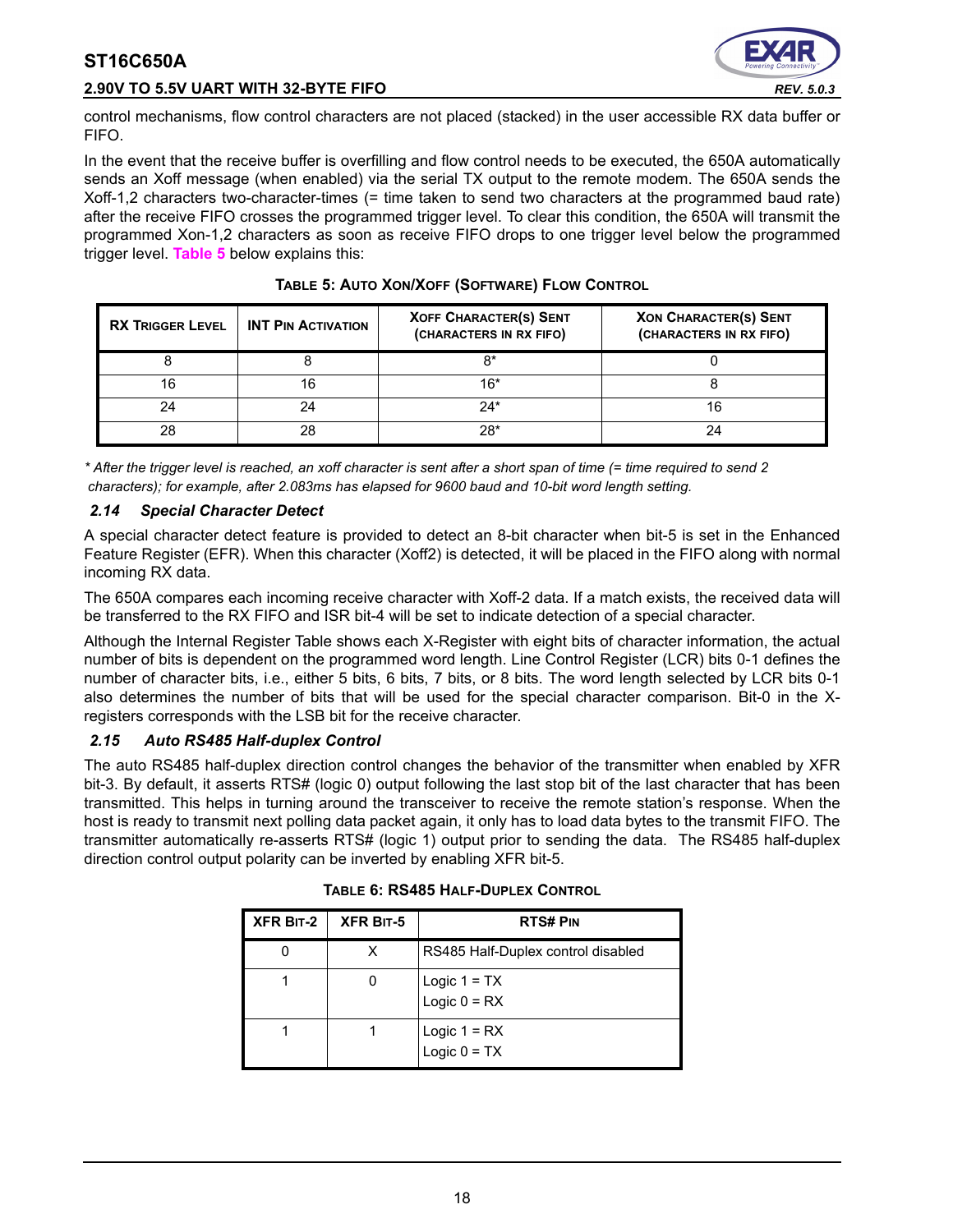

**ST16C650A** *REV. 5.0.3* **2.90V TO 5.5V UART WITH 32-BYTE FIFO**

### *2.16 Infrared Mode*

The 650A UART includes the infrared encoder and decoder compatible to the IrDA (Infrared Data Association) version 1.0. The infrared mode can be enabled by setting MCR bit-6 to a '1'. In the infrared mode, the user can choose to send/receive data either half-duplex or full-duplex. The half-duplex mode is chosen by setting bit-0 of XFR register to a '1'. This prevents echoed data from reaching the receiver. When the infrared feature is enabled, the transmit data outputs, TX, idles at logic zero level. Likewise, the RX input assumes an idle level of logic zero, see **[Figure](#page-18-0) 13**.

The IrDA standard defines the infrared encoder sends out a 3/16 of a bit wide HIGH-pulse for each "0" bit in the transmit data stream. This signal encoding reduces the on-time of the infrared LED, hence reduces the power consumption. See **[Figure](#page-18-0) 13** below. The 650A has an additional feature to allow user to vary the transmit pulse width further reducing power consumption of the system where application permits (see IRPW register for details).

The wireless infrared decoder receives the input pulse from the infrared sensing diode on RX pin. Each time it senses a light pulse, it returns a logic 0 to the data bit stream. The 650A also includes another feature inversion of the IR pulse (XFR register bit-1), where a LOW IR pulse in the receive data stream is recognized as a '0' bit.



<span id="page-18-0"></span>**FIGURE 13. INFRARED TRANSMIT DATA ENCODING AND RECEIVE DATA DECODING**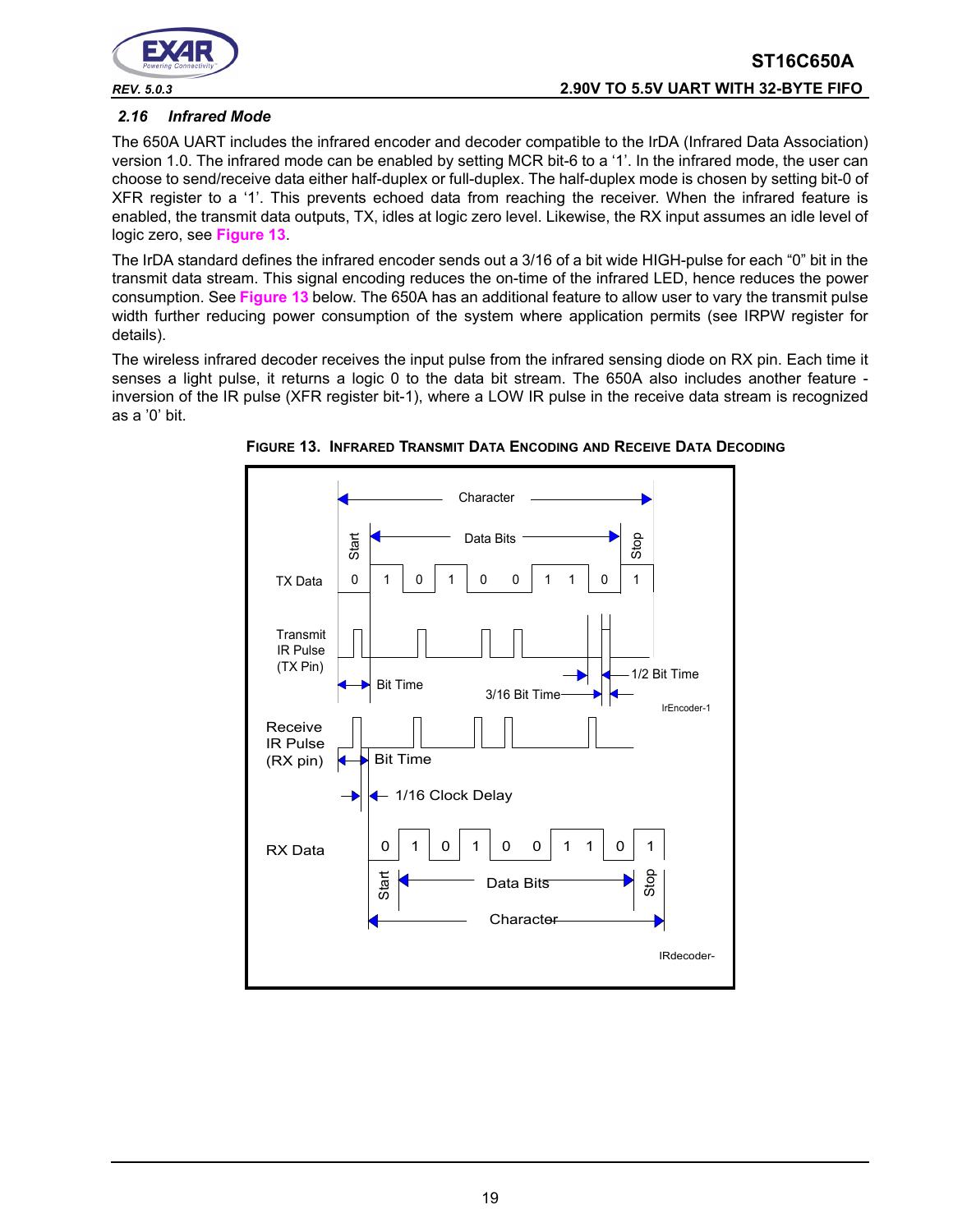### **2.90V TO 5.5V UART WITH 32-BYTE FIFO** *REV. 5.0.3*



### <span id="page-19-0"></span>*2.17 Sleep Mode & Wake-up Indicator*

The 650A is designed to operate with low power consumption. A special sleep mode is included to further reduce power consumption when the chip is not being used. All of these conditions must be satisfied for the 650A to enter sleep mode:

- $\blacksquare$  no interrupts pending 650A (ISR bit-0 = 1)
- sleep mode is enabled (IER bit-4 = 1)
- $\blacksquare$  modem inputs are not toggling (MSR bits 0-3 = 0)
- RX input pin is idling at a logic 1

The 650A stops its crystal oscillator to conserve power in the sleep mode. User can check the XTAL2 pin for no clock output as an indication that the device has entered the sleep mode.

The 650A resumes normal operation by any of the following:

- a receive data start bit transition (logic 1 to 0)
- a data byte is loaded to the transmitter, THR or FIFO
- a change of logic state on any of the modem or general purpose serial inputs: CTS#, DSR#, CD#, RI#

If the sleep mode is enabled and the 650A is awakened by one of the conditions described above, an interrupt is issued by the 650A to signal to the CPU that it is awake. The lower nibble of the interrupt source register (ISR) will read a value of 0x1 for this interrupt and reading the ISR clears this interrupt. Since the same value (0x1) is also used to indicate no pending interrupt, users should exercise caution while using the sleep mode. Once awakened, the 650A will return to the sleep mode automatically after any other interrupting condition (the true cause of waking up the 650A) has been serviced. If the 650A is awakened by the modem inputs, a read to the MSR is required to reset the modem inputs. In any case, the sleep mode will not be entered while an interrupt is pending. The 650A will stay in the sleep mode of operation until it is disabled by setting IER bit-4 to a logic 0.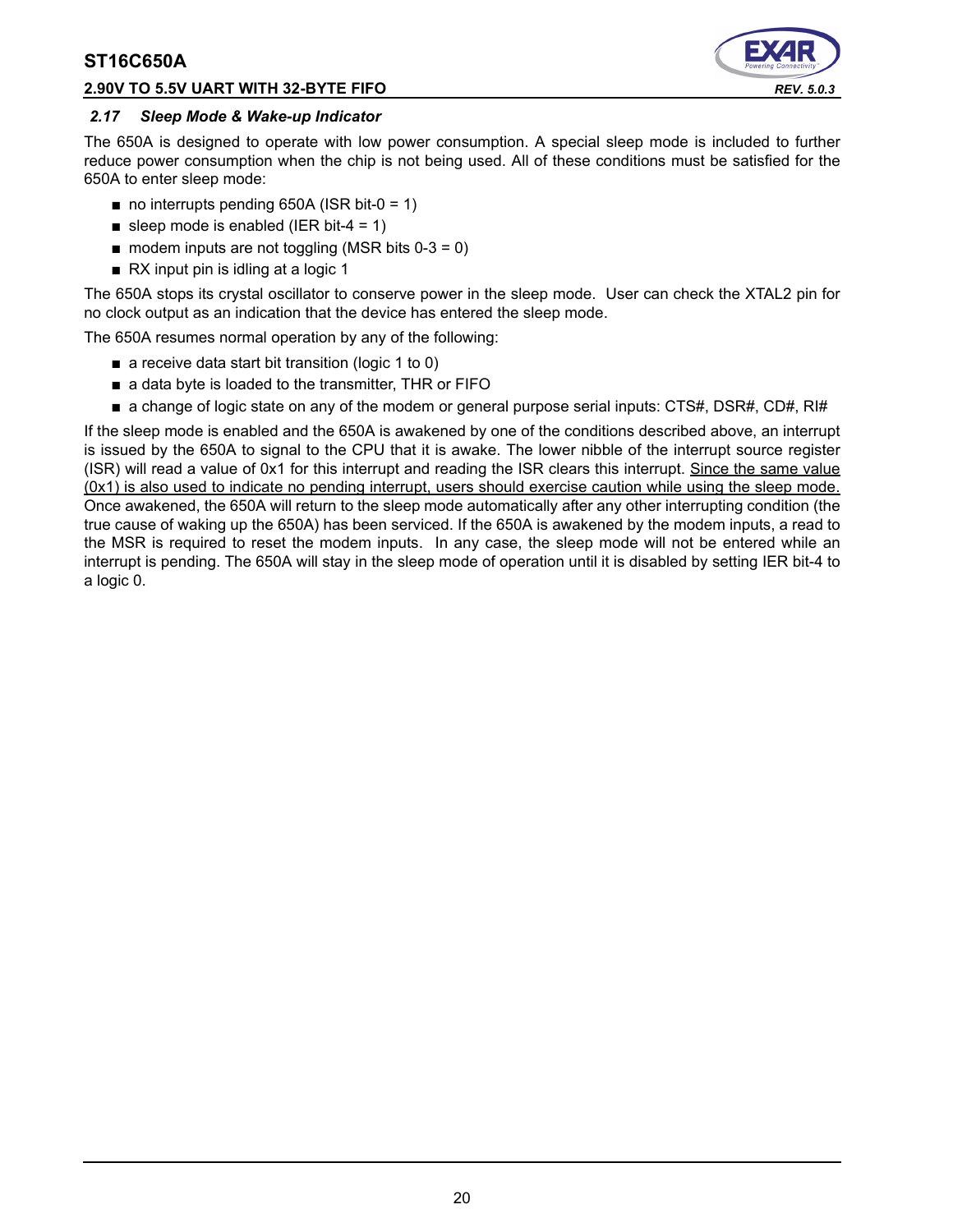

### *2.18 Internal Loopback*

The 650A UART provides an internal loopback capability for system diagnostic purposes. The internal loopback mode is enabled by setting MCR register bit-4 to logic 1. All regular UART functions operate normally. **[Figure](#page-20-0) 14** shows how the modem port signals are re-configured. Transmit data from the transmit shift register output is internally routed to the receive shift register input allowing the system to receive the same data that it was sending. The TX pin is held at logic 1 or mark condition while RTS# and DTR# are de-asserted, and CTS#, DSR# CD# and RI# inputs are ignored. Caution: the RX input must be held to a logic 1 during loopback test else upon exiting the loopback test the UART may detect and report a false "break" signal. Also, Auto RTS/CTS is not supported during internal loopback.



### <span id="page-20-0"></span>**FIGURE 14. INTERNAL LOOP BACK**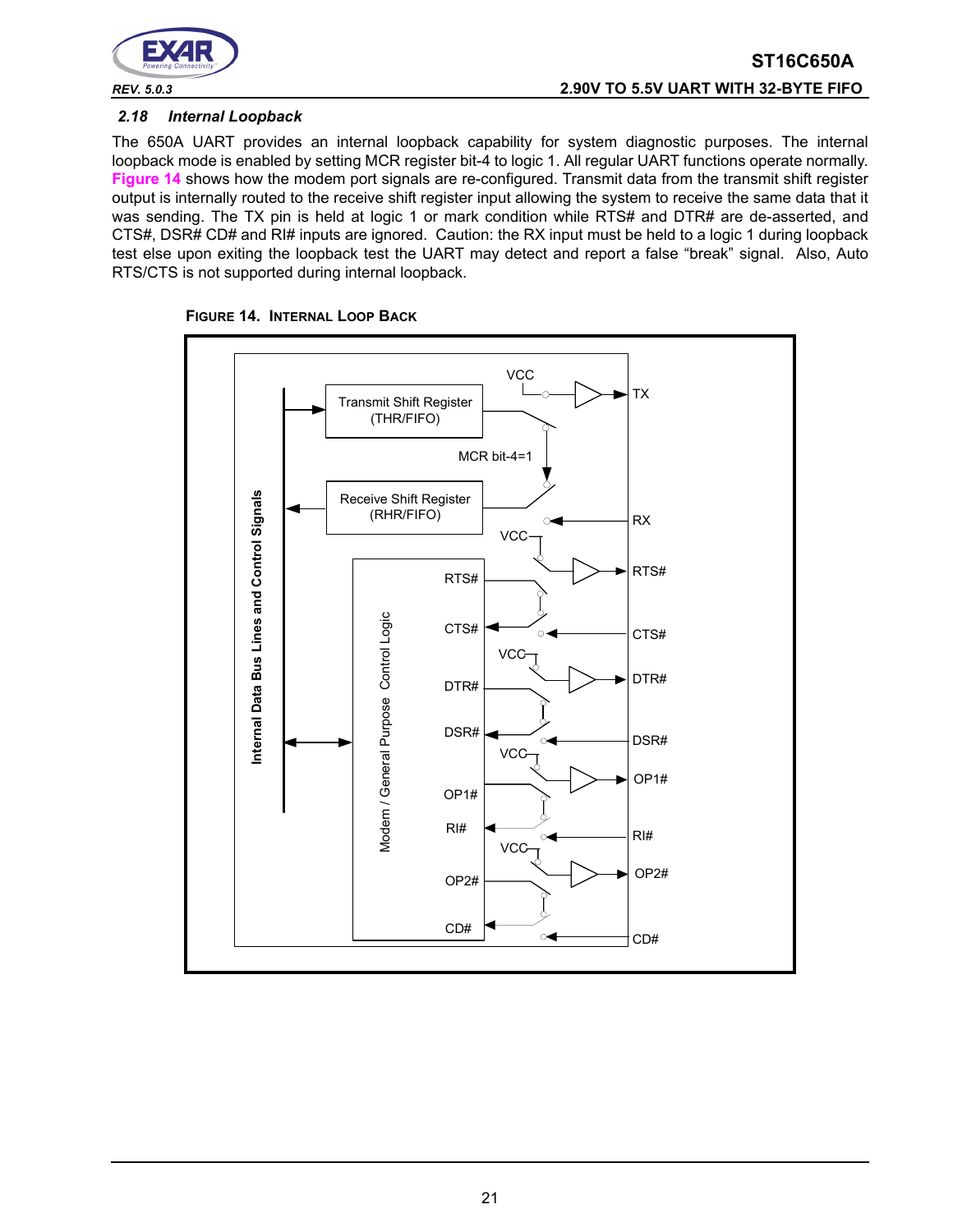

## **2.90V TO 5.5V UART WITH 32-BYTE FIFO** *REV. 5.0.3*

### **3.0 UART CONFIGURATION REGISTERS**

The 650A has a set of configuration registers selected by address lines A0 to A2. The based page registers are 16C550 compatible with EXAR enhanced feature registers located on the second page (mirror) addresses. The second page registers are only accessible by setting LCR register to a value of 0xBF. The register set is shown on **[Table](#page-21-0) 7** and **[Table](#page-22-0) 8**. .

<span id="page-21-0"></span>

| <b>ADDRESS</b>                                 | <b>REGISTER</b>                                                   | <b>READ/WRITE</b>       | <b>COMMENTS</b>                                      |  |  |  |  |  |  |
|------------------------------------------------|-------------------------------------------------------------------|-------------------------|------------------------------------------------------|--|--|--|--|--|--|
| A2 A1 A0                                       |                                                                   |                         |                                                      |  |  |  |  |  |  |
| <b>16550 COMPATIBLE REGISTERS</b>              |                                                                   |                         |                                                      |  |  |  |  |  |  |
| $0\quad 0$<br>$\Omega$                         | RHR - Receive Holding Register<br>THR - Transmit Holding Register | Read-only<br>Write-only | $LCR[7] = 0$                                         |  |  |  |  |  |  |
| $0\quad 0$<br>$\mathbf{0}$                     | <b>DLL - Divisor Latch Low</b>                                    | Read/Write              | LCR[7] = 1, LCR $\neq$ 0xBF                          |  |  |  |  |  |  |
| 0 <sub>1</sub><br>0                            | DLM - Divisor Latch High                                          | Read/Write              | LCR[7] = 1, LCR $\neq$ 0xBF                          |  |  |  |  |  |  |
| 0<br>$0\quad 0$                                | DREV - Device Revision Code                                       | Read-only               | LCR[7] = 1, LCR $\neq$ 0xBF,<br>$DLL$ , $DLM = 0x00$ |  |  |  |  |  |  |
| 0<br>0 <sub>1</sub>                            | DVID - Device Identification Code                                 | Read-only               | LCR[7] = 1, LCR $\neq$ 0xBF,<br>$DLL$ , $DLM = 0x00$ |  |  |  |  |  |  |
| $\mathbf 0$<br>$\overline{1}$<br>0             | IER - Interrupt Enable Register                                   | Read/Write              | $LCR[7] = 0$                                         |  |  |  |  |  |  |
| $\Omega$<br>$1\quad0$                          | ISR - Interrupt Status Register<br>FCR - FIFO Control Register    | Read-only<br>Write-only | $LCR[7] = 0$                                         |  |  |  |  |  |  |
| $\mathbf{1}$<br>$\overline{1}$<br>0            | LCR - Line Control Register                                       | Read/Write              |                                                      |  |  |  |  |  |  |
| $0\quad 0$<br>1                                | MCR - Modem Control Register                                      | Read/Write              | $LCR[7] = 0$                                         |  |  |  |  |  |  |
| $\mathbf 0$<br>$\overline{1}$<br>1             | LSR - Line Status Register                                        | Read-only               | $LCR[7] = 0$                                         |  |  |  |  |  |  |
|                                                | XFR - Extra Feature Register                                      | Write-only              | $LCR[7] = 0$ , $EFR[4] = 1$                          |  |  |  |  |  |  |
| $1 1 0$                                        | MSR - Modem Status Register                                       | Read-only               | $LCR[7] = 0$                                         |  |  |  |  |  |  |
|                                                | IRPW - Infrared Pulse Width Register                              | Write-only              | $LCR[7] = 0$ , $EFR[4] = 1$                          |  |  |  |  |  |  |
| 1 <sub>1</sub><br>$1 \quad$                    | SPR - Scratch Pad Register                                        | Read/Write              | $LCR[7] = 0$                                         |  |  |  |  |  |  |
|                                                | <b>ENHANCED REGISTERS</b>                                         |                         |                                                      |  |  |  |  |  |  |
| $1\quad 0$<br>0                                | EFR - Enhanced Function Register                                  | Read/Write              | $LCR = 0xBF$                                         |  |  |  |  |  |  |
| $0\quad 0$<br>1                                | Xon-1 - Xon Character 1                                           | Read/Write              | $LCR = 0xBF$                                         |  |  |  |  |  |  |
| $\mathbf 0$<br>$\overline{1}$<br>1             | Xon-2 - Xon Character 2                                           | Read/Write              | $LCR = 0xBF$                                         |  |  |  |  |  |  |
| $\mathbf{1}$<br>$\mathbf 0$<br>1               | Xoff-1 - Xoff Character 1                                         | Read/Write              | $LCR = 0xBF$                                         |  |  |  |  |  |  |
| $\mathbf{1}$<br>$\mathbf{1}$<br>$\overline{1}$ | Xoff-2 - Xoff Character 2                                         | Read/Write              | $LCR = 0xBF$                                         |  |  |  |  |  |  |

### **TABLE 7: ST16C650A UART CONFIGURATION REGISTERS**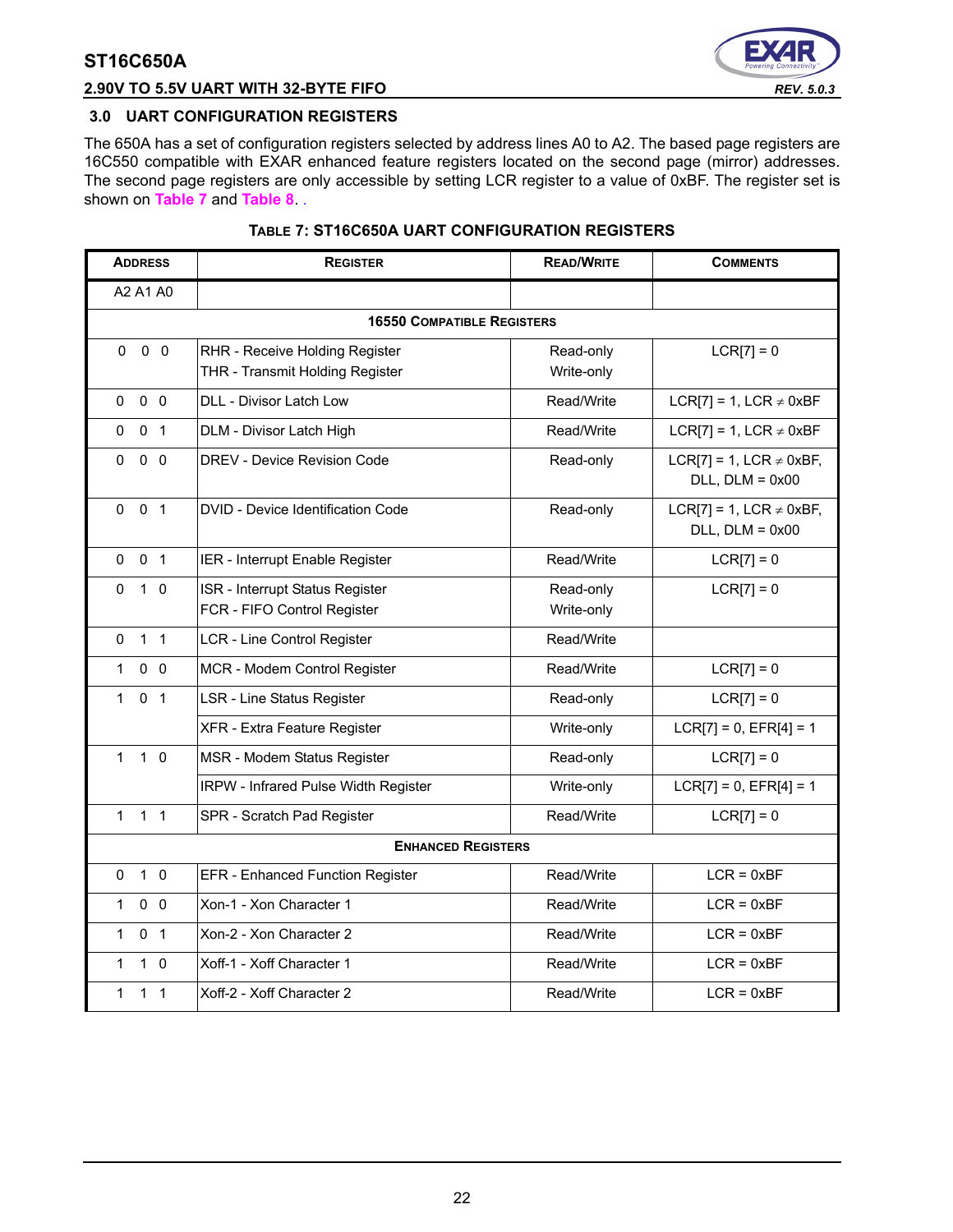

## *REV. 5.0.3* **2.90V TO 5.5V UART WITH 32-BYTE FIFO**

### <span id="page-22-0"></span>**TABLE 8: UART CONFIGURATION REGISTERS DESCRIPTION. SHADED BITS ARE ENABLED WHEN EFR BIT-4=1.**

| <b>ADDRESS</b><br>A2-A0 | <b>REG</b><br><b>NAME</b> | READ/<br><b>WRITE</b> | <b>BIT-7</b>                         | <b>BIT-6</b>                     | <b>BIT-5</b>                                | <b>BIT-4</b>                        | <b>BIT-3</b>                             | <b>BIT-2</b>                      | <b>BIT-1</b>                        | <b>BIT-0</b>                    | <b>COMMENT</b> |
|-------------------------|---------------------------|-----------------------|--------------------------------------|----------------------------------|---------------------------------------------|-------------------------------------|------------------------------------------|-----------------------------------|-------------------------------------|---------------------------------|----------------|
|                         |                           |                       |                                      |                                  | <b>16C550 Compatible Registers</b>          |                                     |                                          |                                   |                                     |                                 |                |
| 000                     | <b>RHR</b>                | <b>RD</b>             | Bit-7                                | Bit-6                            | Bit-5                                       | Bit-4                               | Bit-3                                    | Bit-2                             | Bit-1                               | Bit-0                           |                |
| 000                     | <b>THR</b>                | <b>WR</b>             | Bit-7                                | Bit-6                            | Bit-5                                       | Bit-4                               | Bit-3                                    | Bit-2                             | Bit-1                               | Bit-0                           |                |
| 001                     | <b>IER</b>                | RD/WR                 | $0/$                                 | $0/$                             | $0/$                                        | 0/                                  | Modem                                    | <b>RXLine</b>                     | <b>TX</b>                           | <b>RX</b>                       |                |
|                         |                           |                       | CTS Int.<br>Enable                   | RTS Int.<br>Enable               | Xoff Int.<br>Enable                         | Sleep<br>Mode<br>Enable             | Stat.<br>Int.<br>Enable                  | Stat.<br>Int.<br>Enable           | Empty<br>Int<br>Enable              | Data<br>Int.<br>Enable          |                |
| 010                     | <b>ISR</b>                | <b>RD</b>             | <b>FIFOs</b>                         | <b>FIFOs</b>                     | $0/$                                        | $0/$                                | <b>INT</b>                               | <b>INT</b>                        | <b>INT</b>                          | <b>INT</b>                      | $LCR[7] = 0$   |
|                         |                           |                       | Enabled                              | Enabled                          | <b>INT</b><br>Source<br>Bit-5               | <b>INT</b><br>Source<br>Bit-4       | Source<br>Bit-3                          | Source<br>Bit-2                   | Source<br>Bit-1                     | Source<br>Bit-0                 |                |
| 010                     | <b>FCR</b>                | <b>WR</b>             | <b>RXFIFO</b><br>Trigger             | <b>RXFIFO</b><br>Trigger         | $0/$<br><b>TXFIFO</b><br>Trigger            | $0/$<br><b>TXFIFO</b><br>Trigger    | <b>DMA</b><br>Mode<br>Enable             | <b>TX</b><br><b>FIFO</b><br>Reset | <b>RX</b><br><b>FIFO</b><br>Reset   | <b>FIFOs</b><br>Enable          |                |
| 011                     | <b>LCR</b>                | RD/WR                 | Divisor<br>Enable                    | Set TX<br><b>Break</b>           | Set Par-<br>ity                             | Even<br>Parity                      | Parity<br>Enable                         | Stop<br><b>Bits</b>               | Word<br>Length<br>Bit-1             | Word<br>Length<br>Bit-0         |                |
| 100                     | <b>MCR</b>                | RD/WR                 | $0/$<br><b>BRG</b><br>Pres-<br>caler | $0/$<br>IR Mode<br><b>ENable</b> | 0/<br><b>INT Type</b><br>Select             | Internal<br>Loop-<br>back<br>Enable | OP2#/<br><b>IRQn</b><br>Output<br>Enable | OP <sub>1#</sub>                  | RTS#<br>Output<br>Control           | DTR#<br>Output<br>Control       |                |
| $101$                   | <b>LSR</b>                | <b>RD</b>             | <b>RXFIFO</b><br>Error               | <b>TSR</b><br>Empty              | <b>THR</b><br>Empty                         | <b>RX</b><br>Break                  | <b>RX</b><br>Fram-<br>ing<br>Error       | RX<br>Parity<br>Error             | RX<br>Data<br>Over-<br>run<br>Error | RX<br>Data<br>Ready             |                |
|                         | <b>XFR</b>                | <b>WR</b>             | Rsrvd                                | Rsrvd                            | Invert<br><b>RS485</b><br>Control<br>Output | Enable<br><b>XonAny</b>             | <b>LSR</b><br><b>INT</b><br>Mode         | Auto<br><b>RS485</b><br>Enable    | Invert<br>IR RX<br>Input            | Enable<br>Half-<br>duplex<br>IR | $LCR[7]=0$     |
| $110$                   | <b>MSR</b>                | <b>RD</b>             | CD                                   | RI                               | <b>DSR</b>                                  | <b>CTS</b>                          | Delta<br>CD#                             | Delta<br>RI#                      | Delta<br>DSR#                       | Delta<br>CTS#                   |                |
|                         | <b>IRPW</b>               | <b>WR</b>             | Bit-7                                | Bit-6                            | Bit-5                                       | Bit-4                               | Bit-3                                    | Bit-2                             | Bit-1                               | Bit-0                           |                |
| 111                     | <b>SPR</b>                | RD/WR                 | Bit-7                                | Bit-6                            | Bit-5                                       | Bit-4                               | Bit-3                                    | Bit-2                             | Bit-1                               | Bit-0                           |                |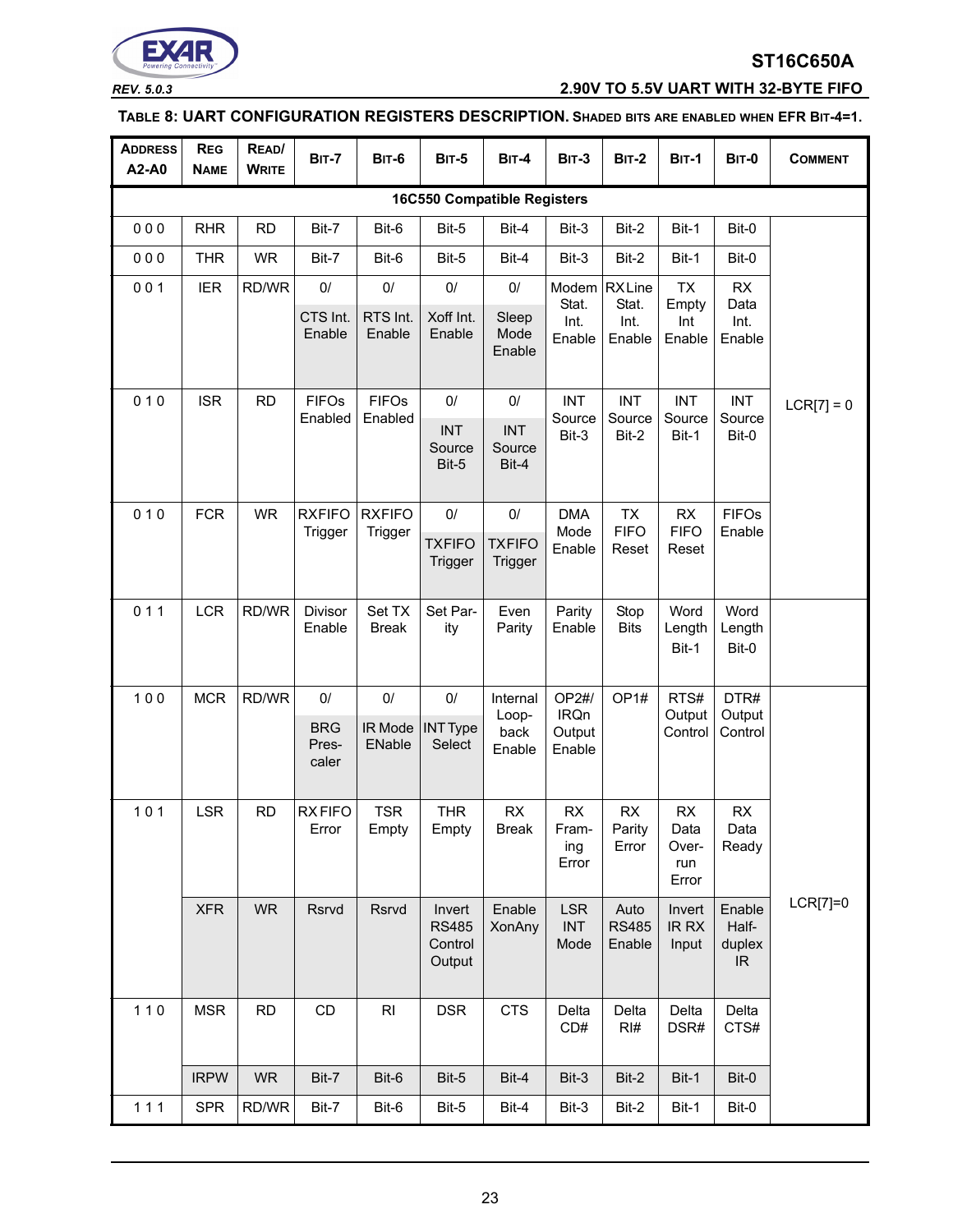### **2.90V TO 5.5V UART WITH 32-BYTE FIFO** *REV. 5.0.3*

### **TABLE 8: UART CONFIGURATION REGISTERS DESCRIPTION. SHADED BITS ARE ENABLED WHEN EFR BIT-4=1.**

| <b>ADDRESS</b><br>A2-A0 | <b>REG</b><br><b>NAME</b>          | READ/<br><b>WRITE</b> | <b>BIT-7</b>                 | <b>BIT-6</b>                 | <b>BIT-5</b>              | $BIT-4$                                                                                                        | <b>BIT-3</b>                           | <b>BIT-2</b>                                  | <b>BIT-1</b>                           | <b>BIT-0</b>                                  | <b>COMMENT</b>                                |  |  |
|-------------------------|------------------------------------|-----------------------|------------------------------|------------------------------|---------------------------|----------------------------------------------------------------------------------------------------------------|----------------------------------------|-----------------------------------------------|----------------------------------------|-----------------------------------------------|-----------------------------------------------|--|--|
|                         | <b>Baud Rate Generator Divisor</b> |                       |                              |                              |                           |                                                                                                                |                                        |                                               |                                        |                                               |                                               |  |  |
| 000                     | <b>DLL</b>                         | RD/WR                 | Bit-7                        | Bit-6                        | Bit-5                     | Bit-4                                                                                                          | Bit-3                                  | Bit-2                                         | Bit-1                                  | Bit-0                                         | $LCR[7]=1$                                    |  |  |
| 001                     | <b>DLM</b>                         | RD/WR                 | Bit-7                        | Bit-6                        | Bit-5                     | Bit-4                                                                                                          | Bit-3                                  | Bit-2                                         | Bit-1                                  | Bit-0                                         | $LCR \neq 0xBF$                               |  |  |
| 000                     | <b>DREV</b>                        | <b>RD</b>             | Bit-7                        | Bit-6                        | Bit-5                     | Bit-4                                                                                                          | Bit-3                                  | Bit-2                                         | Bit-1                                  | Bit-0                                         | $LCR[7] = 1$                                  |  |  |
| 001                     | <b>DVID</b>                        | <b>RD</b>             | $\Omega$                     | 0                            | 0                         | $\Omega$                                                                                                       | $\mathbf 0$                            | 1                                             | $\mathbf 0$                            | 0                                             | $LCR \neq 0xBF$<br>$DLL = 0x00$<br>$DLM=0x00$ |  |  |
|                         |                                    |                       |                              |                              |                           | <b>Enhanced Registers</b>                                                                                      |                                        |                                               |                                        |                                               |                                               |  |  |
| 010                     | <b>EFR</b>                         | R/W                   | Auto<br><b>CTS</b><br>Enable | Auto<br><b>RTS</b><br>Enable | Special<br>Char<br>Select | Enable<br>IER [7:4],<br>ISR [5:4],<br>FCR[5:4],<br><b>MCR[7:5]</b><br><b>MSR[7:4]</b><br>IRPW[7:0]<br>XFR[7:0] | Soft-<br>ware<br>Flow<br>Cntl<br>Bit-3 | Soft-<br>ware<br><b>Flow</b><br>Cntl<br>Bit-2 | Soft-<br>ware<br>Flow<br>Cntl<br>Bit-1 | Soft-<br>ware<br><b>Flow</b><br>Cntl<br>Bit-0 | LCR=0xBF                                      |  |  |
| 100                     | XON <sub>1</sub>                   | R/W                   | Bit-7                        | Bit-6                        | Bit-5                     | Bit-4                                                                                                          | Bit-3                                  | Bit-2                                         | Bit-1                                  | Bit-0                                         |                                               |  |  |
| 101                     | XON <sub>2</sub>                   | R/W                   | Bit-7                        | Bit-6                        | Bit-5                     | Bit-4                                                                                                          | Bit-3                                  | Bit-2                                         | Bit-1                                  | Bit-0                                         |                                               |  |  |
| 110                     | XOFF1                              | R/W                   | Bit-7                        | Bit-6                        | Bit-5                     | Bit-4                                                                                                          | Bit-3                                  | Bit-2                                         | Bit-1                                  | Bit-0                                         |                                               |  |  |
| 111                     | XOFF <sub>2</sub>                  | R/W                   | Bit-7                        | Bit-6                        | Bit-5                     | Bit-4                                                                                                          | Bit-3                                  | Bit-2                                         | Bit-1                                  | Bit-0                                         |                                               |  |  |

### **4.0 INTERNAL REGISTER DESCRIPTIONS**

### *4.1 Receive Holding Register (RHR) - Read-Only*

**[SEE"RECEIVER" ON PAGE](#page-14-0) 15.**

### *4.2 Transmit Holding Register (THR) - Write-Only*

**[SEE"TRANSMITTER" ON PAGE](#page-12-1) 13.**

### *4.3 Interrupt Enable Register (IER) - Read/Write*

The Interrupt Enable Register (IER) masks the interrupts from receive data ready, transmit empty, line status and modem status registers. These interrupts are reported in the Interrupt Status Register (ISR) register.

### **4.3.1 IER versus Receive FIFO Interrupt Mode Operation**

When the receive FIFO (FCR bit-0 = a logic 1) and receive interrupts (IER bit-0 = logic 1) are enabled, the RHR interrupts (see ISR bits 2 and 3) status will reflect the following:

- **A.** The receive data available interrupts are issued to the host when the FIFO has reached the programmed trigger level. It will be cleared when the FIFO drops below the programmed trigger level.
- **B.** FIFO level will be reflected in the ISR register when the FIFO trigger level is reached. Both the ISR register status bit and the interrupt will be cleared when the FIFO drops below the trigger level.
- **C.** The receive data ready bit (LSR bit-0) is set as soon as a character is transferred from the shift register to the receive FIFO. It is reset when the FIFO is empty.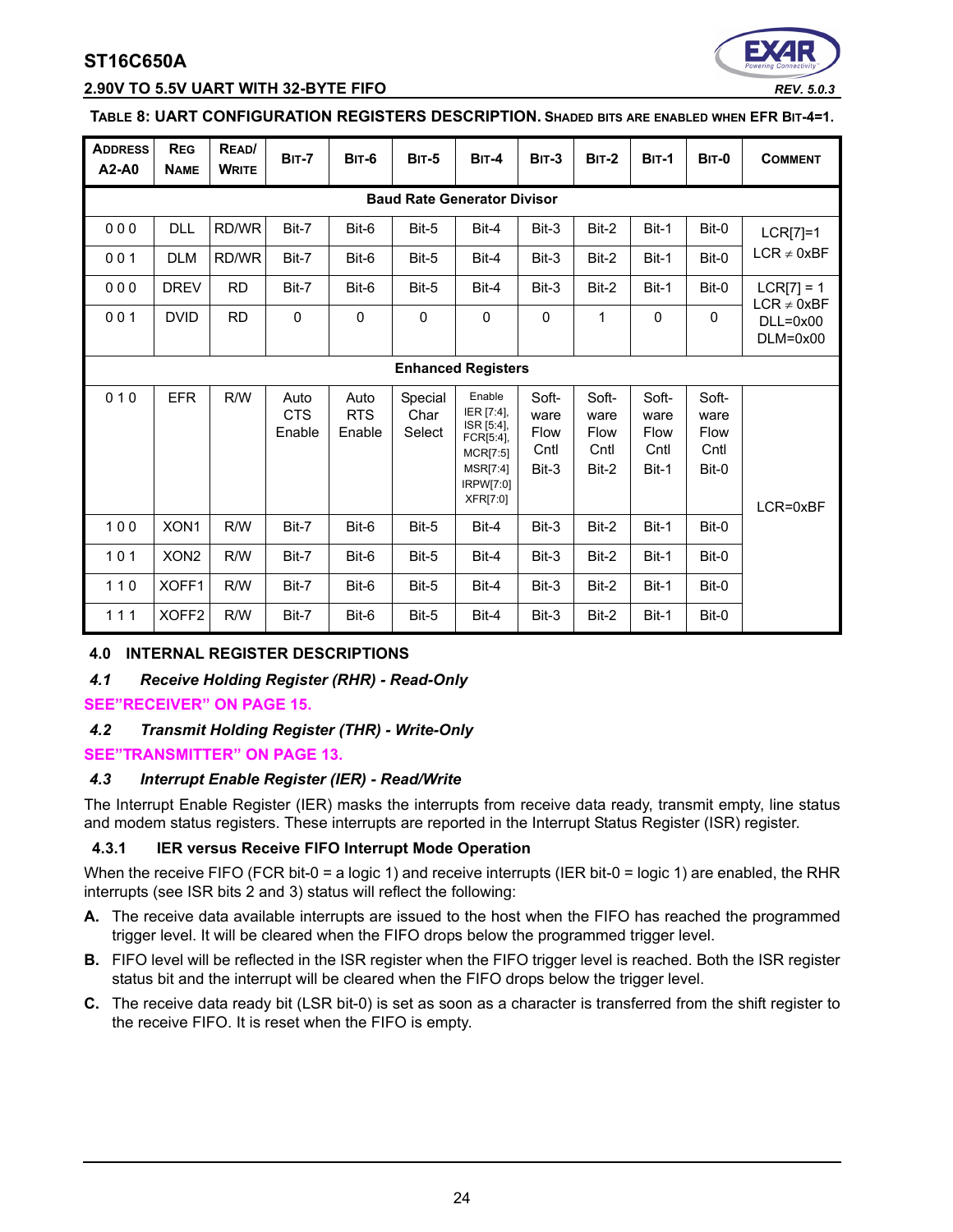

### **4.3.2 IER versus Receive/Transmit FIFO Polled Mode Operation**

When FCR bit-0 equals a logic 1 for FIFO enable; resetting IER bits 0-3 enables the ST16C650A in the FIFO polled mode of operation. Since the receiver and transmitter have separate bits in the LSR either or both can be used in the polled mode by selecting respective transmit or receive control bit(s).

- **A.** LSR bit-0 indicates there is data in RHR or RX FIFO.
- **B.** LSR bit-1 indicates an overrun error has occurred and that data in the FIFO may not be valid.
- **C.** LSR bits 2-4 provides the type of receive data errors encountered for the data byte in RHR, if any.
- **D.** LSR bit-5 indicates THR is empty.
- **E.** LSR bit-6 indicates when both the transmit FIFO and TSR are empty.
- **F.** LSR bit-7 indicates a data error in at least one character in the RX FIFO.

### **IER[0]: RHR Interrupt Enable**

The receive data ready interrupt will be issued when RHR has a data character in the non-FIFO mode or when the receive FIFO has reached the programmed trigger level in the FIFO mode.

- Logic 0 = Disable the receive data ready interrupt (default).
- Logic 1 = Enable the receiver data ready interrupt.

### **IER[1]: THR Interrupt Enable**

This bit enables the Transmit Ready interrupt which is issued whenever the THR becomes empty in the non-FIFO mode or when data in the FIFO falls below the programmed trigger level in the FIFO mode. If the THR is empty when this bit is enabled, an interrupt will be generated.

- Logic 0 = Disable Transmit Holding Register empty interrupt (default).
- Logic 1 = Enable Transmit Holding Register empty interrupt.

### **IER[2]: Receive Line Status Interrupt Enable**

Any change of state of the LSR register bits 1, 2, 3 or 4 will generate an interrupt to inform the host controller about the error status of the current data byte in FIFO. LSR bit-1 generates an interrupt immediately when the character has been received. LSR bits 2-4 generate an interrupt either when the character with errors is next to be read out of the FIFO  $(XFR[3] = 0)$  or when the received chracter is received  $(XFR[3] = 1)$ .

- Logic 0 = Disable the receiver line status interrupt (default).
- Logic 1 = Enable the receiver line status interrupt.

### **IER[3]: Modem Status Interrupt Enable**

- Logic 0 = Disable the modem status register interrupt (default).
- Logic 1 = Enable the modem status register interrupt.

### **IER[4]: Sleep Mode Enable (requires EFR bit-4 = 1)**

- Logic 0 = Disable Sleep Mode (default).
- Logic 1 = Enable Sleep Mode. **[SEE"SLEEP MODE & WAKE-UP INDICATOR" ON PAGE](#page-19-0) 20.**

### **IER[5]: Xoff Interrupt Enable (requires EFR bit-4=1)**

- Logic 0 = Disable the software flow control, receive Xoff interrupt (default).
- Logic 1 = Enable the software flow control, receive Xoff interrupt. **[SEE"AUTO XON/XOFF \(SOFTWARE\)](#page-16-1) [FLOW CONTROL" ON PAGE](#page-16-1) 17.**

### **IER[6]: RTS# Output Interrupt Enable (requires EFR bit-4=1)**

- Logic 0 = Disable the RTS# interrupt (default).
- Logic 1 = Enable the RTS# interrupt. The UART issues an interrupt when the RTS# pin makes a transition from LOW to HIGH.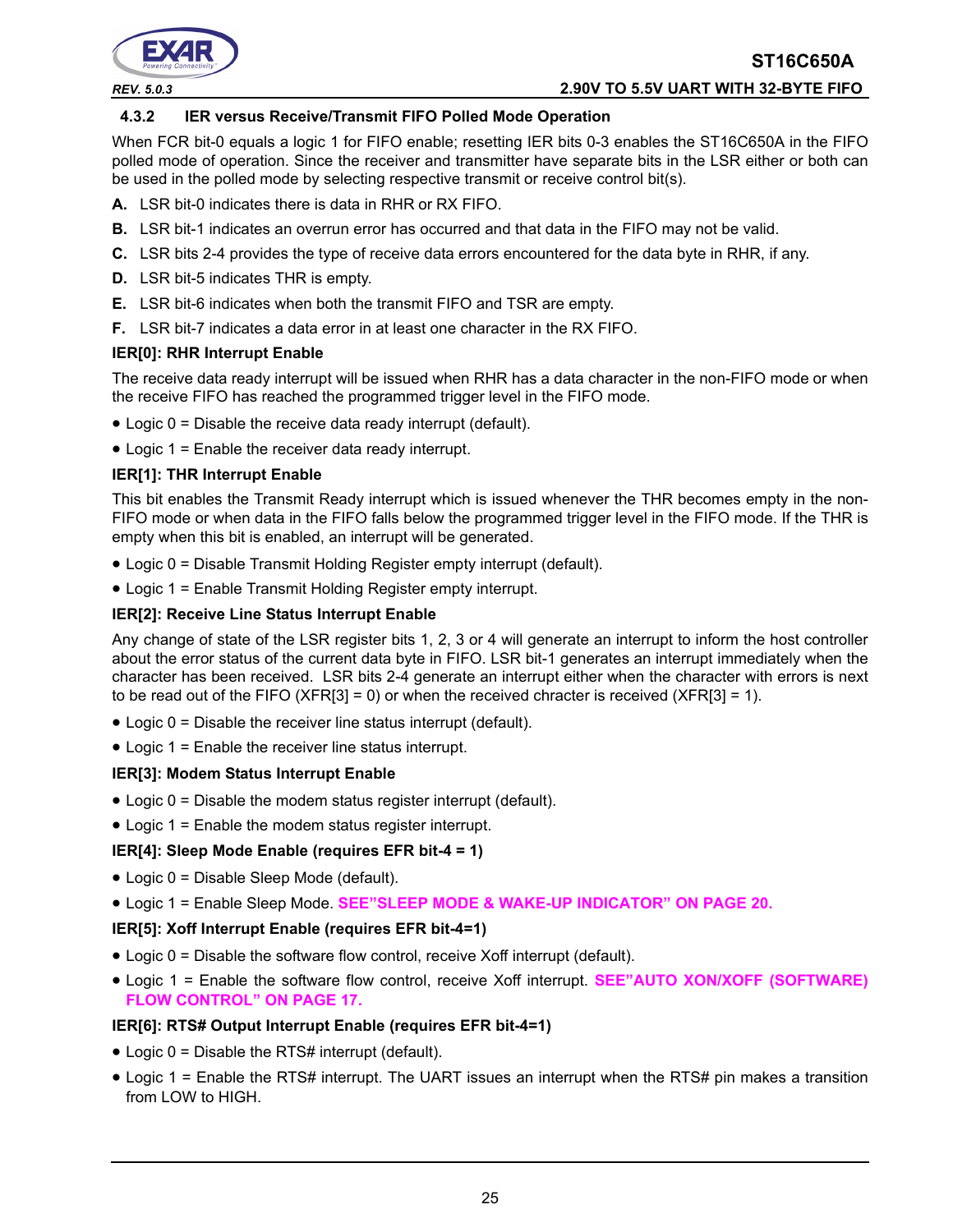### **2.90V TO 5.5V UART WITH 32-BYTE FIFO** *REV. 5.0.3*



### **IER[7]: CTS# Input Interrupt Enable (requires EFR bit-4=1)**

- Logic 0 = Disable the CTS# interrupt (default).
- Logic 1 = Enable the CTS# interrupt. The UART issues an interrupt when CTS# pin makes a transition from LOW to HIGH.

### *4.4 Interrupt Status Register (ISR) - Read-Only*

The UART provides multiple levels of prioritized interrupts to minimize external software interaction. The Interrupt Status Register (ISR) provides the user with six interrupt status bits. Performing a read cycle on the ISR will give the user the current highest pending interrupt level to be serviced, others queue up for next service. No other interrupts are acknowledged until the pending interrupt is serviced. The Interrupt Source Table, **[Table](#page-26-0) 9**, shows the data values (bit 0-5) for the six prioritized interrupt levels and the interrupt sources associated with each of these interrupt levels.

### **4.4.1 Interrupt Generation:**

- LSR is by any of the LSR bits 1, 2, 3 and 4.
- RXRDY is by RX trigger level.
- RXRDY Time-out is by a 4-char plus 12 bits delay timer.
- TXRDY is by TX trigger level and TX FIFO empty (or transmitter empty in auto RS485 control).
- MSR is by any of the MSR bits, 0, 1, 2 and 3.
- Receive Xoff/Special character is by detection of an Xoff or Special character.
- CTS# is when its transmitter toggles the input pin (from low to high) during auto CTS flow control.
- RTS# is when its receiver toggles the output pin (from low to high) during auto RTS flow control.
- Wake-up Indicator: when the UART comes out of sleep mode.

### **4.4.2 Interrupt Clearing:**

- LSR interrupt is cleared by a read to the LSR register.
- RXRDY is cleared by reading data until FIFO falls below the trigger level.
- RXRDY Time-out interrupt is cleared by reading RHR.
- TXRDY interrupt is cleared by a read to the ISR register or writing to THR.
- MSR interrupt is cleared by a read to the MSR register.
- Xoff interrupt is cleared by a read to ISR or when Xon character(s) is received.
- Special character interrupt is cleared by a read to ISR or after the next character is received.
- RTS# and CTS# status change interrupts are cleared by a read to the MSR register.
- Wake-up Indicator is cleared by a read to the ISR register.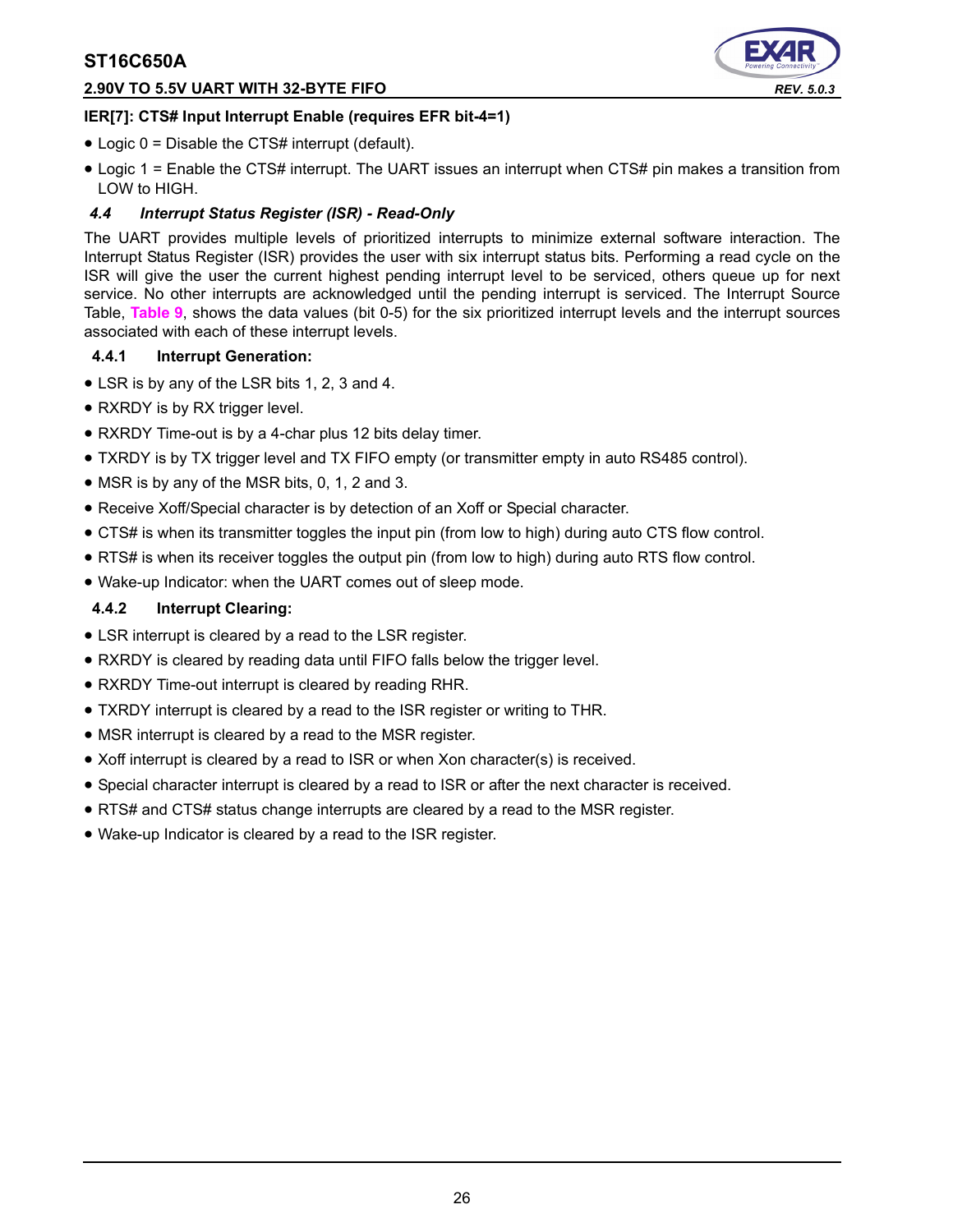## **ST16C650A** *REV. 5.0.3* **2.90V TO 5.5V UART WITH 32-BYTE FIFO**



<span id="page-26-0"></span>

| <b>PRIORITY</b> | <b>ISR REGISTER STATUS BITS</b> |              |          |              |              |              | <b>SOURCE OF INTERRUPT</b>                 |
|-----------------|---------------------------------|--------------|----------|--------------|--------------|--------------|--------------------------------------------|
| <b>LEVEL</b>    | <b>BIT-5</b>                    | <b>BIT-4</b> | $BIT-3$  | <b>BIT-2</b> | <b>BIT-1</b> | <b>BIT-0</b> |                                            |
| 1               | $\mathbf{0}$                    | 0            | 0        | 1            |              | $\mathbf{0}$ | LSR (Receiver Line Status Register)        |
| 2               | $\mathbf{0}$                    | 0            | 1        |              | 0            | $\mathbf{0}$ | RXRDY (Receive Data Time-out)              |
| 3               | $\Omega$                        | 0            | 0        | 1            | 0            | $\mathbf{0}$ | RXRDY (Received Data Ready)                |
| $\overline{4}$  | $\mathbf{0}$                    | 0            | 0        | $\Omega$     |              | $\mathbf{0}$ | <b>TXRDY (Transmit Ready)</b>              |
| 5               | $\Omega$                        | $\Omega$     | $\Omega$ | $\Omega$     | 0            | $\mathbf{0}$ | MSR (Modem Status Register)                |
| 6               | $\Omega$                        | 1            | $\Omega$ | $\Omega$     | 0            | $\mathbf{0}$ | RXRDY (Received Xoff or Special character) |
| 7               | 1                               | 0            | 0        | $\Omega$     | 0            | $\mathbf{0}$ | CTS#, RTS# change of state                 |
|                 | $\mathbf{0}$                    | 0            | 0        | $\Omega$     | 0            | 1            | None (default) or wake-up indicator        |

### **TABLE 9: INTERRUPT SOURCE AND PRIORITY LEVEL**

### **ISR[0]: Interrupt Status**

- Logic 0 = An interrupt is pending and the ISR contents may be used as a pointer to the appropriate interrupt service routine.
- Logic 1 = No interrupt pending (default condition) or the device has come out of sleep mode.

### **ISR[3:1]: Interrupt Status**

These bits indicate the source for a pending interrupt at interrupt priority levels 1, 2, 3 and 4 (See Interrupt Source **[Table](#page-26-0) 9**).

### **ISR[5:4]: Interrupt Status**

These bits are enabled when EFR bit-4 is set to a logic 1. ISR bit-4 indicates that the receiver detected a data match of the Xoff character(s). Note that once set to a logic 1, the ISR bit-4 will stay a logic 1 until a Xon character is received. ISR bit-5 indicates that CTS# or RTS# has changed state.

### **ISR[7:6]: FIFO Enable Status**

These bits are set to a logic 0 when the FIFOs are disabled. They are set to a logic 1 when the FIFOs are enabled.

### *4.5 FIFO Control Register (FCR) - Write-Only*

This register is used to enable the FIFOs, clear the FIFOs, set the transmit/receive FIFO trigger levels, and select the DMA mode. The DMA, and FIFO modes are defined as follows:

### **FCR[0]: TX and RX FIFO Enable**

- Logic 0 = Disable the transmit and receive FIFO (default).
- Logic 1 = Enable the transmit and receive FIFOs. This bit must be set to logic 1 when other FCR bits are written or they will not be programmed.

### **FCR[1]: RX FIFO Reset**

This bit is only active when FCR bit-0 is a '1'.

- Logic 0 = No receive FIFO reset (default).
- Logic 1 = Reset the receive FIFO pointers and FIFO level counter logic (the receive shift register is not cleared or altered). This bit will return to a logic 0 after resetting the FIFO.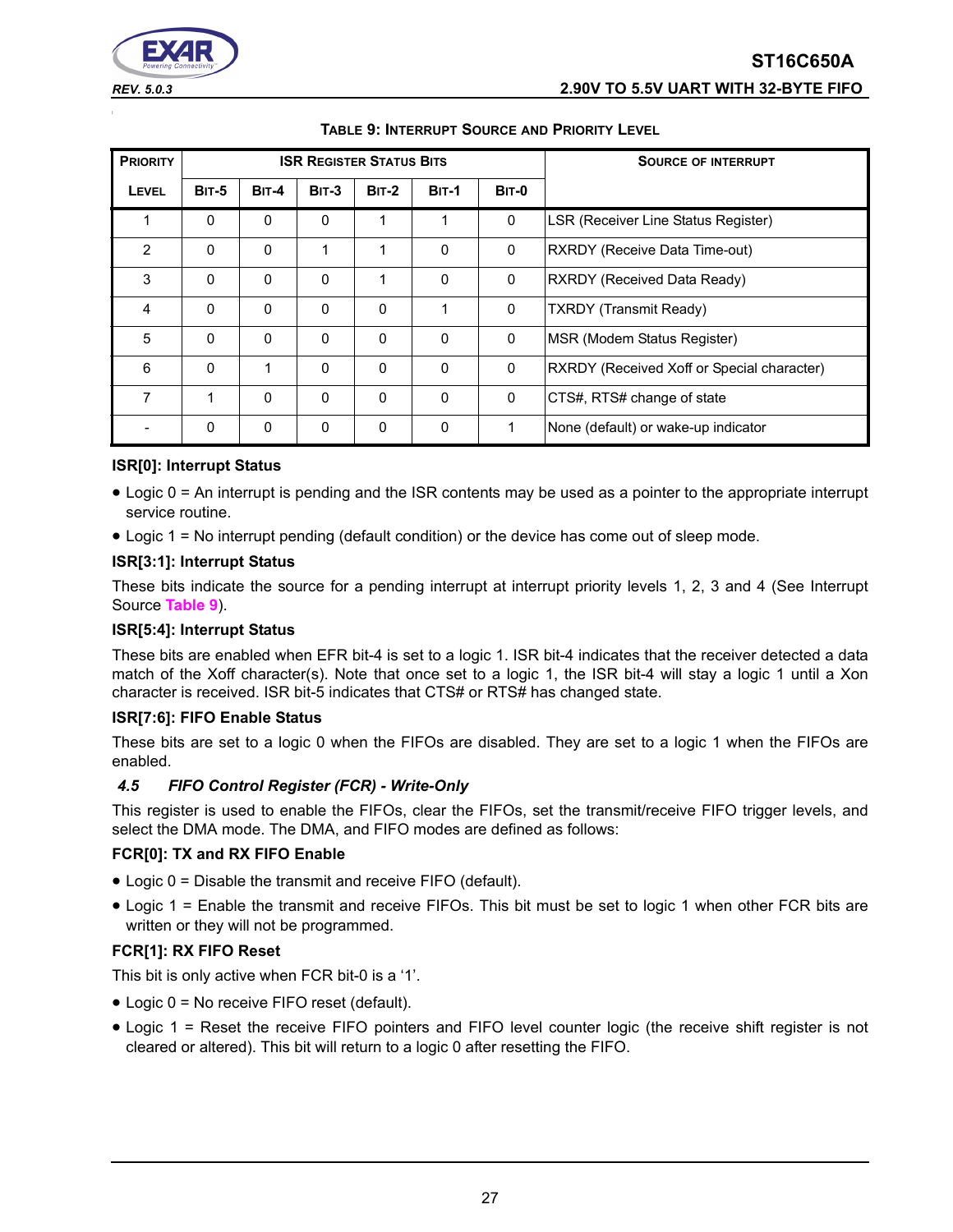## **2.90V TO 5.5V UART WITH 32-BYTE FIFO** *REV. 5.0.3*



### **FCR[2]: TX FIFO Reset**

This bit is only active when FCR bit-0 is a '1'.

- Logic 0 = No transmit FIFO reset (default).
- Logic 1 = Reset the transmit FIFO pointers and FIFO level counter logic (the transmit shift register is not cleared or altered). This bit will return to a logic 0 after resetting the FIFO.

### **FCR[3]: DMA Mode Select**

Controls the behavior of the TXRDY# and RXRDY# pins. **[SEE"DMA MODE" ON PAGE](#page-9-1) 10.**

- Logic 0 = DMA Mode disabled (default).
- Logic 1 = DMA Mode enabled.

### **FCR[5:4]: Transmit FIFO Trigger Select**

 $(logic 0 = default, TX trigger level = one)$ 

 These 2 bits set the trigger level for the transmit FIFO interrupt. The UART will issue a transmit interrupt when the number of characters in the FIFO falls below the selected trigger level, or when it gets empty in case that the FIFO did not get filled over the trigger level on last re-load. **[Table](#page-27-0) 10** below shows the selections. EFR bit-4 must be set to '1' before these bits can be accessed.

### **FCR[7:6]: Receive FIFO Trigger Select**

(logic 0 = default, RX trigger level =1).

These 2 bits are used to set the trigger level for the receiver FIFO interrupt. **[Table](#page-27-0) 10** shows the complete selections..

<span id="page-27-0"></span>

| <b>FCR</b><br><b>BIT-7</b> | <b>FCR</b><br><b>BIT-6</b> | <b>FCR</b><br><b>BIT-5</b> | <b>FCR</b><br>$BIT-4$ | <b>TRANSMIT INT</b><br><b>TRIGGER LEVEL</b> | <b>RECEIVE INT</b><br><b>TRIGGER LEVEL</b> | <b>AUTO RTS</b><br><b>DE-ASSERT</b> | <b>AUTO RTS</b><br><b>RE-ASSERT</b> |
|----------------------------|----------------------------|----------------------------|-----------------------|---------------------------------------------|--------------------------------------------|-------------------------------------|-------------------------------------|
|                            |                            | 0                          | 0                     | 16                                          |                                            |                                     |                                     |
|                            |                            | $\Omega$                   |                       | 8                                           |                                            |                                     |                                     |
|                            |                            |                            | 0                     | 24                                          |                                            |                                     |                                     |
|                            |                            |                            |                       | 30                                          |                                            |                                     |                                     |
| $\mathbf 0$                | 0                          |                            |                       |                                             | 8                                          | 16                                  | 0                                   |
| $\mathbf 0$                |                            |                            |                       |                                             | 16                                         | 24                                  | 8                                   |
|                            | 0                          |                            |                       |                                             | 24                                         | 28                                  | 16                                  |
|                            |                            |                            |                       |                                             | 28                                         | 28                                  | 24                                  |

**TABLE 10: TRANSMIT AND RECEIVE FIFO TRIGGER LEVEL SELECTION WITH AUTO RTS HYSTERESIS**

### *4.6 Line Control Register (LCR) - Read/Write*

The Line Control Register is used to specify the asynchronous data communication format. The word or character length, the number of stop bits, and the parity are selected by writing the appropriate bits in this register.

### **LCR[1:0]: TX and RX Word Length Select**

These two bits specify the word length to be transmitted or received.

| <b>BIT-1</b> | <b>BIT-0</b> | <b>WORD LENGTH</b> |
|--------------|--------------|--------------------|
|              |              | 5 (default)        |
|              |              |                    |
|              |              |                    |
|              |              |                    |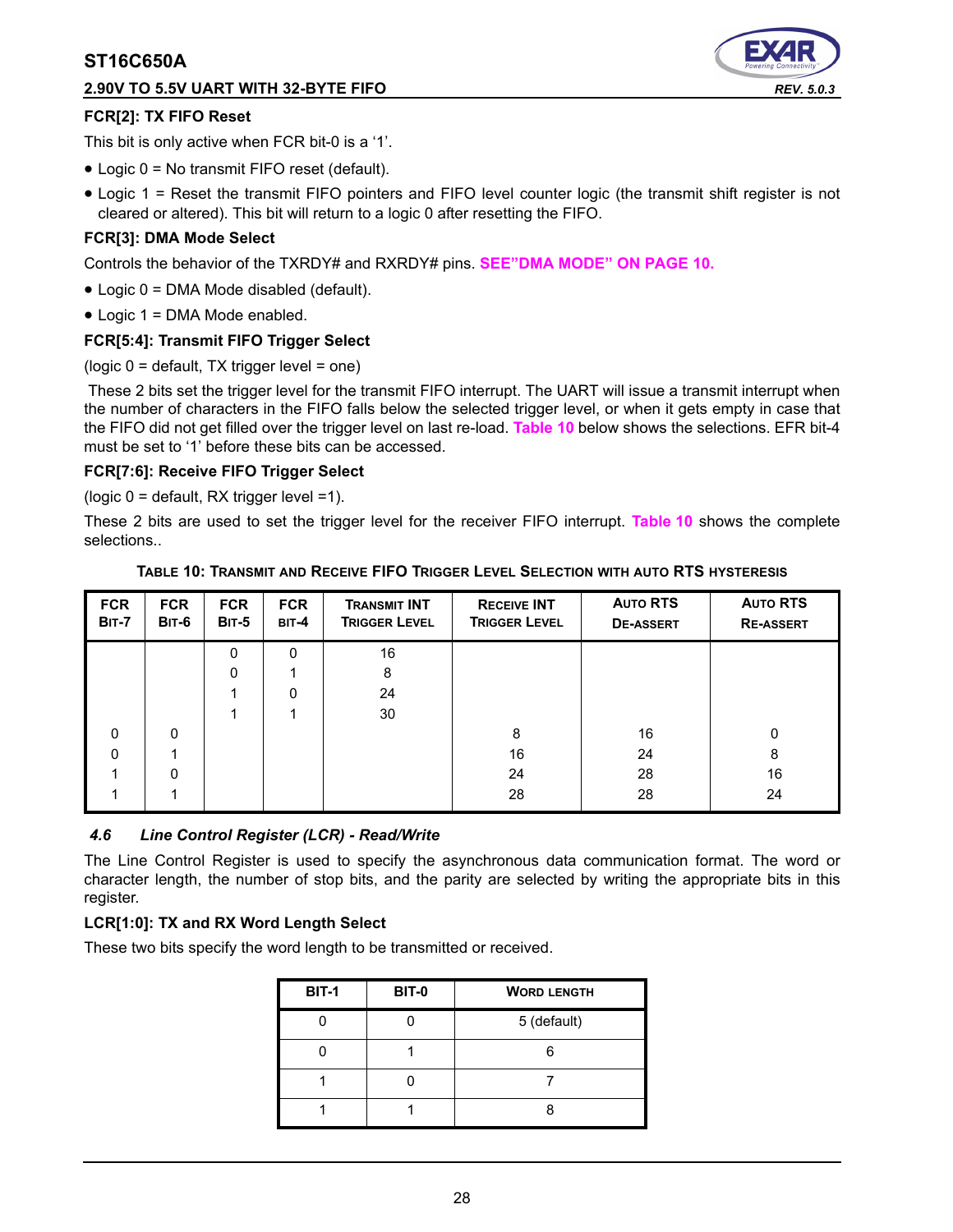

### **LCR[2]: TX and RX Stop-bit Length Select**

The length of the stop bit is specified by this bit in conjunction with the programmed word length.

| <b>BIT-2</b> | <b>WORD</b><br><b>LENGTH</b> | <b>STOP BIT LENGTH</b><br>(BIT TIME(S)) |
|--------------|------------------------------|-----------------------------------------|
|              | 5,6,7,8                      | 1 (default)                             |
|              | 5                            | $1 - 1/2$                               |
|              | 6,7,8                        |                                         |

### **LCR[3]: TX and RX Parity Select**

Parity or no parity can be selected via this bit. The parity bit is a simple way used in communications for data integrity check. See **[Table](#page-28-0) 11** for parity selection summary below.

- $\bullet$  Logic 0 = No parity.
- Logic 1 = A parity bit is generated during the transmission while the receiver checks for parity error of the data character received.

### **LCR[4]: TX and RX Parity Select**

If the parity bit is enabled with LCR bit-3 set to a logic 1, LCR BIT-4 selects the even or odd parity format.

- Logic 0 = ODD Parity is generated by forcing an odd number of logic 1's in the transmitted character. The receiver must be programmed to check the same format (default).
- Logic 1 = EVEN Parity is generated by forcing an even the number of logic 1's in the transmitted character. The receiver must be programmed to check the same format.

### **LCR[5]: TX and RX Parity Select**

If the parity bit is enabled, LCR BIT-5 selects the forced parity format.

- LCR BIT-5 = logic 0, parity is not forced (default).
- LCR BIT-5 = logic 1 and LCR BIT-4 = logic 0, parity bit is forced to a logical 1 for the transmit and receive data.
- <span id="page-28-0"></span>• LCR BIT-5 = logic 1 and LCR BIT-4 = logic 1, parity bit is forced to a logical 0 for the transmit and receive data.

|  | LCR BIT-5 LCR BIT-4 LCR BIT-3 | <b>PARITY SELECTION</b>     |
|--|-------------------------------|-----------------------------|
|  |                               | No parity                   |
|  |                               | Odd parity                  |
|  |                               | Even parity                 |
|  |                               | Force parity to mark, "1"   |
|  |                               | Forced parity to space, "0" |

### **TABLE 11: PARITY SELECTION**

### **LCR[6]: Transmit Break Enable**

When enabled the Break control bit causes a break condition to be transmitted (the TX output is forced to a "space', logic 0, state). This condition remains until disabled by setting LCR bit-6 to a logic 0.

- Logic 0 = No TX break condition (default).
- Logic 1 = Forces the transmitter output (TX) to a "space", logic 0, for alerting the remote receiver of a line break condition.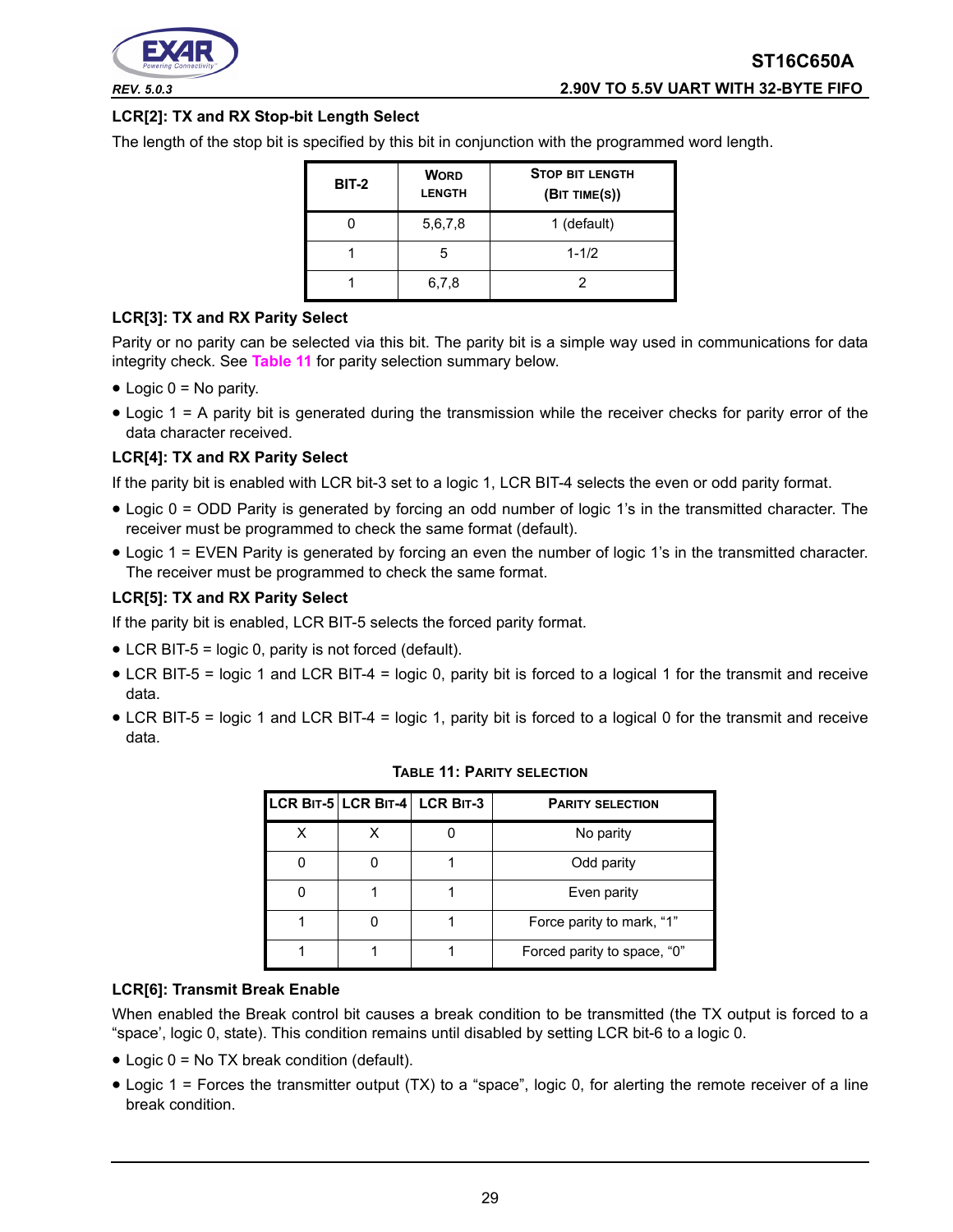### **2.90V TO 5.5V UART WITH 32-BYTE FIFO** *REV. 5.0.3*

### **LCR[7]: Baud Rate Divisors Enable**

Baud rate generator divisor (DLL/DLM) enable.

- Logic 0 = Data registers are selected (default).
- Logic 1 = Divisor latch registers are selected if LCR  $\neq$  0xBF.
- *4.7 Modem Control Register (MCR) or General Purpose Outputs Control Read/Write*

The MCR register is used for controlling the serial/modem interface signals or general purpose inputs/outputs.

### **MCR[0]: DTR# Pins**

The DTR# pin is a modem control output. If the modem interface is not used, this output may be used for general purpose.

- Logic 0 = Force DTR# output to a logic 1 (default).
- Logic 1 = Force DTR# output to a logic 0.

### **MCR[1]: RTS# Pins**

The RTS# pin is a modem control output and may be used for automatic hardware flow control enabled by EFR bit-6. If the modem interface is not used, this output may be used for general purpose.

- Logic 0 = Force RTS# output to a logic 1 (default).
- Logic 1 = Force RTS# output to a logic 0.

### **MCR[2]: OP1# Output**

OP1# is a general purpose output.

- Logic  $0 = \text{OP1#}$  output is at logic 1 (default).
- Logic 1 = OP1# output is at logic 0

### **MCR[3]: OP2# or IRQn Enable during PC Mode**

OP2# is a general purpose output available during the Intel bus interface mode of operation. In the PC bus mode, it enables the IRQn operation. See PC Mode section.

During Intel Bus Mode Operation:

- Logic 0 = OP2# output is at logic 1 (default).
- Logic 1 = OP2# output is at logic 0.

During PC Mode Operation:

- Logic 0 = Disable IRQn operation (default).
- Logic 1 = Enable IRQn operation.

### **MCR[4]: Internal Loopback Enable**

- Logic 0 = Disable loopback mode (default).
- Logic 1 = Enable local loopback mode, see loopback section and **[Figure](#page-20-0) 14**.

### **MCR[5]: Active/Three-state Interrupt Output Enable**

- Logic 0 = Enable active or three-state interrupt output (default).
- Logic 1 = Enable open source interrupt output mode. See **[Table](#page-10-0) 3** for detailed information.

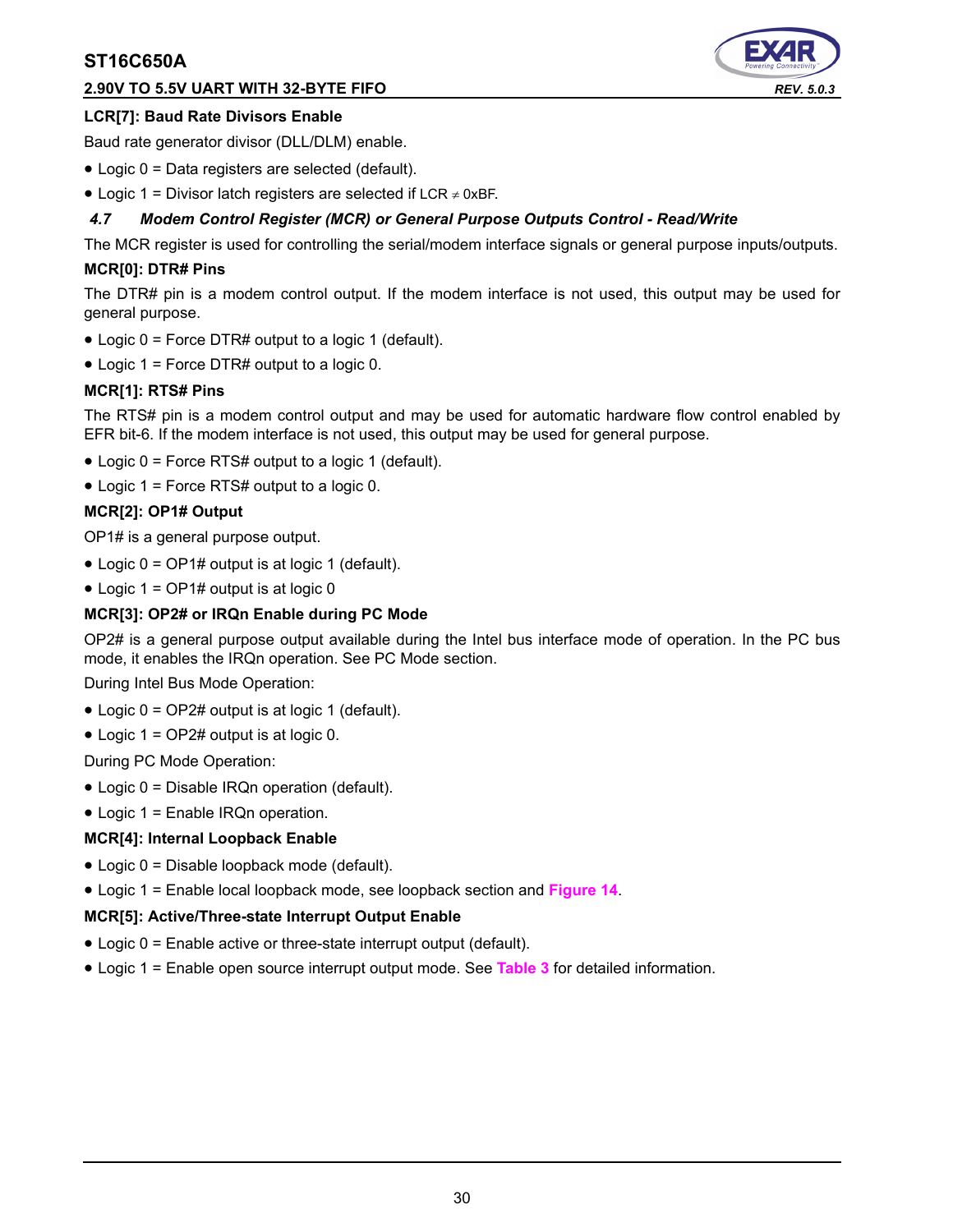

### **MCR[6]: Infrared Encoder/Decoder Enable**

- Logic 0 = Enable the standard modem receive and transmit input/output interface (default).
- Logic 1 = Enable infrared IrDA receive and transmit inputs/outputs. The TX/RX output/input are routed to the infrared encoder/decoder. The data input and output levels conform to the IrDA infrared interface requirement. The infrared TX output is at logic 0 during idle condition. The infrared receive data input polarity is also logic 0, however, it may be inverted when using an infrared module that provides inverted signal output. Use register XFR bit-1 to invert the receive input signal level going to the infrared decoder. Also see XFR bit-0 for half-duplex operation where the receiver can be disabled while transmitting.

### **MCR[7]: Clock Prescaler Select**

- Logic 0 = Divide by one. The input clock from the crystal or external clock is fed directly to the Programmable Baud Rate Generator without further modification, i.e., divide by one (default).
- Logic 1 = Divide by four. The prescaler divides the input clock from the crystal or external clock by four and feeds it to the Programmable Baud Rate Generator, hence, data rates become one forth.

### *4.8 Line Status Register (LSR) - Read Only*

This register provides the status of data transfers between the UART and the host.

### **LSR[0]: Receive Data Ready Indicator**

- Logic 0 = No data in receive holding register or RX FIFO (default).
- Logic 1 = Data has been received and is saved in the receive holding register or RX FIFO.

### **LSR[1]: Receiver Overrun Flag**

- Logic 0 = No overrun error (default).
- Logic 1 = Overrun error. A data overrun error condition occurred in the receive shift register. This happens when additional data arrives while the FIFO is full. In this case the previous data in the receive shift register is overwritten. Note that under this condition the data byte in the receive shift register is not transferred into the FIFO, therefore the data in the FIFO is not corrupted by the error. If IER bit-2 is enabled, an interrupt is generated immediately.

### **LSR[2]: Receive Data Parity Error Flag**

- Logic 0 = No parity error (default).
- Logic 1 = Parity error. The receive character in RHR does not have correct parity information and is suspect. This error is associated with the character available for reading in RHR. If IER bit-2 is enabled, an interrupt is generated when the character is available in the RHR  $(XFR[3] = 0)$  or when the character is received  $(XFR[3] = 1)$ .

### **LSR[3]: Receive Data Framing Error Flag**

- Logic 0 = No framing error (default).
- Logic 1 = Framing error. The receive character did not have a valid stop bit(s). This error is associated with the character available for reading in RHR. If IER bit-2 is enabled, an interrupt is generated when the character is available in the RHR (XFR[3] = 0) or when the character is received (XFR[3] = 1).

### **LSR[4]: Receive Break Flag**

- Logic 0 = No break condition (default).
- Logic 1 = The receiver received a break signal (RX was a logic 0 for at least one character frame time). In the FIFO mode, only one break character is loaded into the FIFO. The break indication is cleared when LSR is read, but the RX input may still be a logic 0. If IER bit-2 is enabled, an interrupt is generated when the character is available in the RHR (XFR[3] = 0) or when the character is received (XFR[3] = 1).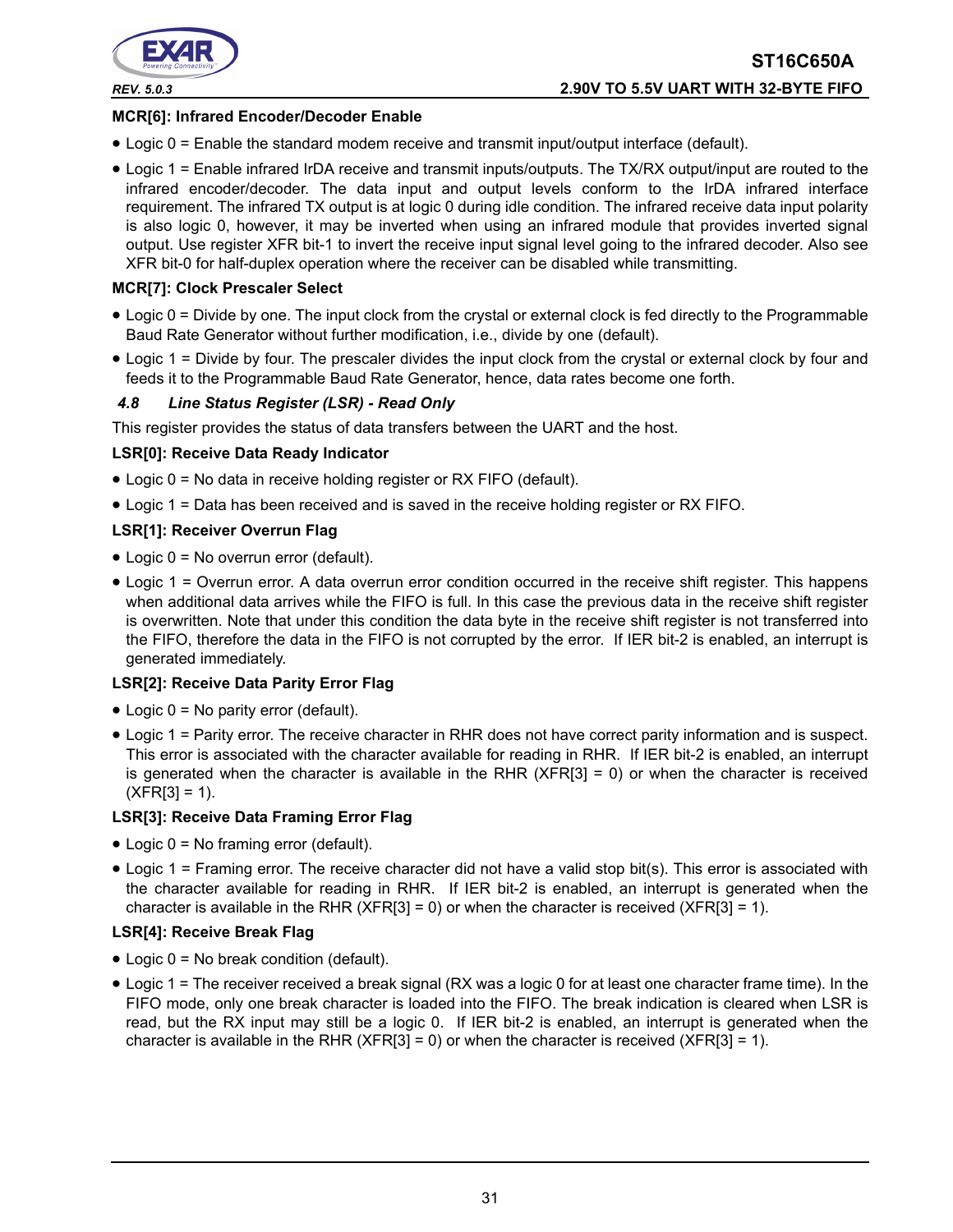### **2.90V TO 5.5V UART WITH 32-BYTE FIFO** *REV. 5.0.3*



### **LSR[5]: Transmit Holding Register Empty Flag**

This bit is the Transmit Holding Register Empty indicator. The THR bit is set to a logic 1 when the last data byte is transferred from the transmit holding register to the transmit shift register. The bit is reset to logic 0 concurrently with the data loading to the transmit holding register by the host. In the FIFO mode this bit is set when the transmit FIFO is empty, it is cleared when the transmit FIFO contains at least 1 byte.

### **LSR[6]: Transmit Shift Register Empty Flag**

This bit is the Transmit Shift Register Empty indicator. This bit is set to a logic 1 whenever the transmitter goes idle. It is set to logic 0 whenever either the THR or TSR contains a data character. In the FIFO mode this bit is set to one whenever the transmit FIFO and transmit shift register are both empty.

### **LSR[7]: Receive FIFO Data Error Flag**

- Logic 0 = No FIFO error (default).
- Logic 1 = A global indicator for the sum of all error bits in the RX FIFO. At least one parity error, framing error or break indication is in the FIFO data. This bit clears when there is no more error(s) in the FIFO.

### *4.9 Extra Feature Register (XFR) - Write Only*

This register provides additional features and controls to the ST16C650A UART.

### **XFR [0]: Half-duplex Infrared Mode Enable**

When infrared mode is enabled, MCR bit-6=1, this bit selects the infrared mode to operate in normal full-duplex or half-duplex mode. This half-duplex mode feature is very desirable when the UART does not want to "see" its own data that may be reflected.

- Logic 0 = Disable. The receiver is active during data transmission.
- Logic 1 = Enable half-duplex operation. The infrared receiver is disabled during data transmission.

### **XFR [1]: Invert Received Infrared Input Signal**

This bit controls the input polarity of the infrared data.

- Logic 0 = Infrared data input idles at logic 0 (default).
- Logic 1 = Infrared data idles at logic 1, pulses low.

### **XFR [2]: Auto RS485 Enable**

This bit enables the auto RS485 direction control feature for half-duplex operation with RS-485 transceiver. The feature should only be enabled when normal RTS# output and auto RTS flow control are not used.

- Logic 0 = Disable the auto RS485 direction control function. This allows normal RTS# output or auto RTS flow control operation.
- Logic 1 = Enable the auto RS485 direction function. The RTS# output will automatically change its logic state to control the RS-485 transceiver from sending and receiving. **[SEE"AUTO RS485 HALF-DUPLEX](#page-17-1) [CONTROL" ON PAGE](#page-17-1) 18.**

### **XFR [3]: LSR Bad Data Interrupt Operation**

When the LSR interrupt is enabled, IER bit-2=1, this bit selects when the interrupt pin (INT) will report received character error: parity, framing or break. Use this feature only if application needs immediate knowledge when a bad character is received.

- Logic 0 = Received data error interrupt (LSR interrupt) will be generated when the bad character is available for reading from the FIFO. This is compatible to industry standard 16C550 operation.
- Logic 1 = Received data error interrupt (LSR interrupt) is generated immediately upon receipt of the bad character. It will be reset when LSR is read. If user does not read the bad character out, another bad character interrupt is generated when it's available for reading from the FIFO.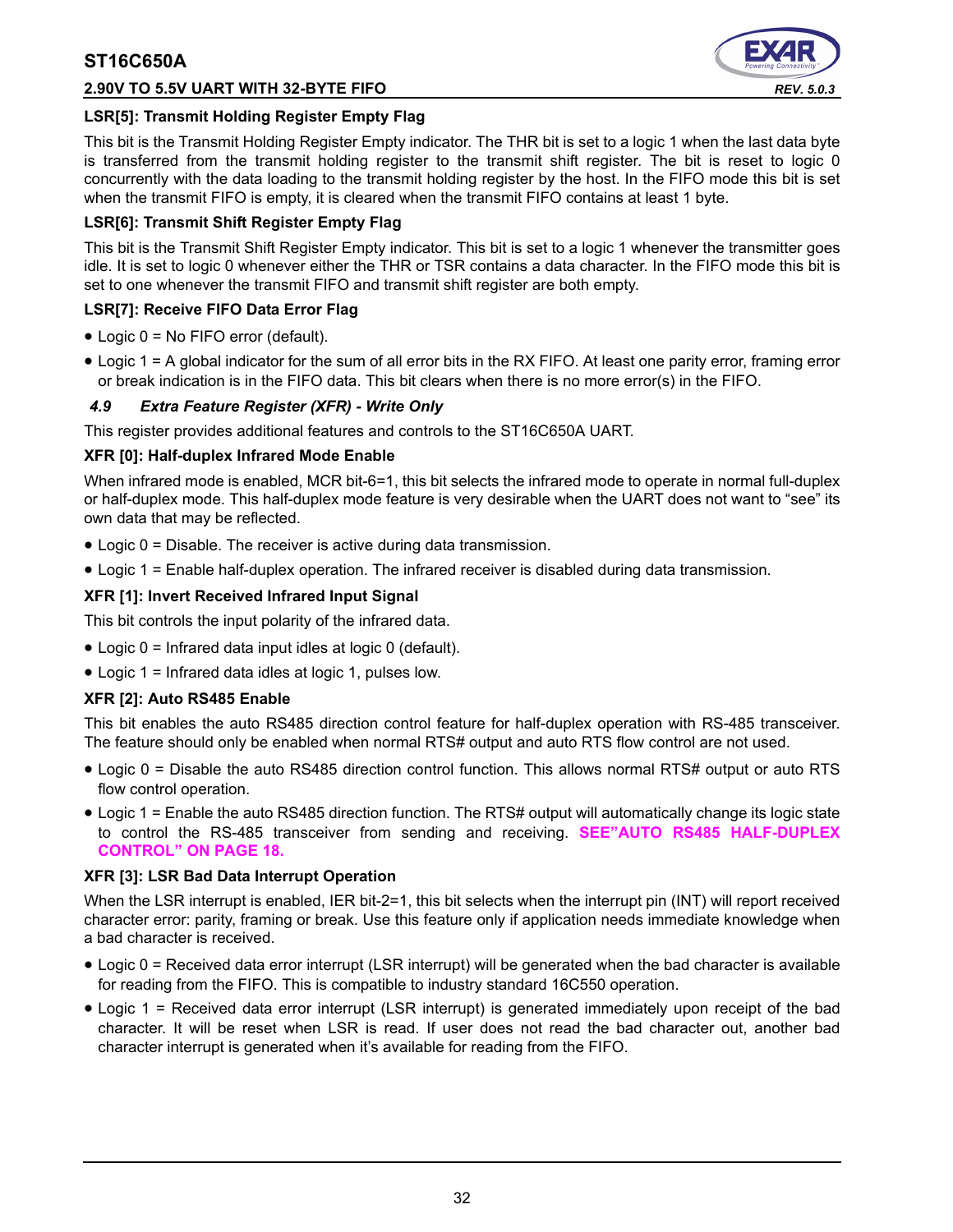

### **XFR [4]: Xon-Any Enable**

This bit enables and disables the Xon-Any function when Xon/Xoff software flow control is enabled.

- Logic 0 = Disable the Xon-Any function.
- Logic 1 = Enable the Xon-Any function. The receiver will use any received character as an Xon character and resume data transmission.

### **XFR [5]: Invert Auto RS-485 Control Output**

When Auto RS485 feature is enabled, XFR[2]=1, RTS# output automatically changes its logic state to control the RS-485 transceiver.

- Logic 0 = During auto RS-485, RTS# control output signal to the transceiver is logic 1 for transmit and logic 0 for receive.
- Logic 1 = The RTS# output control signal to the transceiver is logic 0 for transmit and logic 1 for receive. User must assert RTS# for operation to take effect.

### **XFR [7:6]: Reserved**

### *4.10 Modem Status Register (MSR) - Read Only*

This register provides the current state of the modem interface signals, or other peripheral device that the UART is connected. Lower four bits of this register are used to indicate the changed information. These bits are set to a logic 1 whenever a signal from the modem changes state. These bits may be used as general purpose inputs/outputs when they are not used with modem signals.

### **MSR[0]: Delta CTS# Input Flag**

- Logic 0 = No change on CTS# input (default).
- Logic 1 = The CTS# input has changed state since the last time it was monitored. A modem status interrupt will be generated if MSR interrupt is enabled (IER bit-3).

### **MSR[1]: Delta DSR# Input Flag**

- Logic 0 = No change on DSR# input (default).
- Logic 1 = The DSR# input has changed state since the last time it was monitored. A modem status interrupt will be generated if MSR interrupt is enabled (IER bit-3).

### **MSR[2]: Delta RI# Input Flag**

- Logic  $0 = No$  change on RI# input (default).
- Logic 1 = The RI# input has changed from a logic 0 to a logic 1, ending of the ringing signal. A modem status interrupt will be generated if MSR interrupt is enabled (IER bit-3).

### **MSR[3]: Delta CD# Input Flag**

- Logic  $0 = No$  change on CD# input (default).
- Logic 1 = Indicates that the CD# input has changed state since the last time it was monitored. A modem status interrupt will be generated if MSR interrupt is enabled (IER bit-3).

### **MSR[4]: CTS Input Status**

CTS# pin may function as automatic hardware flow control signal input if it is enabled and selected by Auto CTS (EFR bit-7). Auto CTS flow control allows starting and stopping of local data transmissions based on the modem CTS# signal. A logic 1 on the CTS# pin will stop UART transmitter as soon as the current character has finished transmission, and a logic 0 will resume data transmission. Normally MSR bit-4 bit is the compliment of the CTS# input. However in the loopback mode, this bit is equivalent to the RTS# bit in the MCR register. The CTS# input may be used as a general purpose input when the modem interface is not used.

### **MSR[5]: DSR Input Status**

DSR# (active high, logical 1). Normally this bit is the compliment of the DSR# input. In the loopback mode, this bit is equivalent to the DTR# bit in the MCR register. The DSR# input may be used as a general purpose input when the modem interface is not used.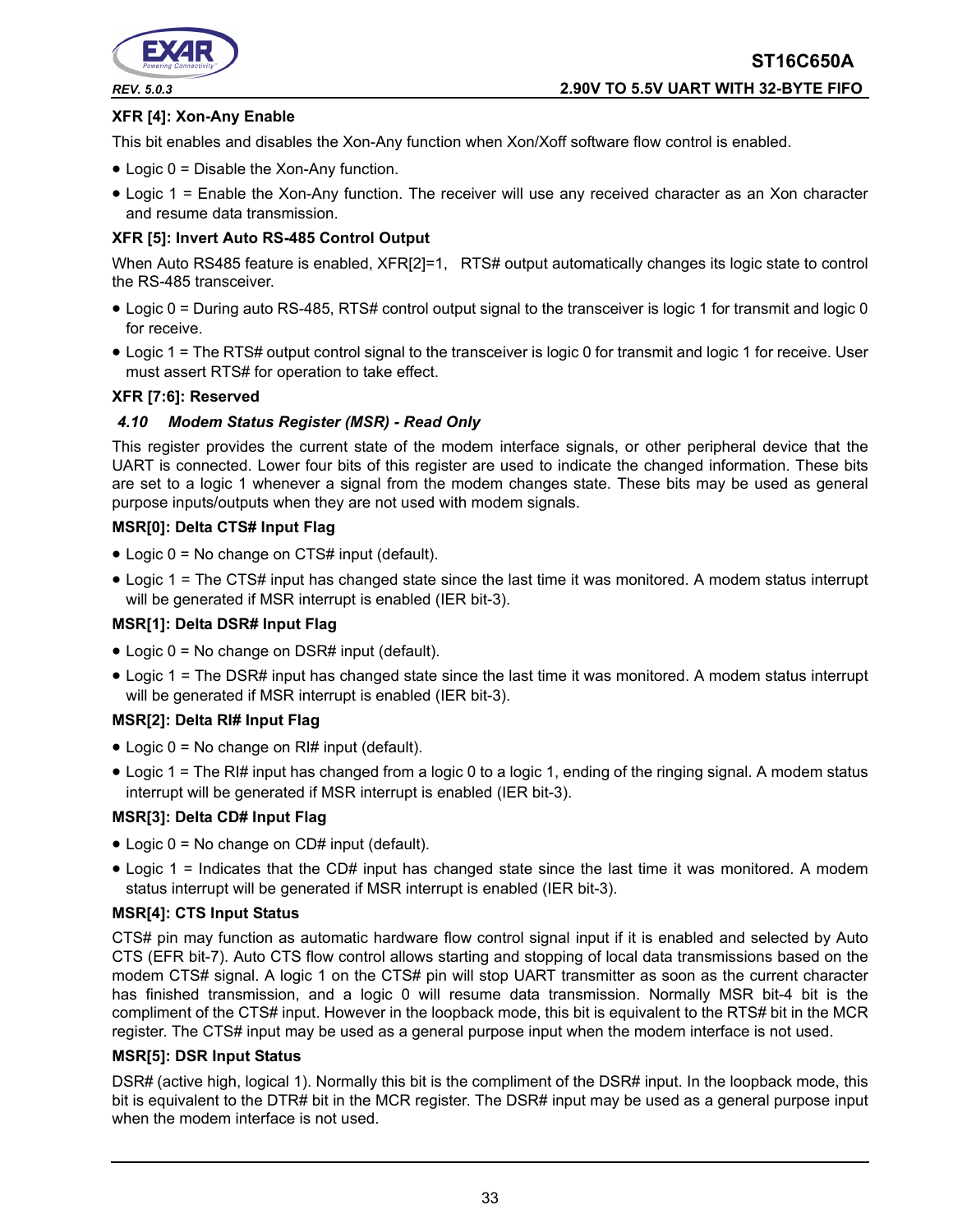### **2.90V TO 5.5V UART WITH 32-BYTE FIFO** *REV. 5.0.3*



### **MSR[6]: RI Input Status**

RI# (active high, logical 1). Normally this bit is the compliment of the RI# input. In the loopback mode this bit is equivalent to bit-2 in the MCR register. The RI# input may be used as a general purpose input when the modem interface is not used.

### **MSR[7]: CD Input Status**

CD# (active high, logical 1). Normally this bit is the compliment of the CD# input. In the loopback mode this bit is equivalent to bit-3 in the MCR register. The CD# input may be used as a general purpose input when the modem interface is not used.

### *4.11 Infrared Transmit Pulse Width Control Register (IRPW) - Write Only*

The IRPW register allows the user to program the encoder's pulse width. This cuts the LED on-time, hence, reducing power consumption.

### **IRPW [7:0]: Pulse width control**

A 0x00 value (default) will set the pulse width to normal width of 3/16 of the data bit rate. The programmable infrared pulse width can be calculated using the following equation:

• Infrared pulse width (PW) = Crystal clock period x 'N', where 'N' is the value in IRPW from 1 to 255.

Examples:

Crystal frequency = 14.7456MHz (clock period of 67.82ns)

PW = 67.82 x 'N' or ranges from 67.82ns to 17.29ms

Caution: Never allow PW to exceed the operating data rate bit period, else the encoder stops.

### *4.12 Scratch Pad Register (SPR)*

This is an 8-bit general purpose register for the user to store temporary data. The content of this register is preserved during sleep mode but becomes 0xFF (default) after a reset or a power off-on cycle.

### *4.13 Baud Rate Generator Divisors (DLL and DLM) - Read/Write*

The Baud Rate Generator (BRG) is a 16-bit counter that generates the data rate for the transmitter. The rate is programmed through registers DLL and DLM which are only accessible when LCR bit-7 is set to '1'. See Programmable Baud Rate Generator section for more details. The concatenation of the contents of DLM and DLL gives the 16-bit divisor value which is used to calculate the baud rate:

• Baud Rate = (Clock Frequency / 16) / Divisor

Also see MCR bit-7 and **[Table](#page-12-0) 4**.

### *4.14 Device Identification Register (DVID) - Read Only*

This register contains the device ID (0x04 for ST16C650A). Prior to reading this register, DLL and DLM should be set to 0x00.

### *4.15 Device Revision Register (DREV) - Read Only*

This register contains the device revision information. For example, 0x01 means revision A. Prior to reading this register, DLL and DLM should be set to 0x00.

### *4.16 Enhanced Feature Register (EFR)*

Enhanced features are enabled or disabled using this register. Bit 0-3 provide single or dual consecutive character software flow control selection (see **[Table](#page-34-0) 12**). When the Xon1 and Xon2 and Xoff1 and Xoff2 modes are selected, the double 8-bit words are concatenated into two sequential characters. Caution: note that whenever changing the TX or RX flow control bits, always reset all bits back to logic 0 (disable) before programming a new setting.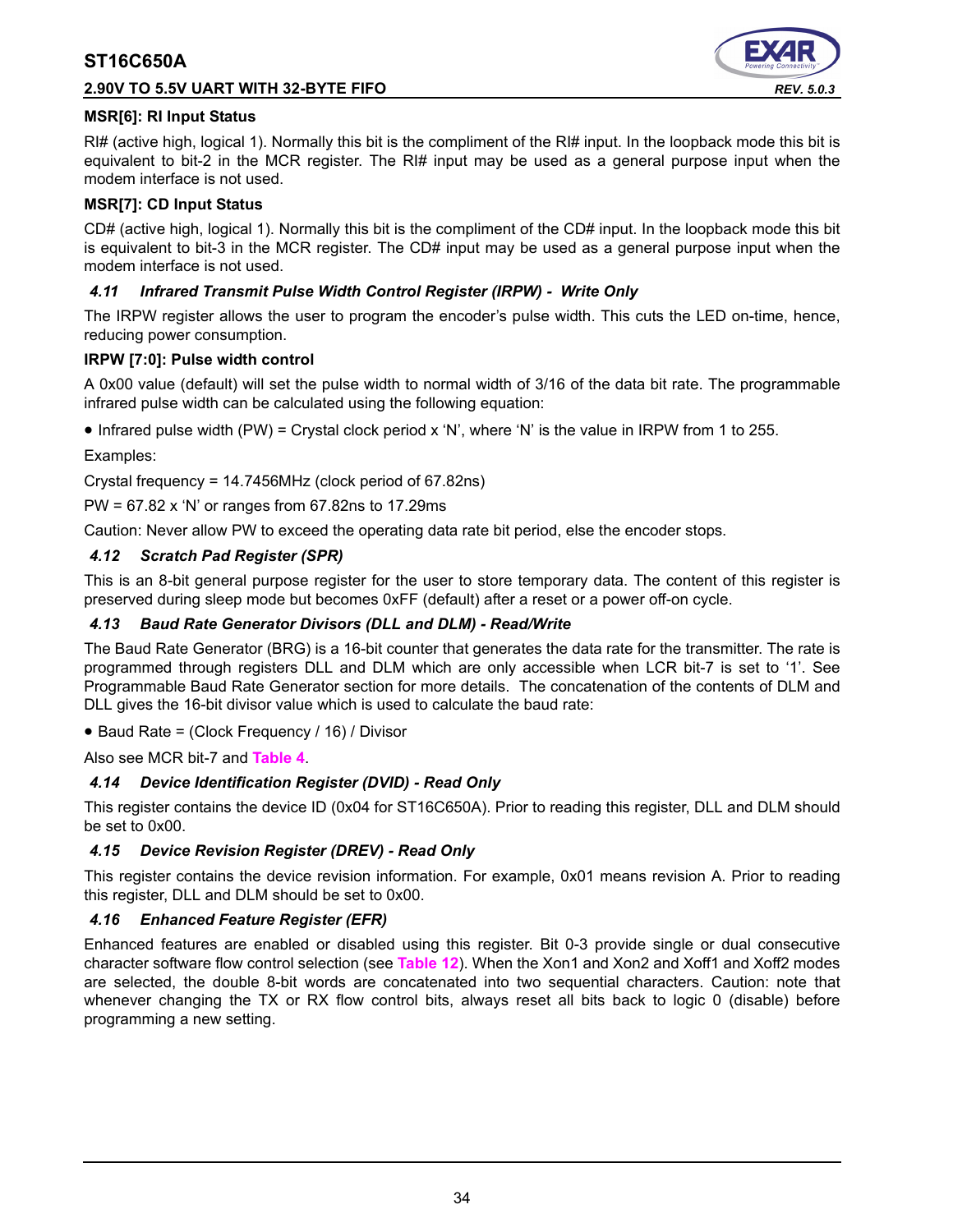

### **EFR[3:0]: Software Flow Control Select**

Combinations of software flow control can be selected by programming these bits.

<span id="page-34-0"></span>

| EFR BIT-3    | EFR BIT-2    | <b>EFR BIT-1</b> | EFR BIT-0    | <b>TRANSMIT AND RECEIVE SOFTWARE FLOW CONTROL</b>                                          |
|--------------|--------------|------------------|--------------|--------------------------------------------------------------------------------------------|
| $\mathbf{0}$ | 0            | $\Omega$         | $\Omega$     | No TX and RX flow control (default and reset)                                              |
| $\Omega$     | $\Omega$     | X                | X            | No transmit flow control                                                                   |
| 1            | $\mathbf{0}$ | X                | $\mathsf{x}$ | Transmit Xon1/Xoff1                                                                        |
| $\mathbf{0}$ |              | X                | X            | Transmit Xon2/Xoff2                                                                        |
| 1            | 1            | X                | X            | Transmit Xon1 and Xon2/Xoff1 and Xoff2                                                     |
| X            | X            | 0                | $\Omega$     | No receive flow control                                                                    |
| X            | X            | 1                | $\Omega$     | Receiver compares Xon1/Xoff1                                                               |
| X            | X            | 0                | 1            | Receiver compares Xon2/Xoff2                                                               |
| 1            | $\Omega$     | 1                | 1            | Transmit Xon1/ Xoff1,<br>Receiver compares Xon1 or Xon2, Xoff1 or Xoff2                    |
| $\mathbf 0$  | 1            | 1                | 1            | Transmit Xon2/Xoff2,<br>Receiver compares Xon1 or Xon2, Xoff1 or Xoff2                     |
| 1            |              | 1                | 1            | Transmit Xon1 and Xon2/Xoff1 and Xoff2,<br>Receiver compares Xon1 and Xon2/Xoff1 and Xoff2 |
| 0            | $\Omega$     |                  |              | No transmit flow control,<br>Receiver compares Xon1 and Xon2/Xoff1 and Xoff2               |

### **TABLE 12: SOFTWARE FLOW CONTROL FUNCTIONS**

### **EFR[4]: Enhanced Function Bits Enable**

Enhanced function control bit. This bit enables IER bits 4-7, ISR bits 4-5, FCR bits 4-5, MCR bits 5-7, XFR bits 0-7 and IRPW bits 0-7 to be modified. After modifying any enhanced bits, EFR bit-4 can be set to a logic 0 to latch the new values. This feature prevents legacy software from altering or overwriting the enhanced functions once set. Normally, it is recommended to leave it enabled, logic 1.

- Logic 0 = modification disable/latch enhanced features. IER bits 4-7, ISR bits 4-5, FCR bits 4-5, MCR bits 5- 7, XFR bits 0-7 and IRPW bits 0-7 are saved to retain the user settings. After a reset, the IER bits 4-7, ISR bits 4-5, FCR bits 4-5, MCR bits 5-7, XFR bits 0-7 and IRPW bits 0-7 are set to a logic 0 to be compatible with ST16C550 mode. (default).
- Logic 1 = Enables the above-mentioned register bits to be modified by the user.

### **EFR[5]: Special Character Detect Enable**

- Logic 0 = Special Character Detect Disabled. (default)
- Logic 1 = Special Character Detect Enabled. The UART compares each incoming receive character with data in Xoff-2 register. If a match exists, the received data will be transferred to FIFO and ISR bit-4 will be set to indicate detection of the special character. Bit-0 corresponds with the LSB bit for the receive character. If flow control is set for comparing Xon1, Xoff1 (EFR [1:0]=10) then flow control and special character work normally. However, if flow control is set for comparing Xon2, Xoff2 (EFR[1:0]=01) then flow control works normally, but Xoff2 will not go to the FIFO, and will generate an Xoff interrupt and a special character interrupt.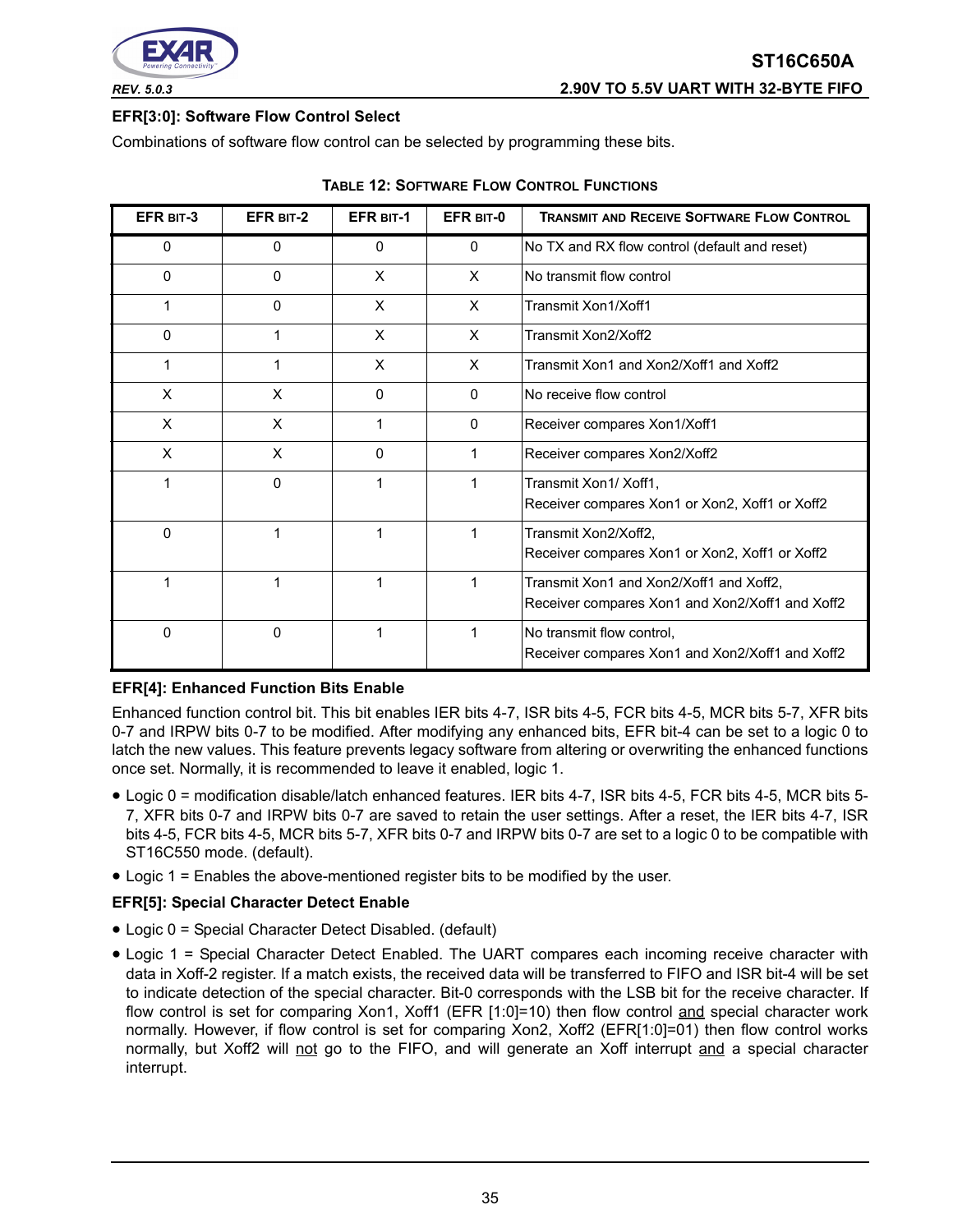### **2.90V TO 5.5V UART WITH 32-BYTE FIFO** *REV. 5.0.3*



### **EFR[6]: Auto RTS Flow Control Enable**

RTS# output may be used for hardware flow control by setting EFR bit-6 to logic 1. When Auto RTS is selected, an interrupt will be generated (if IER bit-6 = 1) when the receive FIFO is filled to the programmed trigger level and RTS de-asserts to a logic 1 at the next upper trigger level. RTS# will return to a logic 0 when FIFO data falls below the next lower trigger level. The RTS# output must be asserted (logic 0) before the auto RTS can take effect. RTS# pin will function as a general purpose output when hardware flow control is disabled.

- Logic 0 = Automatic RTS flow control is disabled. (default)
- Logic 1 = Enable Automatic RTS flow control.

### **EFR[7]: Auto CTS Flow Control Enable**

Automatic CTS Flow Control.

- Logic 0 = Automatic CTS flow control is disabled. (default)
- Logic 1 = Enable Automatic CTS flow control. Data transmission stops when CTS# input de-asserts to logic 1. Data transmission resumes when CTS# input returns to a logic 0.

### *4.17 Software Flow Control Registers (XOFF1, XOFF2, XON1, XON2) - Read/Write*

These registers are used as the programmable software flow control characters xoff1, xoff2, xon1, and xon2. For more details, see **[Table](#page-17-0) 5**.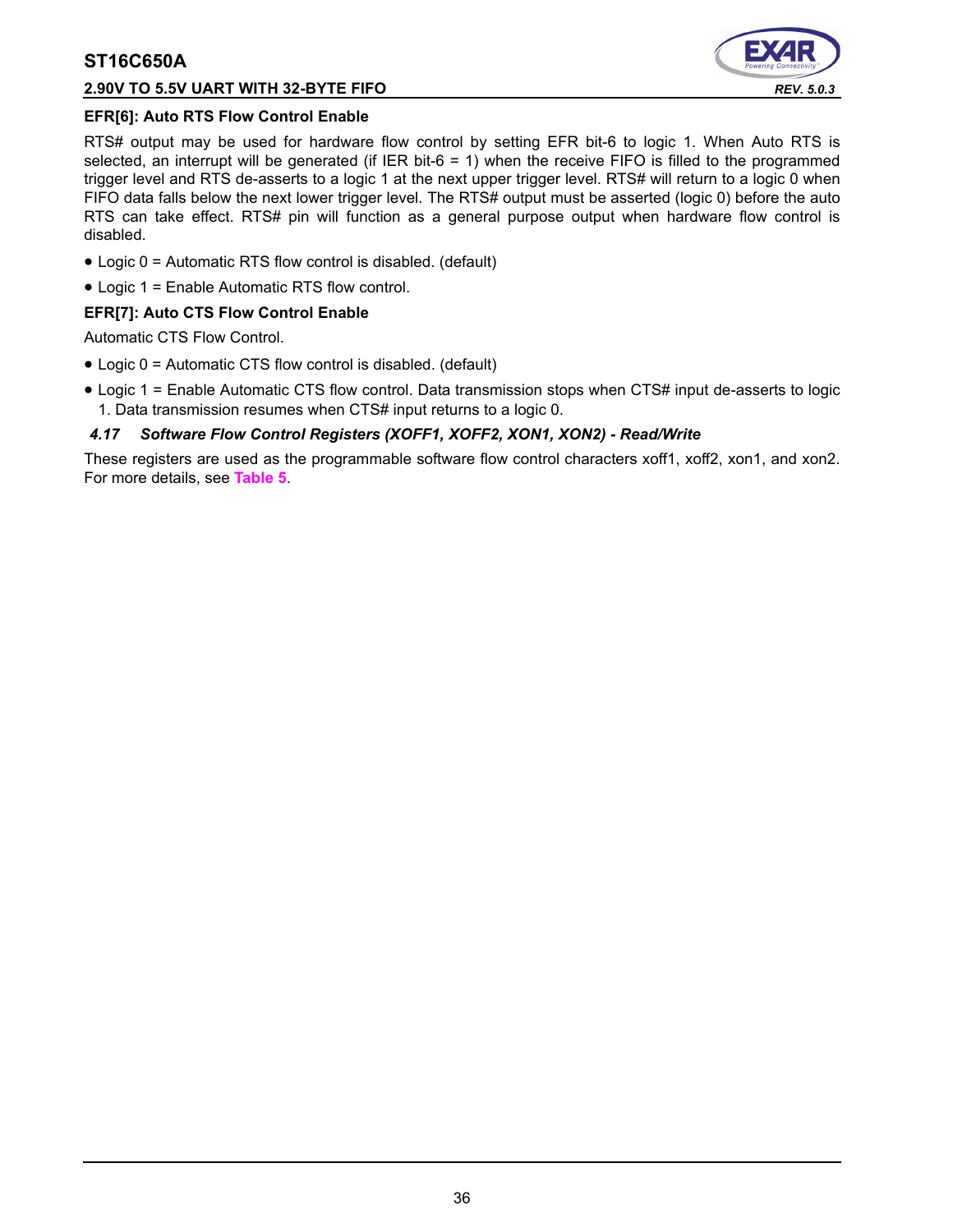

## **TABLE 13: UART RESET CONDITIONS**

<span id="page-36-0"></span>

| <b>REGISTERS</b>                               | <b>RESET STATE</b>                    |
|------------------------------------------------|---------------------------------------|
| DLL                                            | Bits $7-0 = 0 \times XX$              |
| <b>DLM</b>                                     | Bits $7-0 = 0 \times X$               |
| <b>RHR</b>                                     | Bits $7-0 = 0 \times X$               |
| <b>THR</b>                                     | Bits $7-0 = 0 \times XX$              |
| <b>IER</b>                                     | Bits $7-0 = 0 \times 00$              |
| <b>FCR</b>                                     | Bits $7-0 = 0 \times 00$              |
| <b>ISR</b>                                     | Bits $7-0 = 0 \times 01$              |
| <b>LCR</b>                                     | Bits $7-0 = 0 \times 00$              |
| <b>MCR</b>                                     | Bits $7-0 = 0 \times 00$              |
| <b>LSR</b>                                     | Bits $7-0 = 0 \times 60$              |
| <b>XFR</b>                                     | Bits $7-0 = 0 \times 00$              |
| <b>MSR</b>                                     | Bits $3-0 =$ logic 0                  |
|                                                | Bits 7-4 = logic levels of the inputs |
| <b>IRPW</b>                                    | Bits $7-0 = 0 \times 00$              |
| <b>SPR</b>                                     | Bits $7-0 = 0 \times FF$              |
| <b>EFR</b>                                     | Bits $7-0 = 0 \times 00$              |
| XON <sub>1</sub>                               | Bits $7-0 = 0 \times 00$              |
| XON <sub>2</sub>                               | Bits $7-0 = 0 \times 00$              |
| XOFF1                                          | Bits $7-0 = 0 \times 00$              |
| XOFF <sub>2</sub>                              | Bits $7-0 = 0 \times 00$              |
|                                                |                                       |
| <b>I/O SIGNALS</b>                             | <b>RESET STATE</b>                    |
| <b>TX</b>                                      | Normal = logic 1                      |
|                                                | Infrared = $logic 0$                  |
| RTS#                                           | Logic 1                               |
| DTR#                                           | Logic 1                               |
| OP <sub>1#</sub>                               | Logic 1                               |
| OP <sub>2#</sub>                               | Logic 1                               |
| TXRDY#                                         | Logic 0                               |
| RXRDY#                                         | Logic 1                               |
| INT (Intel Mode)<br>IRQA, IRQB, IRQC (PC Mode) | Logic 0<br>Three-State Condition      |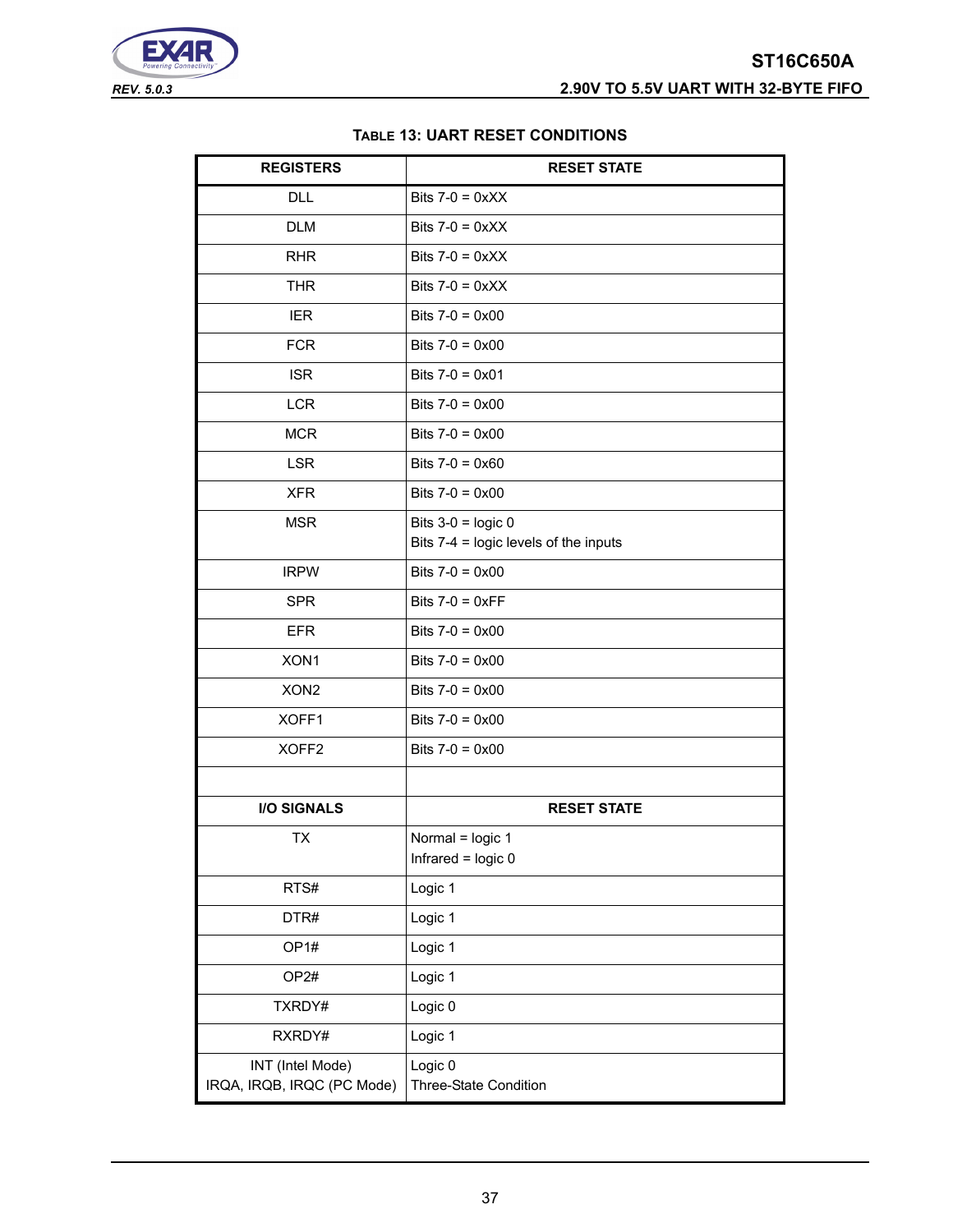### **2.90V TO 5.5V UART WITH 32-BYTE FIFO** *REV. 5.0.3*



### *ABSOLUTE MAXIMUM RATINGS*

| Power Supply Range           | 7 Volts                                                  |
|------------------------------|----------------------------------------------------------|
| Voltage at Any Pin           | $-0.5$ to $7V$                                           |
| <b>Operating Temperature</b> | $-40^{\circ}$ to $+85^{\circ}$ C                         |
| Storage Temperature          | $-65^{\circ}$ to $+150^{\circ}$ C                        |
| Package Dissipation          | 500 mW                                                   |
| Thermal Resistance (48-TQFP) | theta-ja = $59^{\circ}$ C/W, theta-jc = $16^{\circ}$ C/W |
| Thermal Resistance (44-PLCC) | theta-ja = $53^{\circ}$ C/W, theta-jc = $21^{\circ}$ C/W |

## **ELECTRICAL CHARACTERISTICS**

### *DC ELECTRICAL CHARACTERISTICS*

**UNLESS OTHERWISE NOTED: TA=0<sup>O</sup> TO <sup>O</sup> <sup>O</sup> TO +85OC FOR INDUSTRIAL GRADE PACKAGE), VCC IS 2.90V TO 70 C (-40 5.5V**

| <b>SYMBOL</b>             | <b>PARAMETER</b>                                                  |            | <b>LIMITS</b><br>3.3V |            | <b>LIMITS</b><br>5.0V | <b>UNITS</b> | <b>CONDITION</b> |
|---------------------------|-------------------------------------------------------------------|------------|-----------------------|------------|-----------------------|--------------|------------------|
|                           |                                                                   | <b>MIN</b> | <b>MAX</b>            | <b>MIN</b> | <b>MAX</b>            |              |                  |
| $V_{ILCK}$                | Clock Input Low Level                                             | $-0.3$     | 0.6                   | $-0.5$     | 0.6                   | $\vee$       |                  |
| $V_{I HCK}$               | Clock Input High Level                                            | 2.4        | <b>VCC</b>            | 3.0        | <b>VCC</b>            | $\vee$       |                  |
| $V_{IL}$                  | Input Low Voltage                                                 | $-0.3$     | 0.8                   | $-0.5$     | 0.8                   | $\vee$       |                  |
| $V_{\text{IH}}$           | Input High Voltage<br>(top mark date code of "GC YYWW" and older) | 2.0        | VCC                   | 2.0        | <b>VCC</b>            | $\vee$       |                  |
| $V_{\text{IH}}$           | Input High Voltage<br>(top mark date code of "HC YYWW" and newer) | 2.0        | 5.5                   | 2.0        | 5.5                   | $\vee$       |                  |
| $V_{OL}$                  | Output Low Voltage                                                |            |                       |            | 0.4                   | $\vee$       | $I_{OL}$ = 5 mA  |
| $V_{OL}$                  | Output Low Voltage                                                |            | 0.4                   |            |                       | V            | $I_{OL}$ = 4 mA  |
| $V_{OH}$                  | Output High Voltage                                               |            |                       | 2.4        |                       | V            | $I_{OH}$ = -5 mA |
| $V_{OH}$                  | Output High Voltage                                               | 2.0        |                       |            |                       | $\vee$       | $I_{OH} = -1$ mA |
| I <sub>IL</sub>           | Input Low Leakage Current                                         |            | $+/-10$               |            | $+/-10$               | uA           |                  |
| ŀщ                        | Input High Leakage Current                                        |            | $+/-10$               |            | $+/-10$               | uA           |                  |
| $C_{\text{IN}}$           | Input Pin Capacitance                                             |            | 5                     |            | 5                     | pF           |                  |
| $I_{\rm CC}$              | Power Supply Current                                              |            | 1.3                   |            | 3.0                   | mA           |                  |
| <b>I</b> <sub>SLEEP</sub> | Sleep Current                                                     |            | 30                    |            | 100                   | uA           | See Test1        |

Test 1: The following inputs should remain steady at VCC or GND state to minimize sleep current: A0-A2, D0-D7, IOR#, IOW#, CS# and modem inputs. Also, RX input must idle at logic 1 state while in sleep mode. In mixed voltage environments, where the voltage at any of the inputs of the 650A is lower than its VCC supply voltage, the sleep current will be higher than the maximum values given here.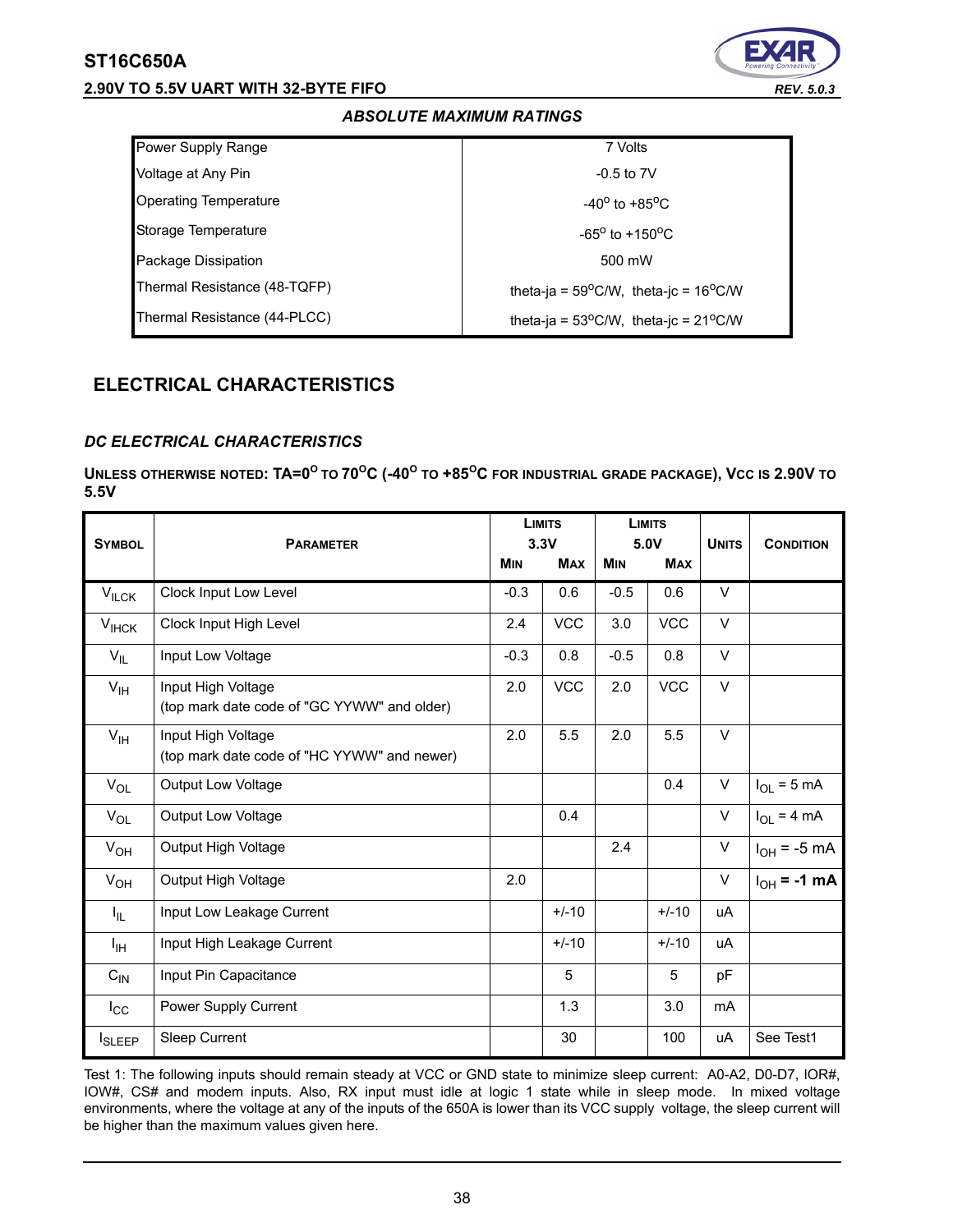

## <span id="page-38-0"></span>*AC ELECTRICAL CHARACTERISTICS*

*TA=0<sup>O</sup> TO 70OC (-40O TO +85OC FOR INDUSTRIAL GRADE PACKAGE), VCC IS 2.90V TO 5.5V, 70 PF LOAD WHERE APPLICABLE*

|                  |                                                                                    | <b>LIMITS</b> |                    | <b>LIMITS</b>   |                    |             |
|------------------|------------------------------------------------------------------------------------|---------------|--------------------|-----------------|--------------------|-------------|
| <b>SYMBOL</b>    | <b>PARAMETER</b>                                                                   | <b>MIN</b>    | 3.3V<br><b>MAX</b> | <b>MIN</b>      | 5.0V<br><b>MAX</b> | <b>UNIT</b> |
| <b>CLK</b>       | <b>Clock Pulse Duration</b>                                                        | 30            |                    | 20              |                    | ns          |
| <b>OSC</b>       | Crystal Frequency                                                                  |               | 20                 |                 | 24                 | <b>MHz</b>  |
| <b>OSC</b>       | <b>External Clock Frequency</b>                                                    |               | 33                 |                 | 50                 | <b>MHz</b>  |
| $T_{AS}$         | Address Setup Time (AS# tied to GND)                                               | 5             |                    | 5               |                    | ns          |
| $T_{AH}$         | Address Hold Time (AS# tied to GND)<br>(top mark date code of "HC YYWW" and older) | 10            |                    | 10              |                    | ns          |
| $T_{AH}$         | Address Hold Time (AS# tied to GND)<br>(top mark date code of "I2 YYWW" and newer) | $\mathbf 0$   |                    | $\mathbf 0$     |                    | ns          |
| $T_{CS}$         | Chip Select Width                                                                  | 50            |                    | 40              |                    | ns          |
| $T_{RD}$         | IOR# Strobe Width                                                                  | 50            |                    | 40              |                    | ns          |
| $T_{DY}$         | Read/Write Cycle Delay                                                             | 40            |                    | 30              |                    | ns          |
| <b>TRDV</b>      | Data Access Time                                                                   |               | 40                 |                 | 30                 | ns          |
| $T_{DD}$         | Data Disable Time                                                                  | 0             | 15                 | $\Omega$        | 10                 | ns          |
| $T_{WR}$         | IOW# Strobe Width                                                                  | 50            |                    | 40              |                    | ns          |
| $T_{DS1}$        | Data Setup Time (AS# tied to GND)                                                  | 20            |                    | 10              |                    | ns          |
| T <sub>DH1</sub> | Data Hold Time (AS# tied to GND)                                                   | 5             |                    | 5               |                    | ns          |
| <b>TASW</b>      | Address Strobe Width                                                               | 35            |                    | 25              |                    | ns          |
| $T_{AS1}$        | Address Setup Time (AS# used)                                                      | 5             |                    | 5               |                    | ns          |
| T <sub>AH1</sub> | Address Hold Time (AS# used)                                                       | 10            |                    | 10              |                    | ns          |
| $T_{AS2}$        | Address Setup Time (AS# used)                                                      | 5             |                    | 5               |                    | ns          |
| T <sub>AH2</sub> | Address Hold Time (AS# used)                                                       | 10            |                    | 10              |                    | ns          |
| $T_{CS1}$        | Delay from Chip Select to AS#                                                      | 5             |                    | 5               |                    | ns          |
| $T_{\text{CSH}}$ | Delay from AS# to Chip Select                                                      | $\mathbf 0$   |                    | $\mathbf 0$     |                    | ns          |
| T <sub>CS2</sub> | Delay from AS# to Chip Select                                                      | 5             |                    | $5\phantom{.0}$ |                    | ns          |
| $T_{RD1}$        | Delay from AS# to Read                                                             | $10\,$        |                    | $10\,$          |                    | ns          |
| $T_{RD2}$        | Delay from Chip Select to IOR#                                                     | 10            |                    | 10              |                    | ns          |
| T <sub>DIS</sub> | Delay from IOR# to DDIS#                                                           | 15            |                    | $10\,$          |                    | ns          |
| $T_{WR1}$        | Delay from AS# to IOW#                                                             | $10\,$        |                    | 10 <sub>1</sub> |                    | ns          |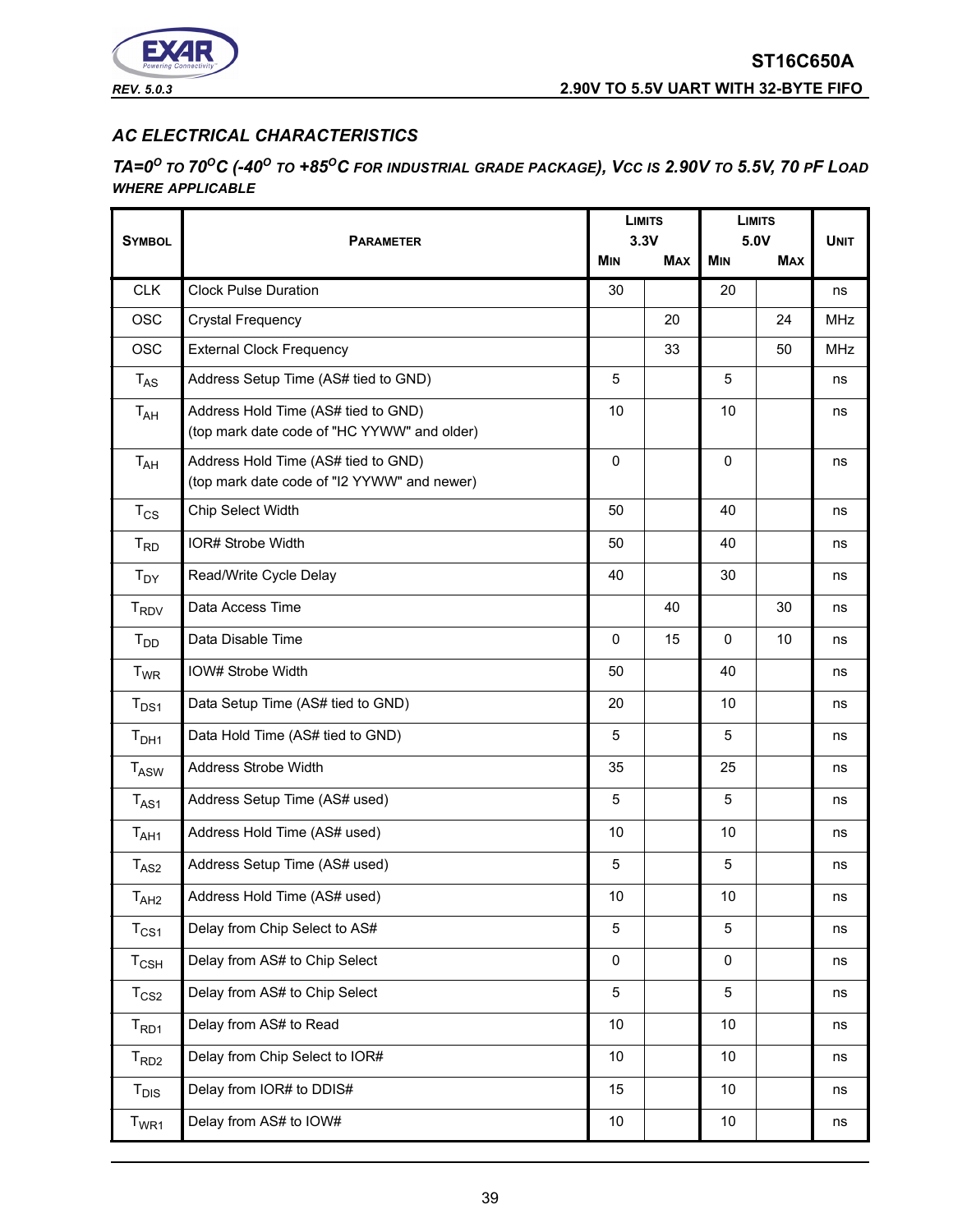## **2.90V TO 5.5V UART WITH 32-BYTE FIFO** *REV. 5.0.3*



## *AC ELECTRICAL CHARACTERISTICS*

*TA=0<sup>O</sup> TO 70OC (-40O TO +85OC FOR INDUSTRIAL GRADE PACKAGE), VCC IS 2.90V TO 5.5V, 70 PF LOAD WHERE APPLICABLE*

|                            |                                                | <b>LIMITS</b><br>3.3V |              | <b>LIMITS</b><br>5.0V |              |                              |
|----------------------------|------------------------------------------------|-----------------------|--------------|-----------------------|--------------|------------------------------|
| <b>SYMBOL</b>              | <b>PARAMETER</b>                               |                       | <b>MAX</b>   | <b>MIN</b>            | <b>MAX</b>   | <b>UNIT</b>                  |
| $T_{DS2}$                  | Data Setup Time (AS# used)                     | 20                    |              | 10 <sup>1</sup>       |              | ns                           |
| T <sub>DH2</sub>           | Data Hold Time (AS# used)                      | 5                     |              | 5                     |              | ns                           |
| $T_{AS3}$                  | Address Setup Time (PC Mode)                   | 5                     |              | 5                     |              | ns                           |
| T <sub>RD3</sub>           | Delay from AEN# to IOR#                        | 10                    |              | 10                    |              | ns                           |
| $T_{RD4}$                  | Delay from IOR# to AEN#                        | 10                    |              | 10                    |              | ns                           |
| T <sub>WR2</sub>           | Delay from AEN# to IOW#                        | 10                    |              | 10 <sup>°</sup>       |              | ns                           |
| $T_{WR3}$                  | Delay from IOW# to AEN#                        | 10                    |              | 10                    |              | ns                           |
| $T_{DS3}$                  | Data Setup Time (PC Mode)                      | 20                    |              | 10                    |              | ns                           |
| T <sub>DH3</sub>           | Data Hold Time (PC Mode)                       | 5                     |              | 5                     |              | ns                           |
| <b>T</b> <sub>WDO</sub>    | Delay From IOW# To Output                      |                       | 50           |                       | 40           | ns                           |
| $T_{MOD}$                  | Delay To Set Interrupt From MODEM Input        |                       | 40           |                       | 35           | ns                           |
| $T_{RSI}$                  | Delay To Reset Interrupt From IOR#             |                       | 40           |                       | 35           | ns                           |
| $T_{\rm SSI}$              | Delay From Stop To Set Interrupt               |                       | $\mathbf{1}$ |                       | 1            | <b>Bclk</b>                  |
| $T_{RRI}$                  | Delay From IOR# To Reset Interrupt             |                       | 45           |                       | 40           | ns                           |
| $T_{SI}$                   | Delay From Stop To Interrupt                   |                       | 45           |                       | 40           | ns                           |
| T <sub>INT</sub>           | Delay From Initial INT Reset To Transmit Start | 8                     | 24           | 8                     | 24           | <b>Bclk</b>                  |
| T <sub>WRI</sub>           | Delay From IOW# To Reset Interrupt             |                       | 45           |                       | 40           | ns                           |
| $T_{\rm SSR}$              | Delay From Stop To Set RXRDY#                  |                       | $\mathbf{1}$ |                       | 1            | <b>Bclk</b>                  |
| $\mathsf{T}_{\mathsf{RR}}$ | Delay From IOR# To Reset RXRDY#                |                       | 45           |                       | 40           | ns                           |
| T <sub>WT</sub>            | Delay From IOW# To Set TXRDY#                  |                       | 45           |                       | 40           | ns                           |
| $T_{\sf SRT}$              | Delay From Center of Start To Reset TXRDY#     |                       | 8            |                       | 8            | <b>Bclk</b>                  |
| $T_{\sf RST}$              | Reset Pulse Width                              | 40                    |              | 40                    |              | ns                           |
| ${\sf N}$                  | <b>Baud Rate Divisor</b>                       | $\mathbf{1}$          | $2^{16} - 1$ | $\mathbf{1}$          | $2^{16} - 1$ | $\qquad \qquad \blacksquare$ |
| <b>Bclk</b>                | <b>Baud Clock</b>                              | 16X of data rate      |              |                       | Hz           |                              |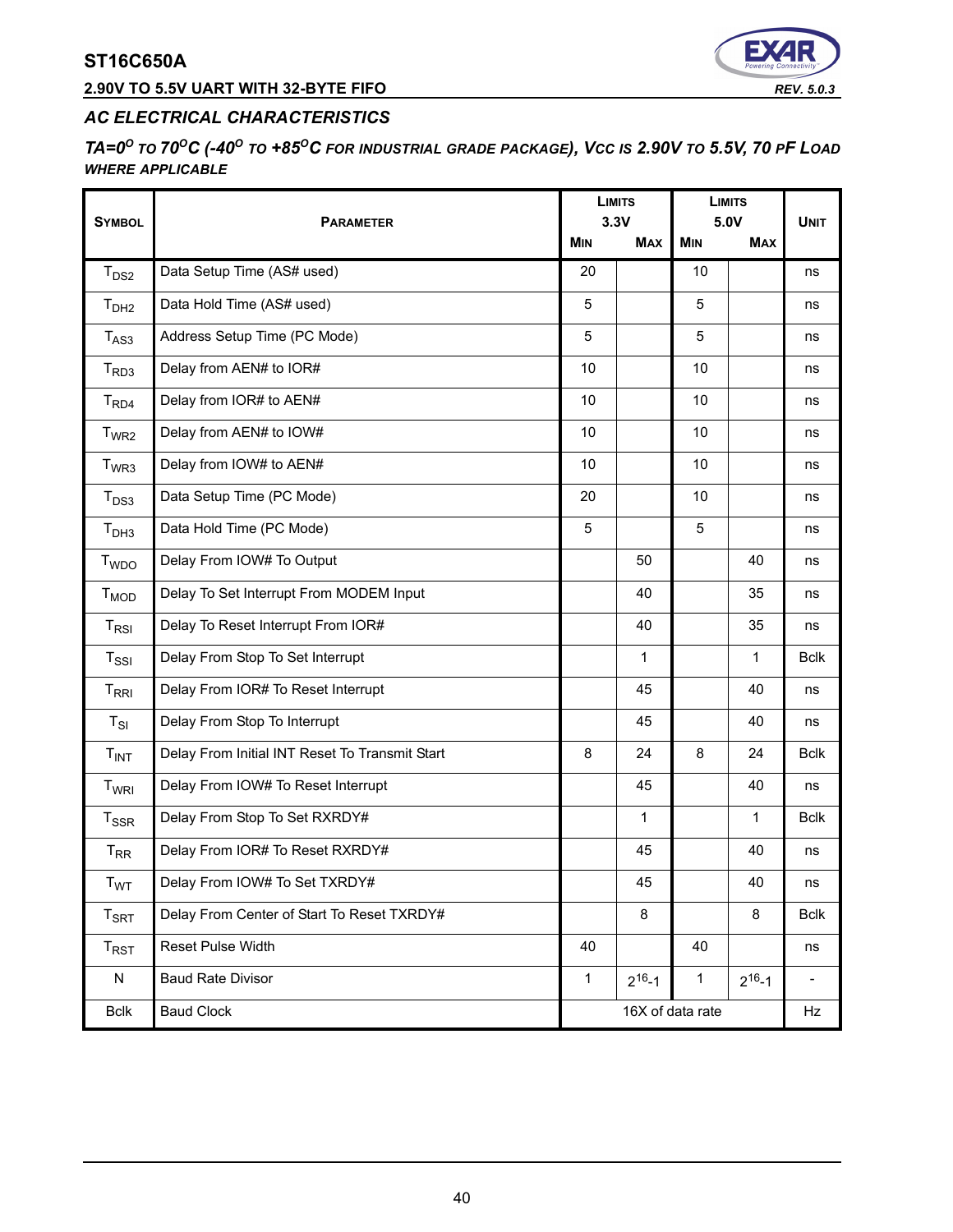

### **FIGURE 15. CLOCK TIMING**





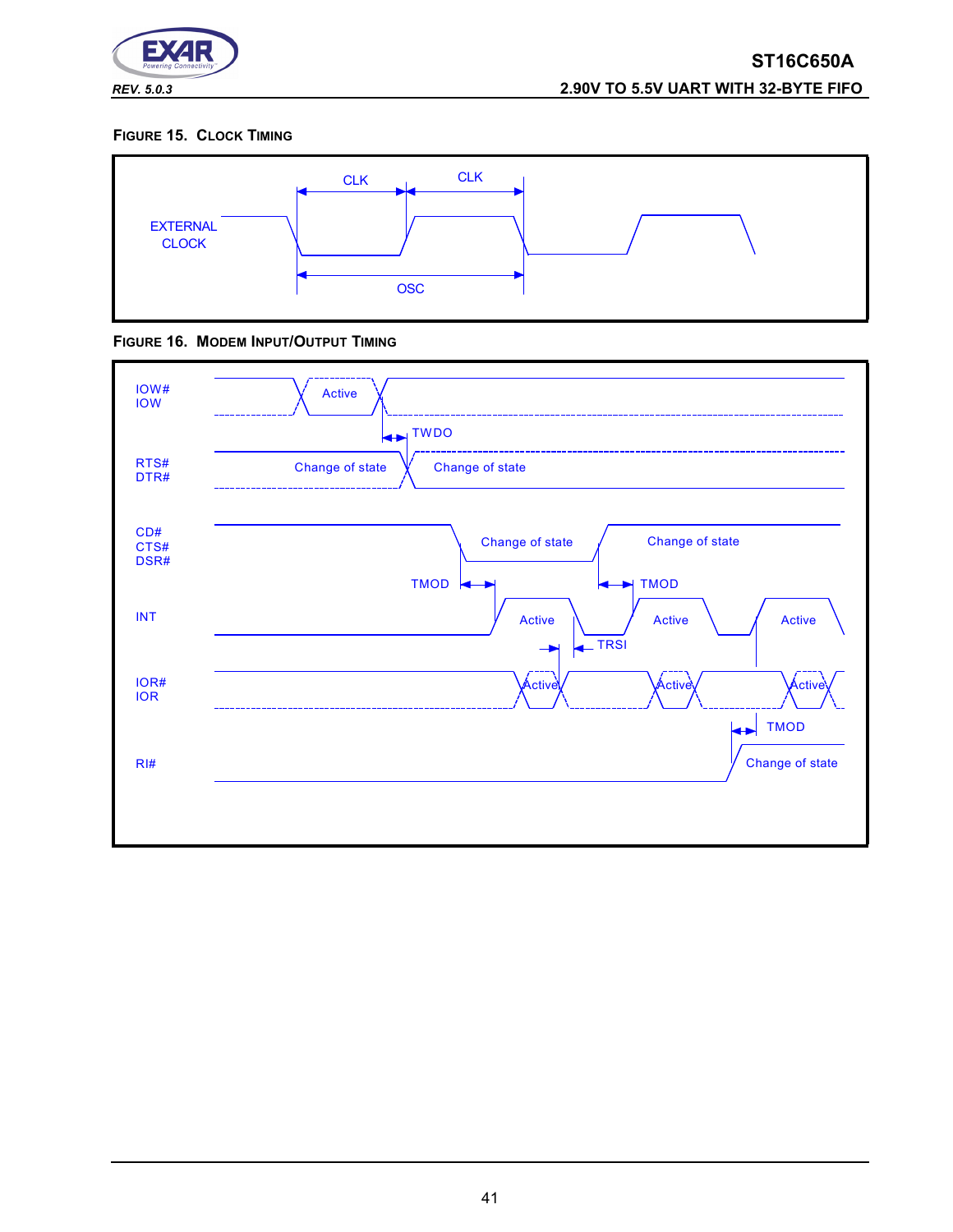





**FIGURE 18. DATA BUS WRITE TIMING IN INTEL BUS MODE WITH AS# TIED TO GND**

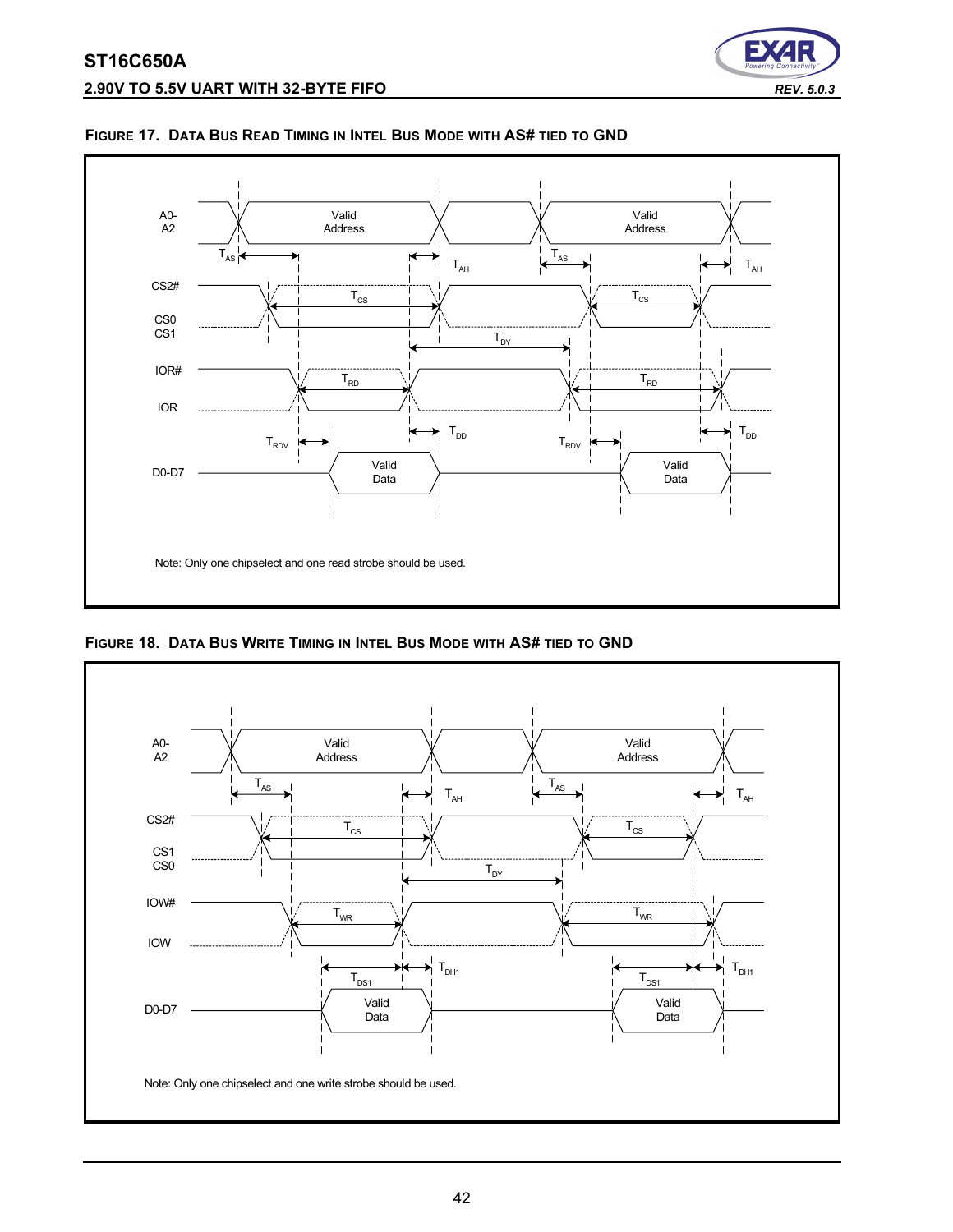

*REV. 5.0.3* **2.90V TO 5.5V UART WITH 32-BYTE FIFO**

### **FIGURE 19. DATA BUS READ TIMING IN INTEL BUS MODE USING AS#**



**FIGURE 20. DATA BUS WRITE TIMING IN INTEL BUS MODE USING AS#**

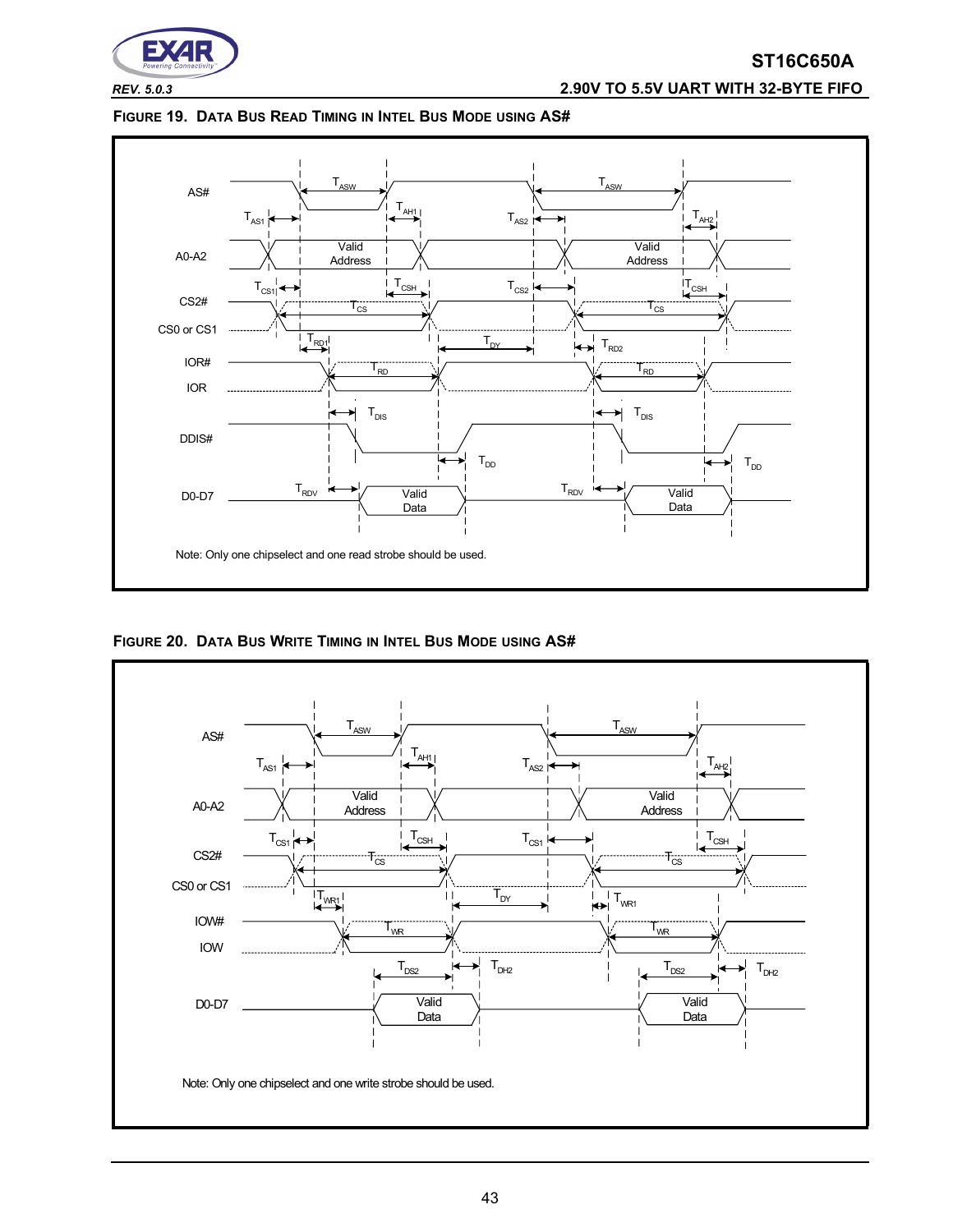## **2.90V TO 5.5V UART WITH 32-BYTE FIFO** *REV. 5.0.3*



### **FIGURE 21. DATA BUS READ TIMING IN PC MODE**



### **FIGURE 22. DATA BUS WRITE TIMING IN PC MODE**

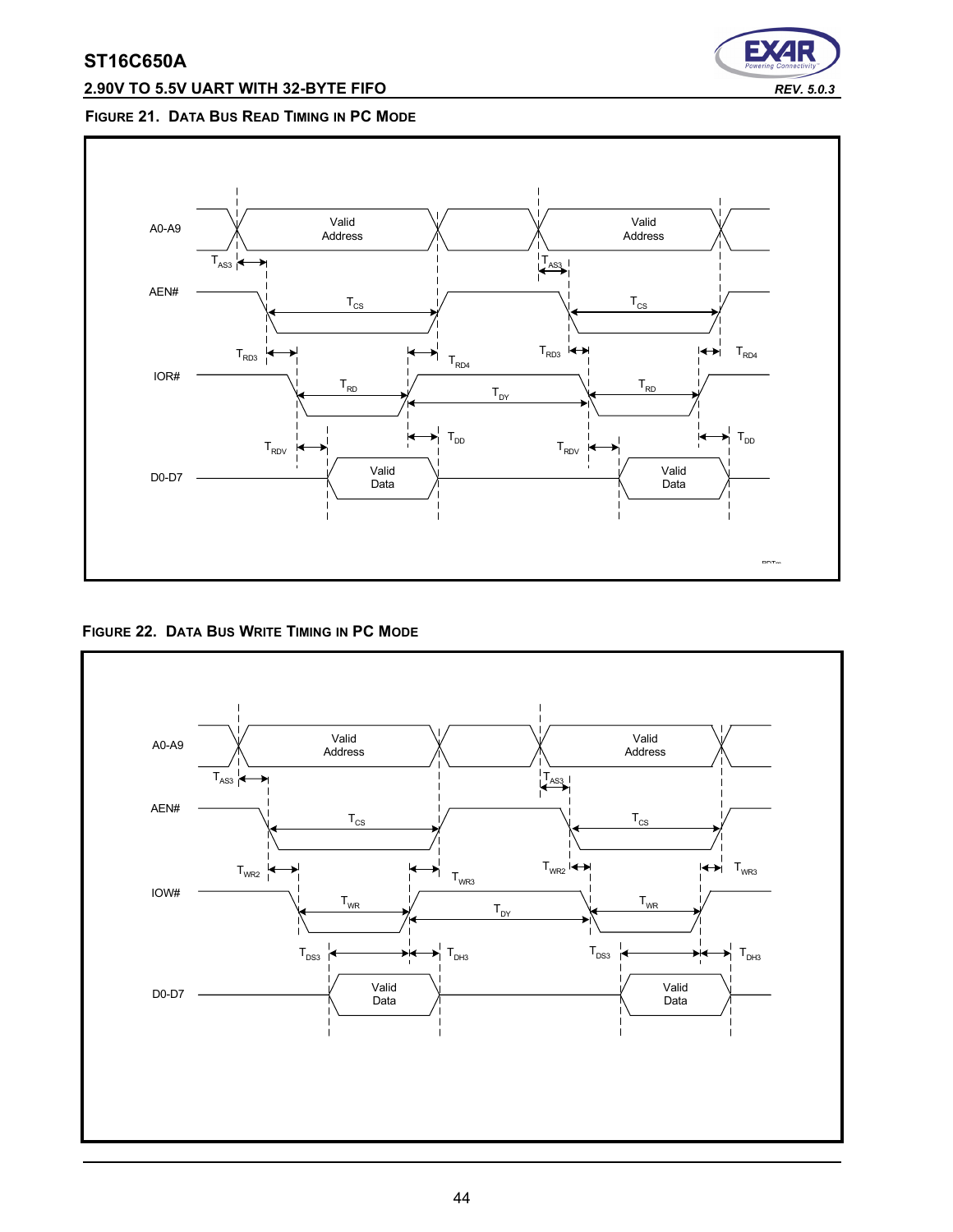

<span id="page-44-0"></span>



**FIGURE 24. TRANSMIT READY & INTERRUPT TIMING [NON-FIFO MODE]** 

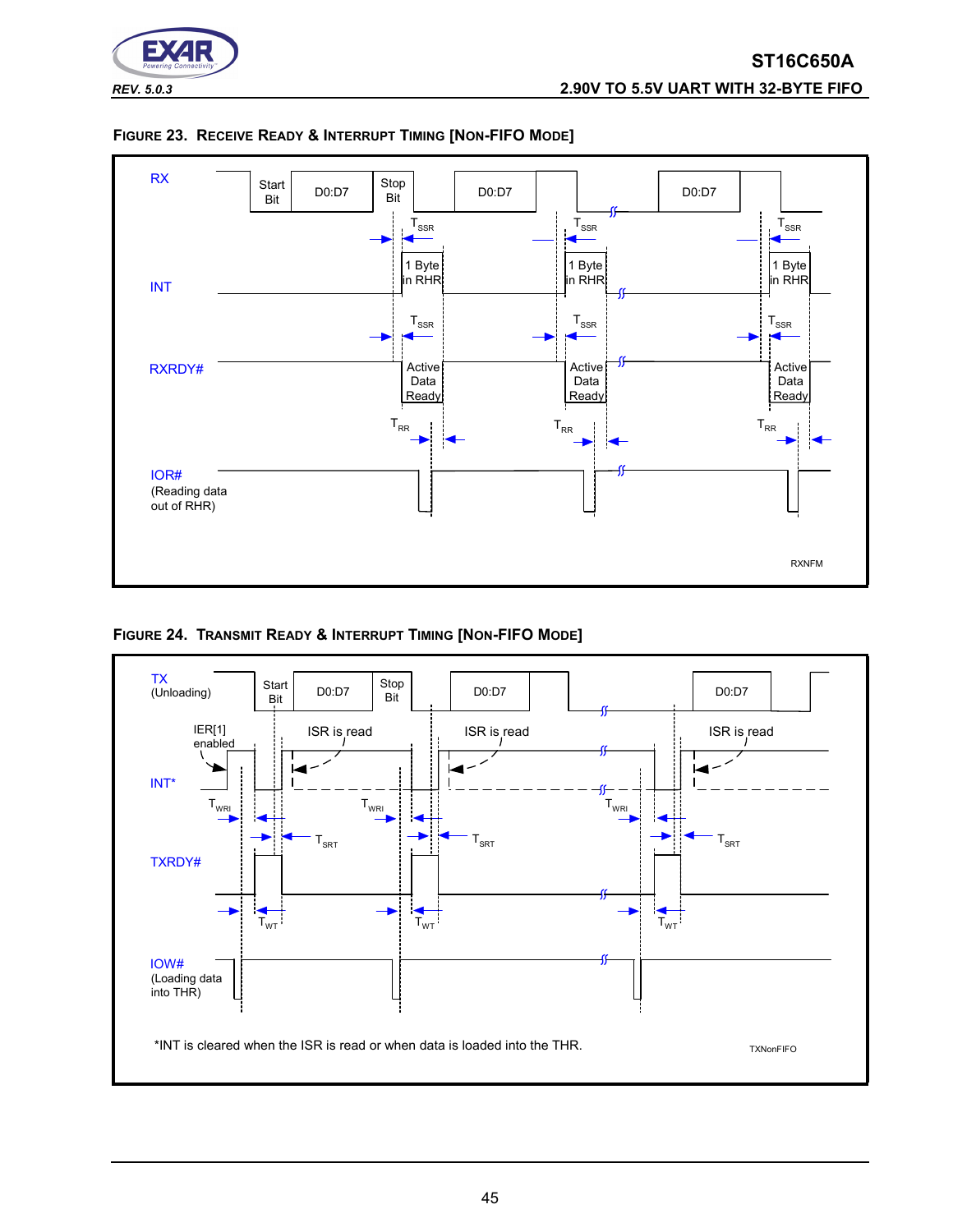



### **FIGURE 25. RECEIVE READY & INTERRUPT TIMING [FIFO MODE, DMA DISABLED]**

**FIGURE 26. RECEIVE READY & INTERRUPT TIMING [FIFO MODE, DMA ENABLED]** 

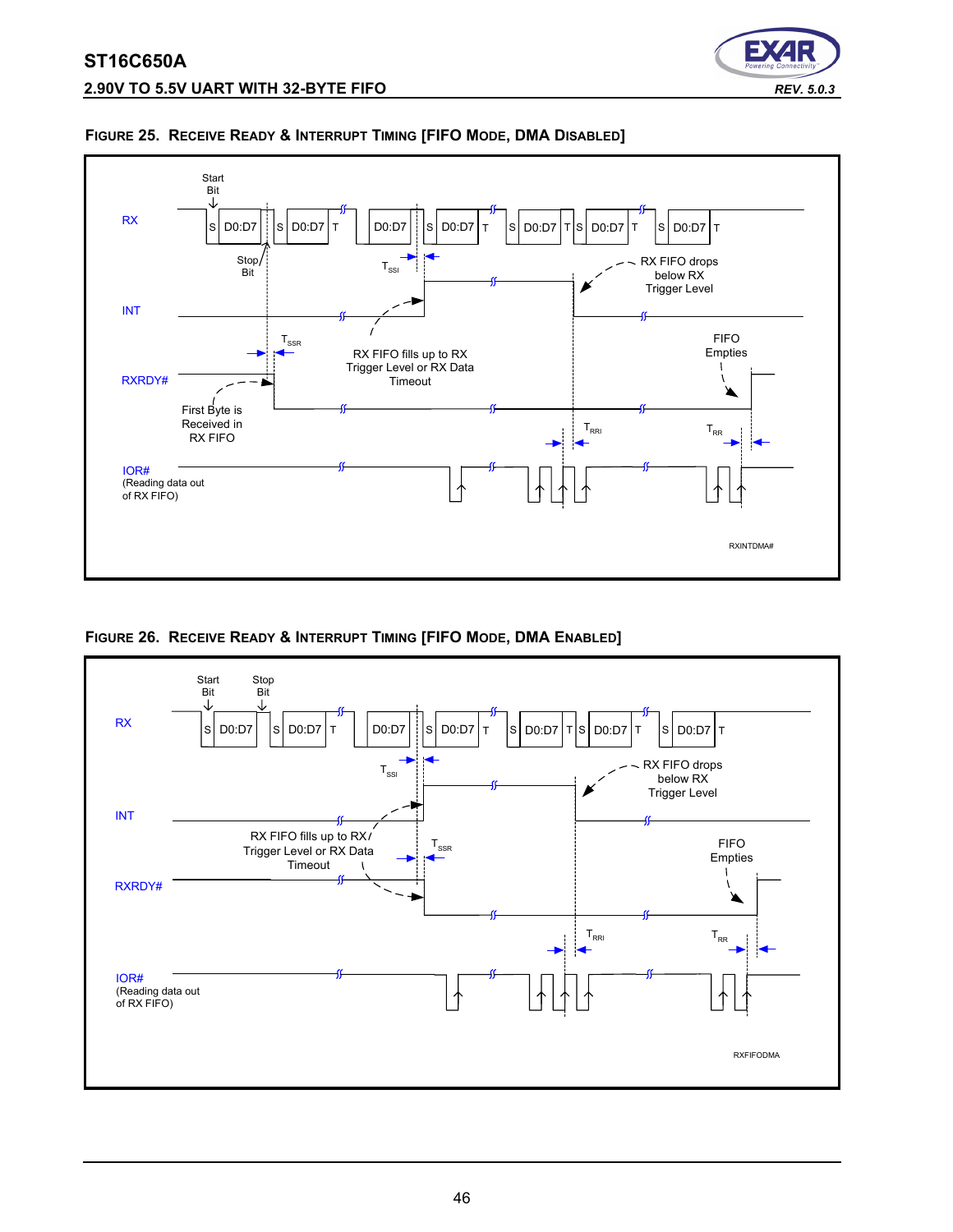



**FIGURE 27. TRANSMIT READY & INTERRUPT TIMING [FIFO MODE, DMA MODE DISABLED]** 

<span id="page-46-0"></span>**FIGURE 28. TRANSMIT READY & INTERRUPT TIMING [FIFO MODE, DMA MODE ENABLED]** 

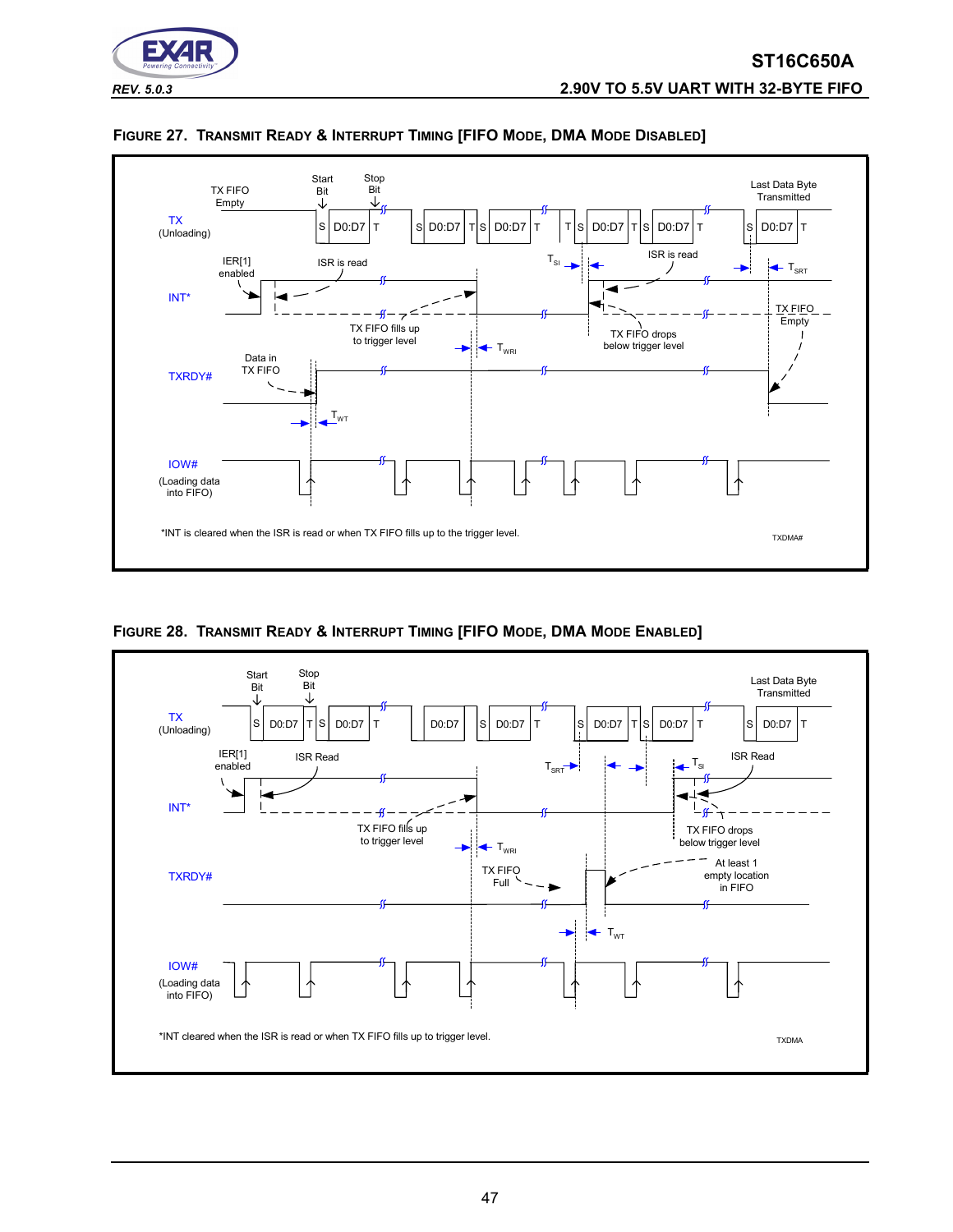**2.90V TO 5.5V UART WITH 32-BYTE FIFO** *REV. 5.0.3*



## *PACKAGE DIMENSIONS (48 PIN TQFP - 7 X 7 X 1* **mm***)*



*Note: The control dimension is the millimeter column*

|                |            | <b>INCHES</b> | <b>MILLIMETERS</b> |            |  |
|----------------|------------|---------------|--------------------|------------|--|
| <b>SYMBOL</b>  | <b>MIN</b> | <b>MAX</b>    | <b>MIN</b>         | <b>MAX</b> |  |
| A              | 0.039      | 0.047         | 1.00               | 1.20       |  |
| A <sub>1</sub> | 0.002      | 0.006         | 0.05               | 0.15       |  |
| A <sub>2</sub> | 0.037      | 0.041         | 0.95               | 1.05       |  |
| B              | 0.007      | 0.011         | 0.17               | 0.27       |  |
| C              | 0.004      | 0.008         | 0.09               | 0.20       |  |
| D              | 0.346      | 0.362         | 8.80               | 9.20       |  |
| $D_1$          | 0.272      | 0.280         | 6.90               | 7.10       |  |
| e              | 0.020 BSC  |               | 0.50 BSC           |            |  |
| L              | 0.018      | 0.030         | 0.45               | 0.75       |  |
| $\alpha$       | 0°         | $7^{\circ}$   | 0°                 | 7∘         |  |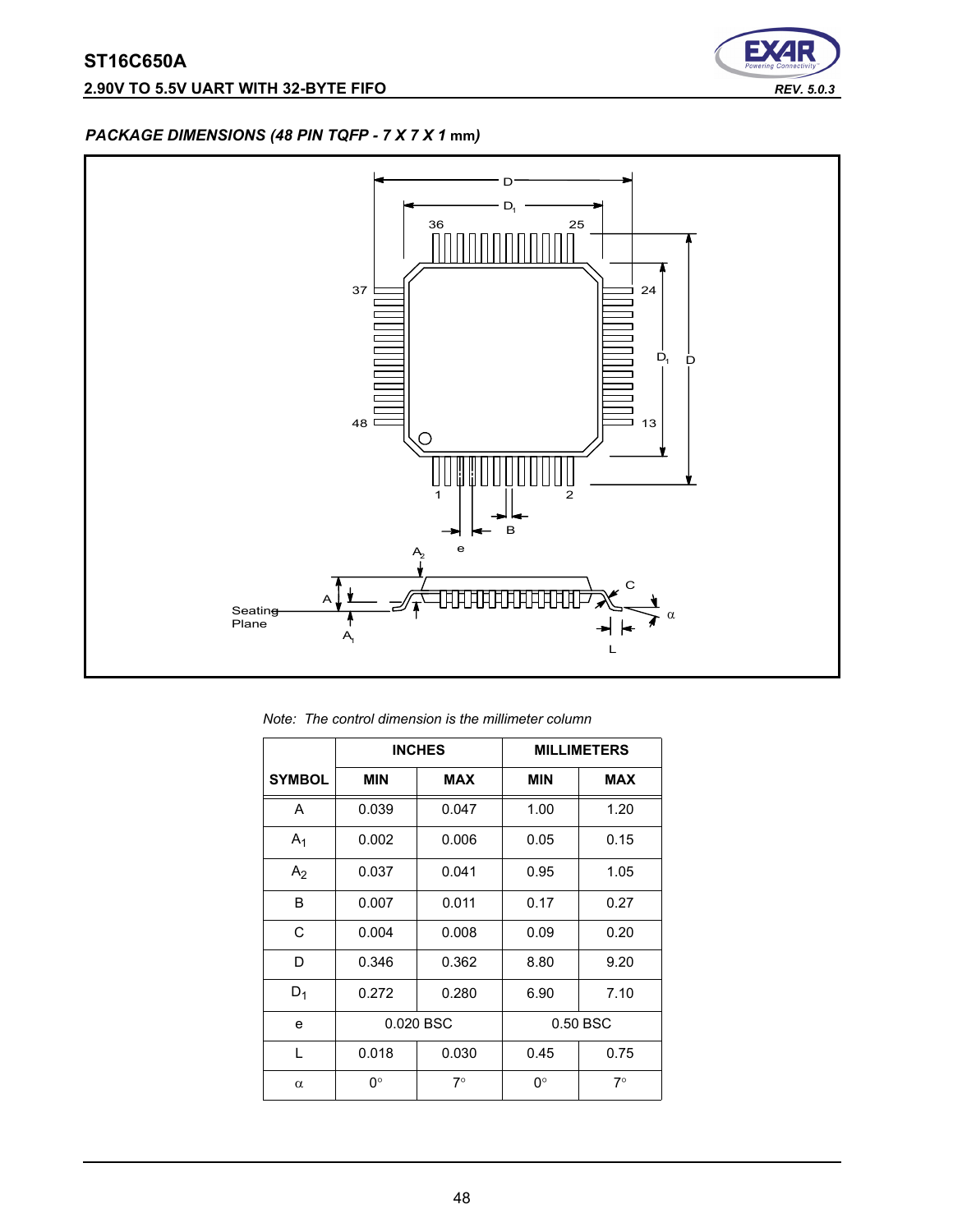

## *PACKAGE DIMENSIONS (44 PIN PLCC)*



### *Note: The control dimension is the millimeter column*

|                |            | <b>INCHES</b> | <b>MILLIMETERS</b> |            |  |
|----------------|------------|---------------|--------------------|------------|--|
| <b>SYMBOL</b>  | <b>MIN</b> | <b>MAX</b>    | <b>MIN</b>         | <b>MAX</b> |  |
| A              | 0.165      | 0.180         | 4.19               | 4.57       |  |
| $A_1$          | 0.090      | 0.120         | 2.29               | 3.05       |  |
| A <sub>2</sub> | 0.020      |               | 0.51               |            |  |
| B              | 0.013      | 0.021         | 0.33               | 0.53       |  |
| $B_1$          | 0.026      | 0.032         | 0.66               | 0.81       |  |
| C              | 0.008      | 0.013         | 0.19               | 0.32       |  |
| D              | 0.685      | 0.695         | 17.40              | 17.65      |  |
| $D_1$          | 0.650      | 0.656         | 16.51              | 16.66      |  |
| $D_2$          | 0.590      | 0.630         | 14.99              | 16.00      |  |
| $D_3$          | 0.500 typ. |               | 12.70 typ.         |            |  |
| e              | 0.050 BSC  |               | 1.27 BSC           |            |  |
| $H_1$          | 0.042      | 0.056         | 1.07               | 1.42       |  |
| H <sub>2</sub> | 0.042      | 0.048         | 1.07               | 1.22       |  |
| R              | 0.025      | 0.045         | 1.14<br>0.64       |            |  |